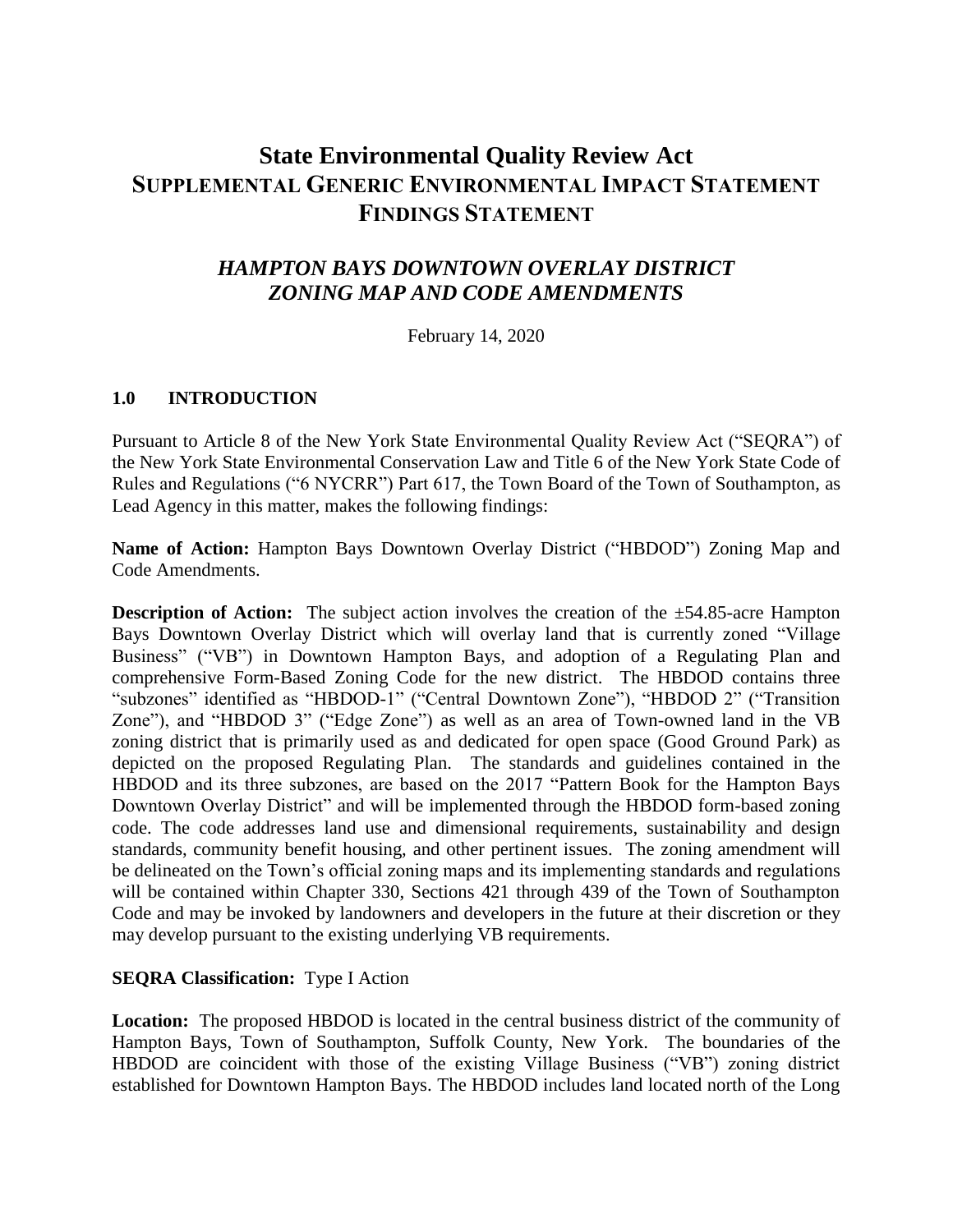Island Railroad and Good Ground Road, south of Good Ground Park, east of Springville Road and Cemetery Road, and west of the Hampton Bays Town Center and St. Rosalie's Catholic Church in Hampton Bays.

#### **Lead Agency:**

Town of Southampton Town Board Town Hall 116 Hampton Road Southampton, New York 11968

#### **Date Supplemental Draft Generic Environmental Impact Statement Filed:** May 14, 2019

**Date Supplemental Final Generic Environmental Impact Statement Filed:** January 14, 2020

#### **Contact for Additional Information:**

Janice Scherer, Town Planning and Development Administrator Town of Southampton 116 Hampton Road Southampton, New York 11968 (631) 702-1801

**Standards for Findings Statement Preparation and Review:** The Town Board of the Town of Southampton ("Town Board") as Lead Agency must review the Supplemental Draft Generic Environmental Impact Statement ("SDGEIS") and Supplemental Final Generic Environmental Impact Statement ("SFGEIS"), which together constitute the complete Supplemental Generic Environmental Impact Statement ("SGEIS"), and certify through the preparation, analysis and adoption of this Findings Statement that it has:

- considered the relevant environmental impacts, facts and conclusions disclosed in the DGEIS, FGEIS, and Findings Statement;
- weighed and balanced the relevant environmental impacts with social, economic and other considerations;
- met the requirements of 6 NYCRR Part 617;
- provided a rationale for its decision; and
- found that consistent with social, economic and other essential considerations from among the reasonable alternatives available, the action described herein is one that avoids or minimizes adverse environmental impacts to the maximum extent practicable; and that adverse environmental impacts will be avoided or minimized to the maximum extent practicable by incorporating as conditions to the decision those mitigation measures that were identified as practicable during the environmental review process.

**Background and History of the Subject Action:** Improving the appearance, character, functionality, business and service capabilities, and economic well-being of Downtown Hampton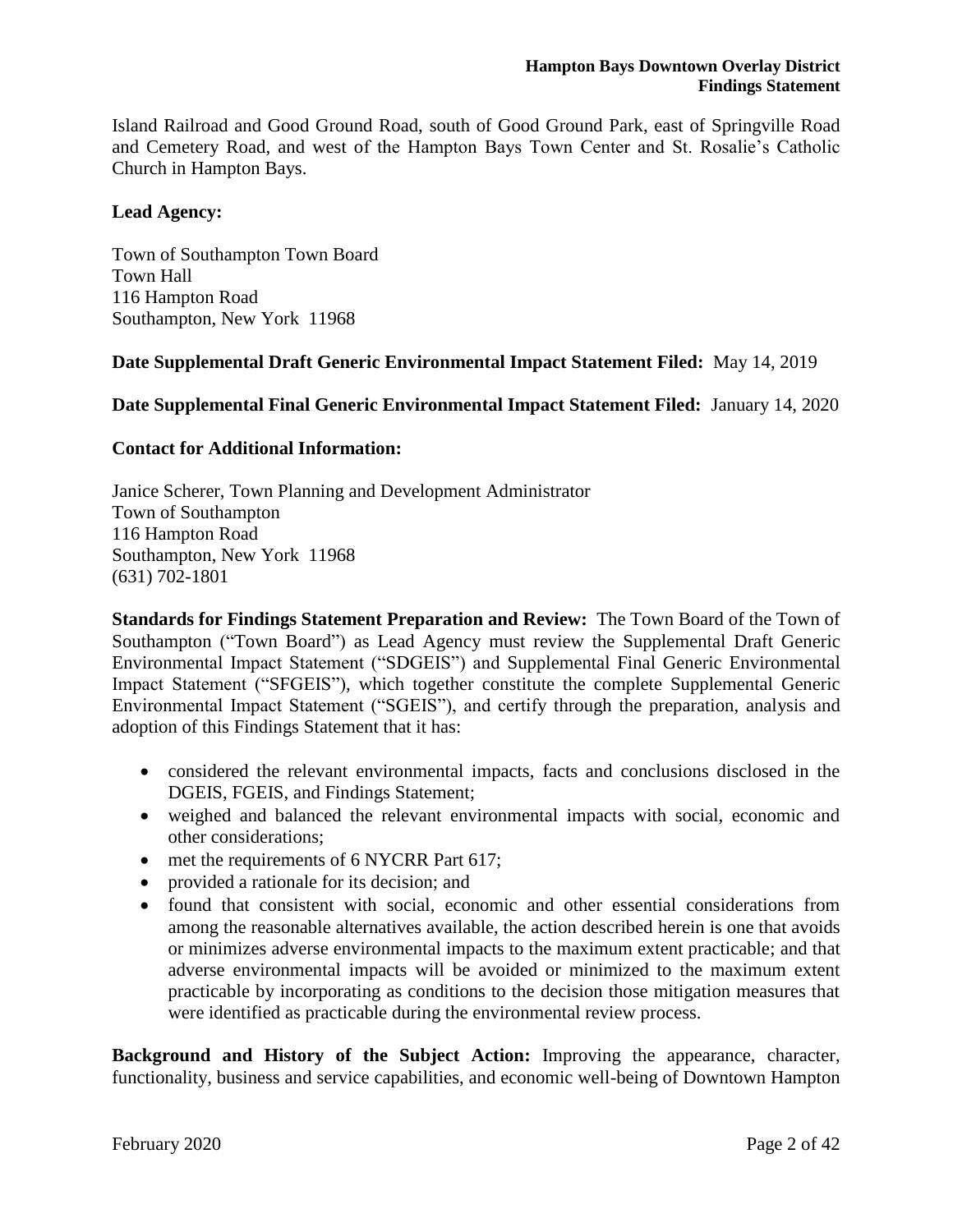Bays, while protecting the Hamlet's environmental resources and quality of life have been major subjects of study and planning over the past 20 years. This process began primarily with the adoption of the 1999 Comprehensive Plan Update ("Southampton Tomorrow") which was followed by the 1999 Hampton Bays Hamlet Center Strategy Study; 2004 Transportation Element Update; 2010 Hampton Bays Corridor Strategic Plan; 2010-2013 Hampton Bays Corridor Strategic Plan and Cumulative Impact of Buildout GEIS; 2017 Pattern Book for the Hampton Bays Downtown Overlay District; and most recently, the delineation of the Proposed HBDOD boundaries, its subzones (i.e., Central Downtown District, Transition District and Edge District), and drafting of the Hampton Bays Downtown Overlay District Form Based Code.

The overall purpose of the subject action is to address the goals and objectives of the above plans and develop and implement new zoning requirements and design guidelines to revitalize conditions in Downtown Hampton Bays, support and implement relevant recommendations of past Town plans, and address ever-changing conditions and community needs.

In accordance with the Town's Comprehensive Plan Update, the Town has drafted the HBDOD to channel mixed use redevelopment to the traditional Hamlet center at and near the intersection of Montauk Highway and Ponquogue Avenue. The proposed HBDOD is intended to provide flexibility to allow for a variety of appropriate land uses, development densities, and building heights, and achieve coordinated redevelopment by encouraging and incentivizing a mix of land uses (e.g., commercial/retail and office uses with upper-level residential uses). The Form Based nature of the HBDOD is intended to strengthen the community's character and sense of place, improve the aesthetic qualities and functionality of the built environment, and to encourage a walkable and mixed use hamlet center that supports economic vitality.

# **SEQRA Review Process:**

# Lead Agency Coordination and Positive Declaration

By Resolution No. 2018-944 dated September 25, 2018, the Southampton Town Board reestablished itself as Lead Agency to review the environmental impacts of the proposed HBDOD and evaluate its consistency with the duly adopted 2010 "Hampton Bays Corridor Strategic Plan and Cumulative Impact of Buildout" study, its GEIS, and the 2013 SEQRA Findings Statement for that action. The Town of Southampton Land Management Division and its environmental consultants, Nelson, Pope & Voorhis ("NP&V"), prepared draft Long Environmental Assessment Forms ("LEAFs") Parts 1, 2, and 3/Determination of Significance, provided a project narrative and location map, and submitted these materials to the Southampton Town Board for consideration. The Town Board reviewed the EAFs, determined that the proposed zoning required analysis of the potential for environmental impacts and determined that supplements to the 2013 GEIS, FGEIS, and Findings Statement were appropriate to address any such impacts and identify the means by which they must be further assessed, avoided and/or minimized. . The Town Board also found that an additional level of detail such as a hypothetical build-out scenario was appropriate in order to test the parameters of the proposed HBDOD that are expressed by the Form-Based Zoning Regulations, as well as to identify any necessary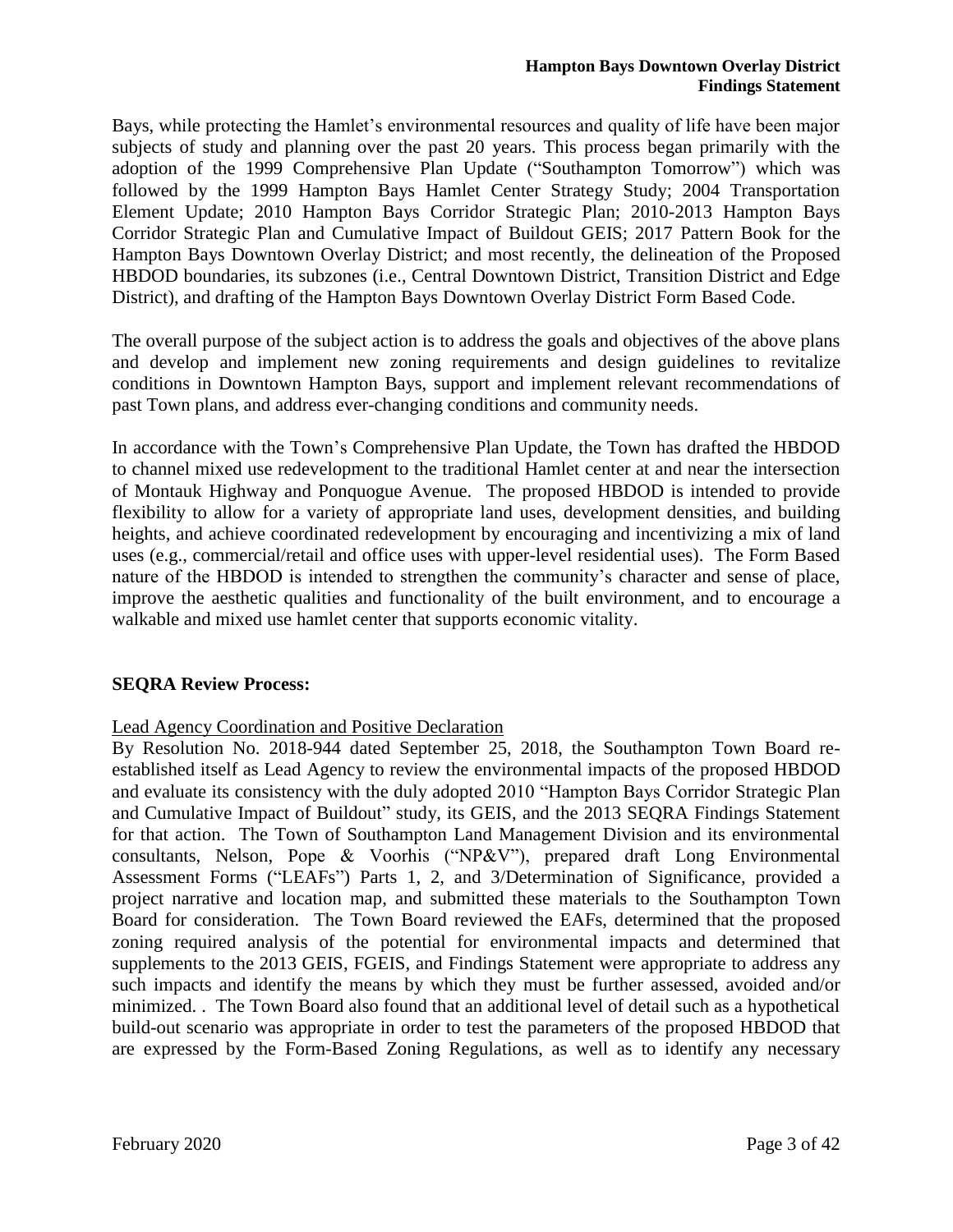thresholds and conditions under which future site- and project-specific environmental reviews or additional Supplemental EISs would be required.

#### Acceptance of SDGEIS and Scheduling of a Public Hearing

An SDGEIS was prepared by NP&V and submitted to the Town's Land Management Division for review and comment. Based on this review, comments were provided and the SDGEIS was revised accordingly for resubmission to the Town Board for its consideration. The Town Board reviewed the SDGEIS, and at its regularly scheduled meeting held May 14, 2019, adopted Town Board Resolution 2019-596 deeming the scope and content of the SDGEIS for the assessment of the form-based code for the HBDOD adequate for public review and scheduled a combined public hearing for the SDGEIS and Proposed HBDOD Code for Tuesday, June 11, 2019, at 1:00 p.m., at Southampton Town Hall, to request comments on the SDGEIS and to hear any and all persons who were for or against the adoption of the HBDOD Code. The Town Board, in its May 14, 2019 resolution, also identified a total of 13 agencies, special districts, commissions, and organizations as involved or interested agencies.

The SDGEIS was filed with the Town Clerk and posted on the Town's official website and notices of SDGEIS acceptance and the scheduling of an initial public hearing were published in the New York State Department of Environmental Conservation ("NYSDEC") Environmental Notice Bulletin ("ENB") and a local newspaper with town-wide circulation. Public hearings on the SDGEIS and Proposed Action were held on June 11, 2019, June 25, 2019, and July 23, 2019 and a written comment period was provided from May 14, 2019, when the SDGEIS was accepted by the Town Board, to August 2, 2019 (a total of 80 days) when the written comment period was closed. A stenographer recorded comments based on the Town's video recordings and prepared transcripts for the three public hearings to assist in the preparation of the SFGEIS.

#### Supplemental Final Generic Environmental Impact Statement

Preparation and submission of the SFGEIS represented the penultimate step in the SEQRA process and along with the SDGEIS provided the basis from which the Lead Agency/Town Board would prepare its SEQRA Findings Statement. The SFGEIS identified and addressed all substantive related verbal and written comments received from the public and involved and interested agencies during the June 11, 2019, June 25, 2019, and July 23, 2019 public hearings and the 80-day written comment period.

This SFGEIS also provided the public and involved and interested agencies with the following pertinent information:

- detailed descriptive information about the proposal under review;
- documentation of the SEQRA process and the Proposed Action's consistency with the requirements of that process;
- a summary of written and verbal comments received during the designated public review and comment period;
- the source i.e., name, title if applicable, and affiliation and manner of delivery of each comment i.e., verbal comment entered into the public record during the hearing, or written correspondence such as letters, memoranda, faxes, and email;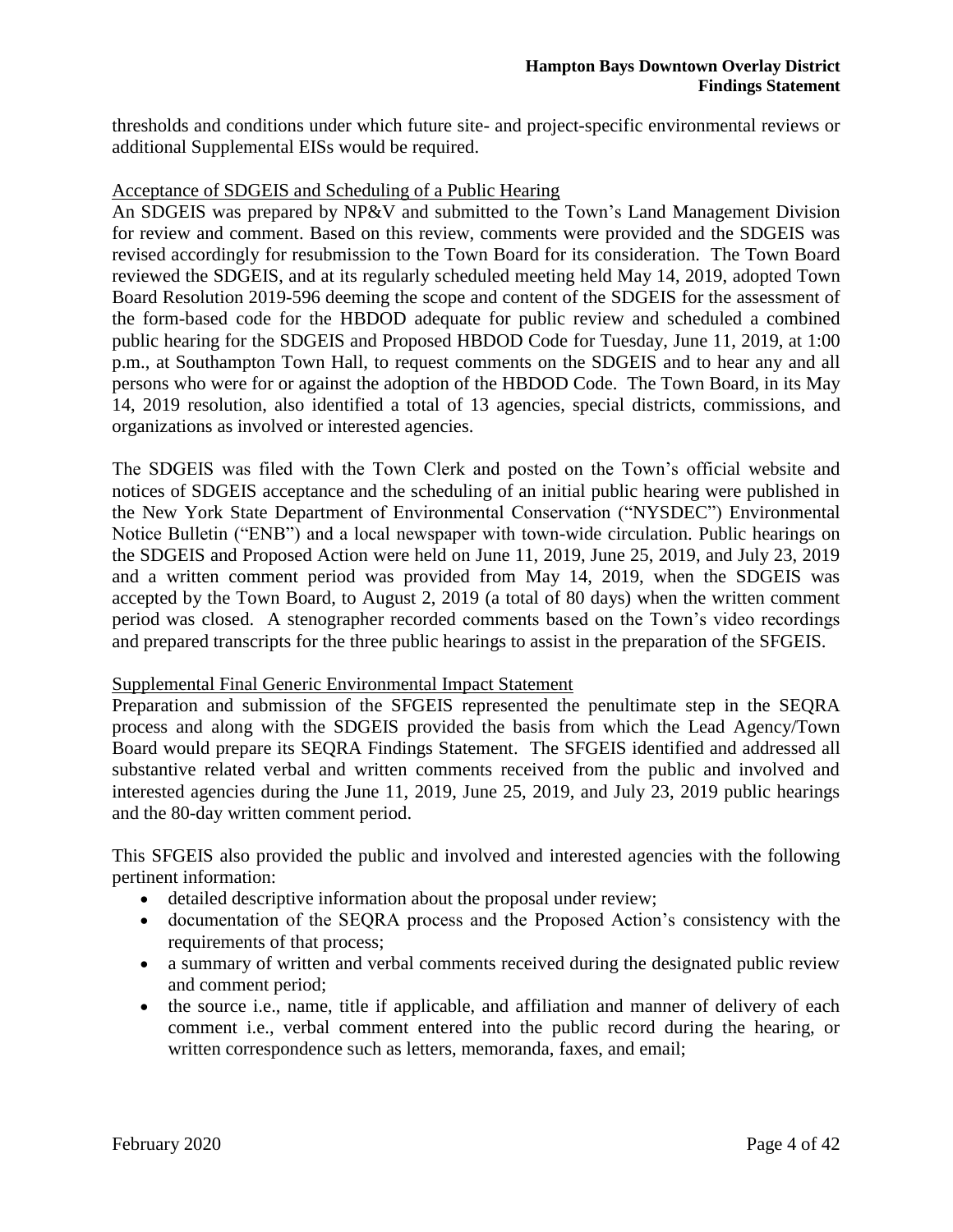- responses to all substantive and relevant comments received during the designated public review phase;
- any necessary corrections, clarifications, or amendments to the SDGEIS;
- analyses of the Action's potential environmental effects; and
- any consideration of additional strategies and techniques identified for mitigating impacts that may have not been previously identified.

The SFGEIS was prepared, submitted to the Lead Agency/Town Board for review, and on January 14, 2020 the Town Board adopted Resolution 2020-110 finding that:

- the SFGEIS was complete and adequately addressed comments received during the public and agency review period and was in proper form for Lead Agency acceptance;
- an SFGEIS Notice of Completion would be filed with the NYSDEC's ENB;
- the SFGEIS would be filed with the Town Clerk and posted on the Town's website so that it was available for public consideration; and
- the SFGEIS would be digitally distributed to involved and interested agencies; with hard copies provided upon request and additional printed copies directed to be maintained at the Hampton Bays Public Library and the Town Clerk Annex in Hampton Bays.

The Notice of Completion was filed with the NYSDEC's ENB on January 15, 2020 and on January 22, 2020, the Notice of Completion was posted on the ENB website beginning the required minimum 10-day SFGEIS public and agency consideration period.

Both the SDGEIS and SFGEIS have been prepared in accordance with the standards and procedures of SEQRA and its implementing regulations set forth in Part 617, Title 6 of the New York Code of Rules and Regulations (6 NYCRR Part 617).

# Findings Statement

Once the minimum 10-day SFGEIS public and agency consideration period had ended, this SEQRA Findings Statement was prepared and submitted to Town staff and the Lead Agency/Town Board for its review. A Findings Statement is a written document which outlines the SEQRA process, certifies that all SEQRA standards and procedures have been fulfilled, and identifies environmental, as well as the social and economic considerations that have been weighed in rendering a decision to approve or disapprove a Proposed Action.. The Findings Statement also identifies the environmental impacts, required mitigation, thresholds and standards for any future supplemental environmental reviews, and discusses the alternative(s) that were considered. Adoption of the Findings Statement by the Lead Agency must precede a final decision to approve or deny a Proposed Action that was the subject of an EIS.

# **2.0 IMPACTS, MITIGATIONS, FINDINGS AND CONCLUSIONS**

The following is a summary of relevant facts, potential environmental impacts, impact avoidance and mitigation measures determined to be necessary and practical, anticipated benefits of the action, social and economic factors considered, action alternatives evaluated, and the Lead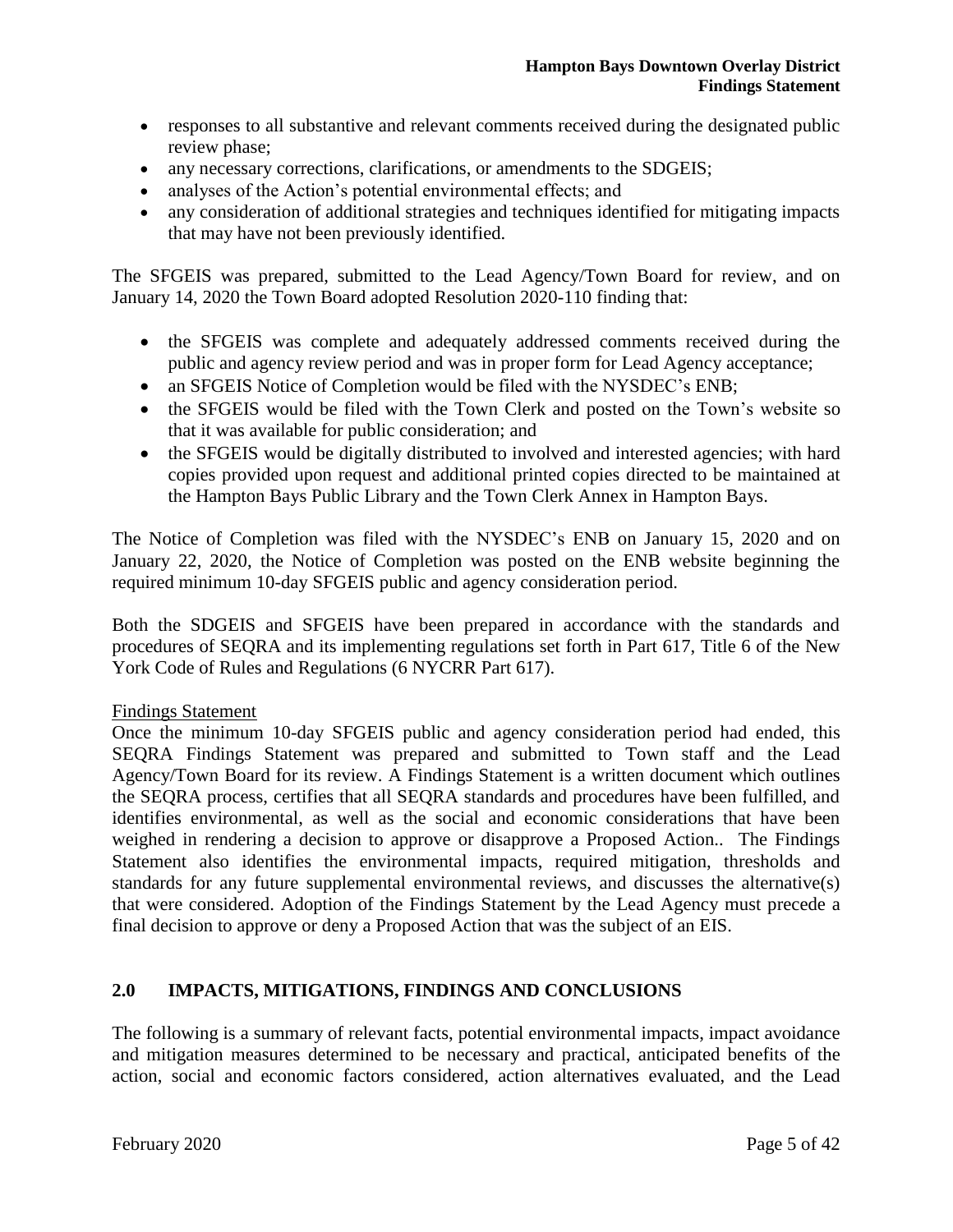Agency's findings and conclusions from the SEQRA environmental review process. Identified impact prevention and mitigation strategies include those identified as part of the preparation of the SDGEIS as well as those that were determined necessary based on input received from the public, the Lead Agency and other involved agencies.

# **2.1 Topography and Soils**

#### 2.1.1 Impacts

Additional clearing and soil and topographic disturbances will likely occur in areas within the HBDOD that have not been previously developed or disturbed; particularly, land on the north side of the HBDOD that is private property currently existing in a naturally vegetated state. These disturbances will occur intermittently as development and redevelopment occur in the future. Disturbance of slopes and soils can contribute to erosion, sedimentation and dust generation during future clearing, grading, excavation, backfilling, demolition and construction activities. Similar impacts are possible under existing zoning and numerous mitigative techniques are available to significantly reduce these impacts. Some existing natural areas (mostly on the north side of the HBDOD) will be replaced with buildings and associated impervious surfaces but disturbances will be stabilized with landscaping and required green or open space. Sustainable development standards as outlined in §330-430 are required for all new development utilizing the HBDOD standards.

# 2.1.2 Mitigations and Future Actions

- Future site plan, special permit, subdivision, zoning variance, building permit reviews, and infrastructure improvements will be performed as appropriate in connection with future development and redevelopment projects proposed in the HBDOD and will include a second level of site- and project-specific assessment to refine and implement the recommended soil and topographic methods identified by this Supplemental DGEIS as needed.
- Future land use applications will be subject to conformance reviews with the final adopted SEQRA Findings Statement for this Supplemental GEIS as well as preliminary site- and project-specific SEQRA reviews ("EAFs") under NYCRR Part 617, as specified in §330-437 Compliance with State Environmental Quality Review Act (SEQRA) of the HBDOD Form Based Code if an action is classified as an "Unlisted" or "Type I" action.
- Any clearing, grubbing and grading of future construction sites will be conducted in accordance with Town approved site, grading and drainage plans and under the supervision of the Town Engineering Department once a building permit is issued.
- Erosion and sediment control plans must be submitted with future development site plans in the HBDOD that involve soil and/or slope disturbances and shall be implemented during construction. Erosion controls, including installation of work area perimeter and/or silt fencing and drainage inlet protection will be required, as needed, to prevent sediment from development and redevelopment sites from being transported off-site and deposited on to streets, adjacent properties, or discharged to subsurface drainage structures, thereby resulting in a loss of topsoil, and potential adverse effects on drainage structure capacity and performance.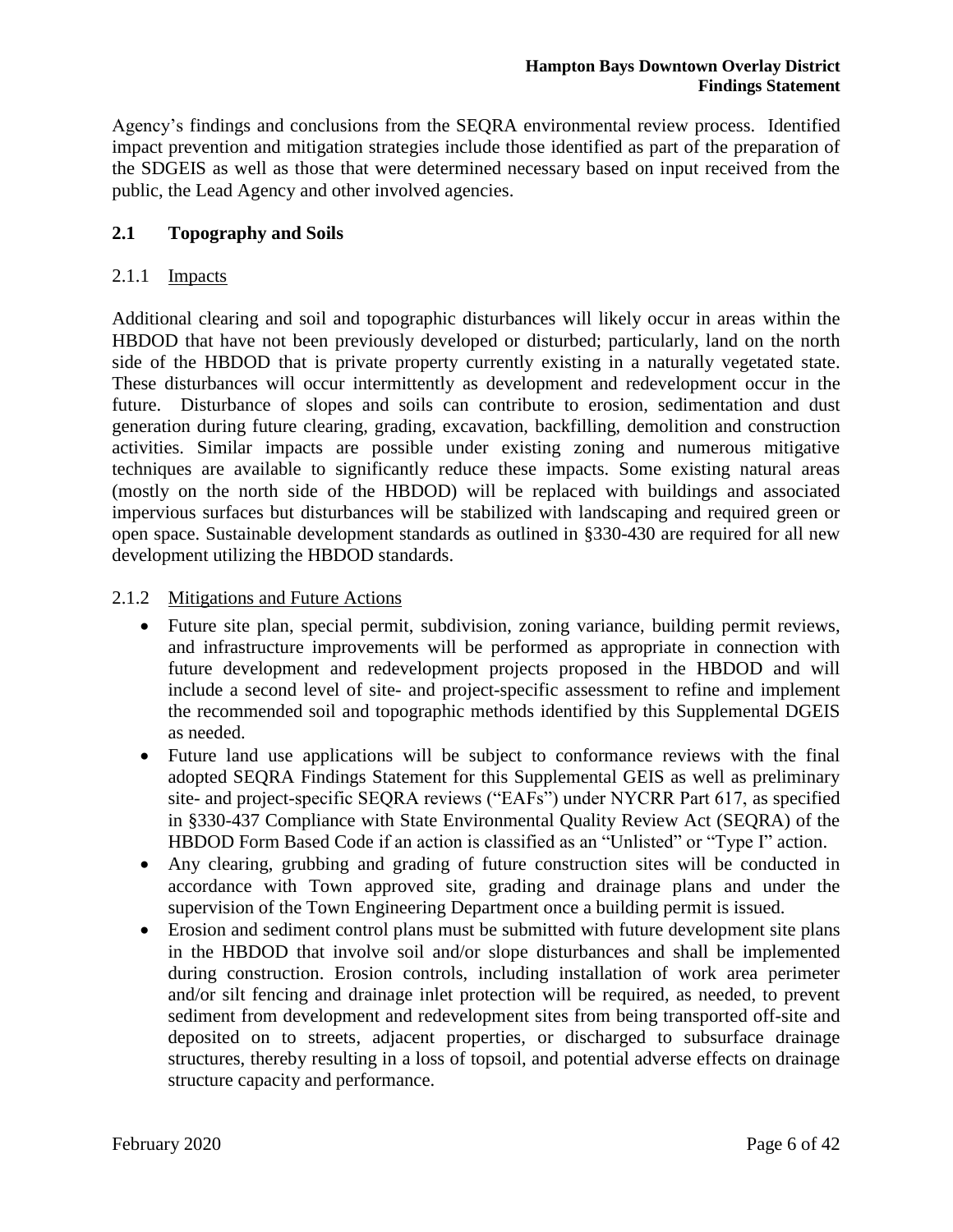- A stabilized construction entrance and/or "rumble strips" will be installed at construction sites where necessary to reduce the potential for tracking soil on to public streets.
- Dust control in the form of soil wetting may also be necessary and should be implemented based on site plan requirements and site soil conditions.
- Trucks carrying soil to and/or from development sites shall cover loads as required by law to prevent soil and pebbles from being blown on to streets and construction vehicles and equipment must be staged on-site and off the rights-of-way of area streets (Montauk Highway/Main Street, Ponquogue Avenue, Squiretown Road, Springville Road, Cemetery Road and Good Ground Road).
- Phasing of clearing and ground disturbance may be beneficial on large development sites so that soils are not left bare for extended periods of time during future demolition and construction processes. In accordance with the Stormwater General Permit and Chapter 285 of the Town Code, disturbed areas should be stabilized as soon as possible after clearing and grading activities are conducted. Reseeding and planting of landscaping, paving or building construction should be implemented on future development sites within the HBDOD as soon as possible after initial clearing and ground disturbance.
- Future drainage infrastructure must be installed in conformance with the design and capacity requirements of the State and Town and meet the approval of the Town Engineer.
- Stormwater General Permits and the preparation of Stormwater Pollution Prevention Plan ("SWPPP") will be required for any project involving one acre or more of disturbance to ensure proper control of stormwater runoff and associated erosion and sedimentation issues, including the siltation of storm drains or the nearby State-owned stormwater recharge basin.
- Vehicle, equipment and materials staging areas and designated stockpile locations must be located on individual development and redevelopment sites during constructionrelated activities and must be suitably stabilized or covered or otherwise prevented from creating significant dust, erosion and sedimentation issues if they must remain. Soil stockpiles that must remain longer than 14 days will be stabilized with burlap matting or seeding or in accordance with Town standards and requirements if more stringent or determined necessary
- Using native plants or species that are well adapted to site soil conditions; providing suitable topsoil and/or mulching; "xeriscaping;" as well as the using efficient/water conserving irrigation systems and watering only at night and as needed, will be necessary to overcome potential minor issues associated with landscape water demands and excessively drained soils and will also help to conserve groundwater resources.
- Soil test borings are expected to be completed on sites in drainage areas to ensure that suitable subsoils are present. If poorly drained soils or hardpan (not anticipated) are encountered, these soils may have to be removed and replaced with clean loose sand or soil of a suitable texture to ensure adequate drainage.
- Sanitary wastes must be conveyed to a sewage treatment plant ("STP") for advanced nitrogen treatment for all new development utilizing the HBDOD standards (See 'Table of Sustainability Requirements at §330-430 D). Based on existing development conditions and additional development density that can be supported by the proposed zoning, an advanced sewage treatment method must be provided. This facility, along with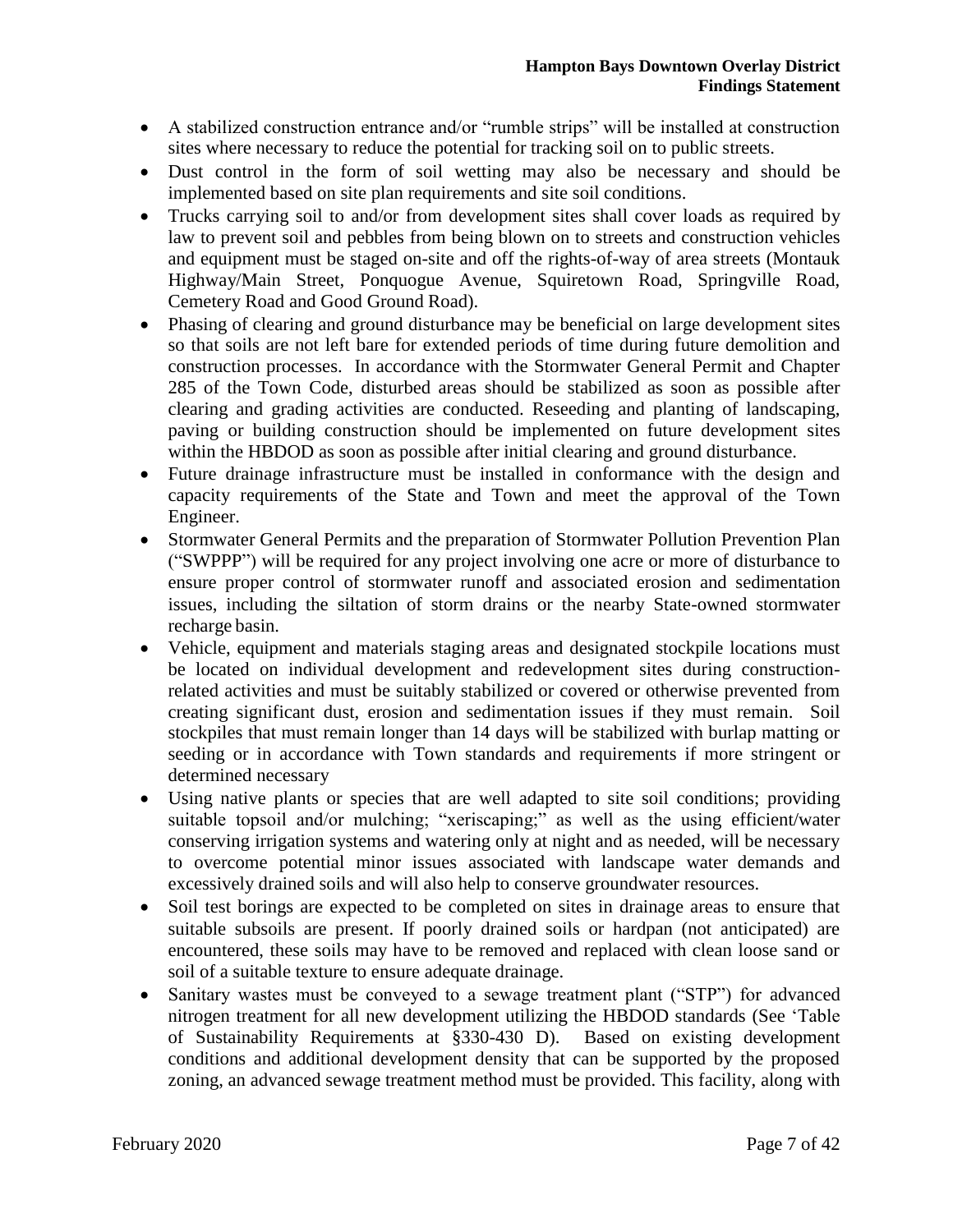approved stormwater collection and recharge systems that comply with all applicable standards and specifications of the Town and State, will help to reduce potential soil and groundwater issues from future development or redevelopment. This infrastructure coupled with the relatively deep groundwater table and the removal and replacement of subsurface soils if restrictive layers or hazardous soil conditions are encountered, will help to protect groundwater, soils, and public health.

- Site grading operations will be undertaken in a manner to promote the incorporation of excavated material back into development sites as practical unless soils are determined to be unsuitable.
- An assessment of redevelopment projects involving the demolition of buildings or disturbance of soils that will be subject to Town site plan review may be necessary in the future to identify the presence of on-site cesspools, septic systems, drywells, floor drains, and/or underground and/or above ground storage tanks that must be removed or abandoned in accordance with applicable Federal, State and local requirements. If the potential for past or present soil contamination by hazardous materials may be an issue, a Phase IA ESA will be conducted to determine the need for a Phase IB ESA and any necessary remediation. In the case of older buildings to be demolished, an assessment of the possible presence of asbestos containing materials ("ACM") and/or lead-based paint may also be warranted depending on the exact age of the structure and the types of building materials used in its construction, to ensure public and environmental health.

*Finding 1: The Proposed Action is not anticipated to have a significant adverse impact on topography, slopes or soils based on the impact avoidance and mitigation strategies identified. Much of the Study Area was previously disturbed and is developed which would have involved some excavation, backfilling, grading, installation of subsurface drainage and septic systems, paving, and construction. Excessively steep slopes are not present in the HBDOD. Numerous impact avoidance and mitigation strategies have been identified to address issues related to the limited constraints posed by slopes and soils in the area, including but not limited to controlling dust, erosion, and sedimentation, ensuring suitable drainage facilities, and other approaches. Hydric soils (soils located in or adjacent to wetland areas or poorly drained areas) do not exist in the developable portion of the HBDOD. Soils in the area are suitable for development or can be easily addressed by implementing standard engineering strategies and identified mitigations and best management practices to prevent or suitably alleviate potential impacts. During future site- and project-specific site plan and infrastructure improvements, the Town will be required to ensure compliance to impact avoidance and mitigation strategies identified by this Findings Statement and that stormwater and erosion control measures are properly installed and routinely inspected to protect against any potential project-specific impacts.*

# **2.2 Water Resources (Groundwater, Surface Waters and Wetlands)**

# 2.2.1 Impacts

 There are no surface waters or wetlands in or adjacent to the proposed HBDOD but standing water is present in the existing NYS stormwater recharge basin located near the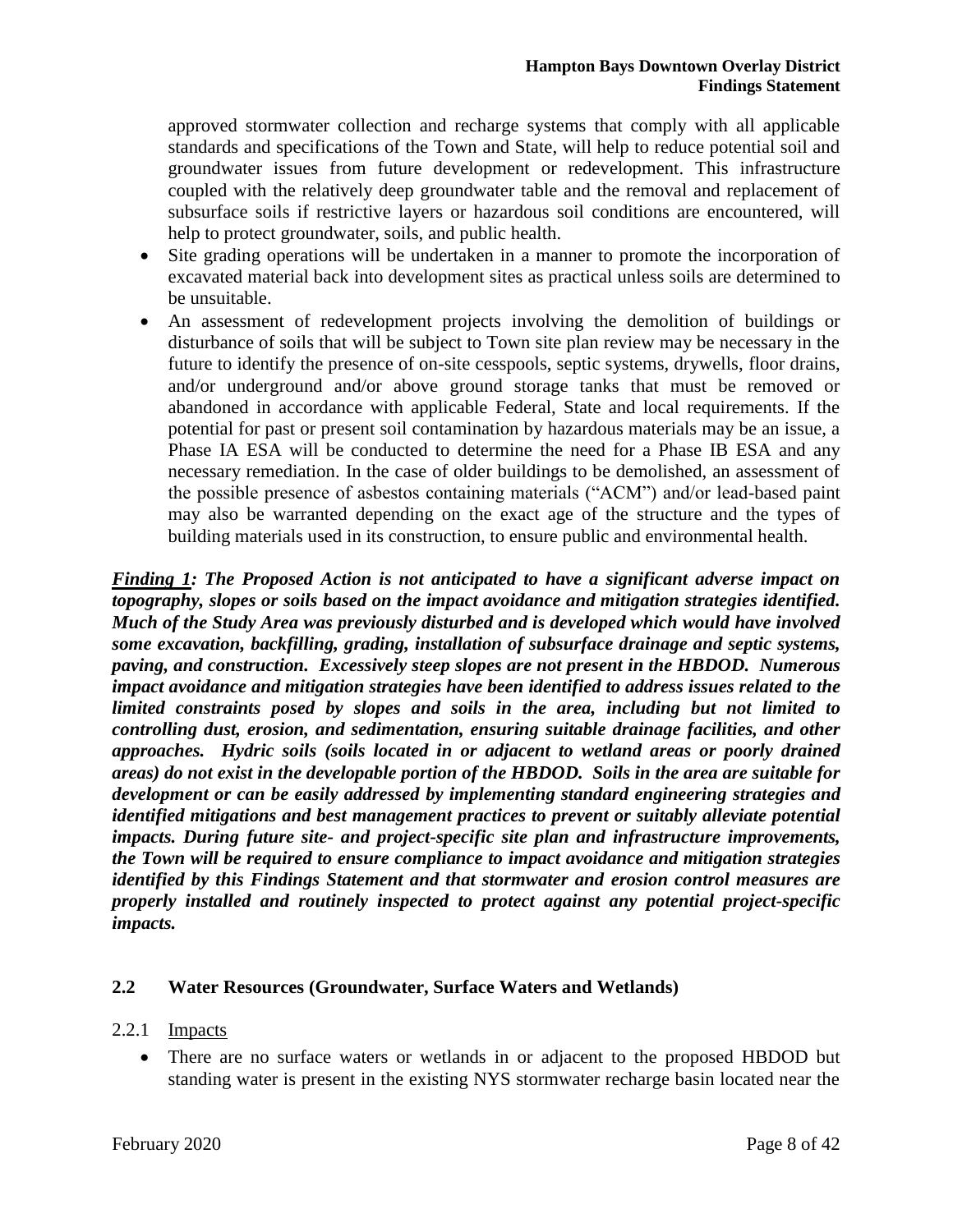center of the HBDOD all or part of the year. Water quality within the recharge basin could be affected by the introduction of contaminants from increased stormwater runoff and development and operational activities in the HBDOD but this would be expected to be minor based on permitted land uses and stormwater control requirements.

- Potential increased stormwater runoff from the removal of vegetation and additional impervious ground cover from new development (new buildings, building additions, new streets, parking lots, driveways and sidewalks) from an estimated 73.12 million gallons per year ("mgy") to 107.36 mgy. Stormwater runoff must and will be properly collected, controlled and recharged into the ground in accordance with Town and State requirements.
- Increased volume of wastewater that would likely be generated in the area and recharged into the ground; particularly, from new residential and commercial land uses from an estimated existing flow of  $45,460\pm$  gallons per day ("gpd") which goes to cesspools and septic systems to  $128,829 \pm$  gpd which would be discharged to an STP. An STP that will provide a higher level of treatment than conventional septic systems will be necessary to address the build condition and total wastewater flow envisioned.
- Potable water demand including domestic/indoor and irrigation/outdoor consumption is expected to increase from the existing condition projected to be  $58,503\pm$  gpd to the 10year build condition which was estimated to be  $141,176 \pm$  gpd.
- Possible application of fertilizers and/or pesticides on future site landscaping which can affect surface water and groundwater quality and be transported by runoff. The HBDOD requires that each property provide a minimum 10% greenspace which should include natural vegetation to reduce fertilizer and demands. Landscaping should include native or suitably adapted species to reduce or eliminate the need for fertilizers and pesticides. Assessment of future nitrate loading found that due to plans to construct an STP and other factors, total nitrogen concentrations of groundwater recharge would be reduced from an estimated  $10.11 \pm$  mg/l to  $4.87 \pm$  mg/l.

# 2.2.2 Mitigations and Future Actions

- Future development or redevelopment exceeding SCDHS groundwater management density loading requirements pursuant to Article 6 of the Suffolk County Sanitary Code will require connections to an approved STP or other innovative sewage treatment system(s) that have advanced nitrogen treatment capabilities and/or acquire the requisite Pine Barrens Credits or SCDHS sewage transfer credits in the Hampton Bays Union Free School District to address density and any sewage disposal overages in the area.
- The proposed STP will be assessed as part of the engineering report/plans and specifications process to ensure that the proposed facility conforms to Suffolk County/State requirements relating to system design, siting, setbacks, and installation so that groundwater and surface waters remain properly protected.
- Maximum wastewater flow and treatment requirements are subject to SCDHS approval and strict compliance with all SPDES effluent permit standards for community wastewater treatment and disposal systems will be required.
- Connection of all future development to the local public water supply after HBWD approval. The HBWD supply is routinely monitored and raw water is treated as necessary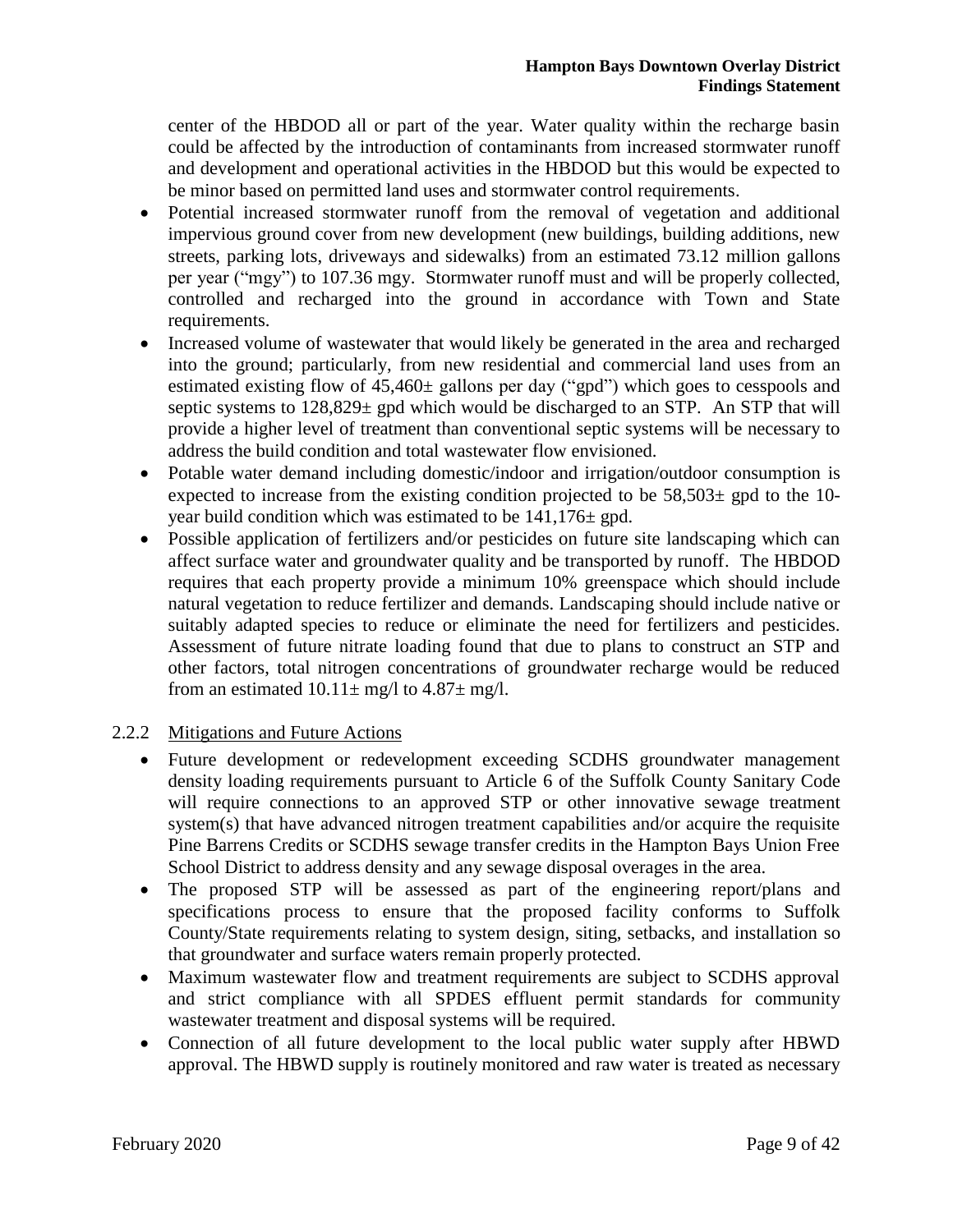by the HBWD to ensure that the water is safe and potable for drinking and that an appropriate supply is available to serve the needs of its customers.

- A Master Plan has been provided by the Water District which identifies distribution, source and storage projects over a 10 year period to ensure ongoing infrastructure needs and water supply availability are met.
- The Town should continue to support efforts by the NYSDEC to remediate soil and groundwater contamination stemming from the Hampton Bays Fire Department Superfund Site to restore and protect the Ponquogue Avenue wellfield.
- In accordance with the proposed HBDOD, future development plans must provide reduced potable indoor water use (reduction of 20% below baseline) and reduced outdoor landscape irrigation demand by 50% of baseline (per proposed Section 330-430).
- Future development within the proposed HBDOD must comply with Article 7, "Water Pollution Control," of the Suffolk County Sanitary Code to ensure that groundwater is protected, and the Ponquogue Avenue water supply is not adversely affected.
- Landscaping is expected to be limited and mainly used for aesthetic enhancements and screening due to the relatively urban nature of the Downtown. Native vegetation should be retained to the extent practical and future plantings for site landscaping should be native and/or well-adapted to area conditions to reduce the need for watering, fertilization and pesticide applications. Species diversity is encouraged in order to prevent extensive vegetation loss should certain species become vulnerable to disease. Species on NYSDEC's invasive species list must not be used. Irrigation wells to reduce the strain on the HBWD are recommended if applicable and practicable.
- Due to the size of the corridor study area, variability in topography, irregularity of groundwater levels from seasonal and annual weather fluctuations, and insufficient available data, exact depths to groundwater must be determined on a location-bylocation basis by examining on-site test-hole data.
- Future developments or redevelopments involving one acre or more of disturbance will be reviewed to determine if a State Pollution Discharge Elimination System ("SPDES") General Permit for Stormwater and a SWPPP are required. Erosion and Sedimentation Control Plans must also be implemented for projects involving soil and/or slope disturbances.
- In accordance with the proposed HBDOD, incorporation of vegetated swales, filter strips, rain gardens, and other green infrastructure, state-of-the-art treatment technologies, and best management practices ("BMPs") is required. Examples of BMPs that can be used to address stormwater runoff are provided in the New York State Stormwater Management Design Manual (or subsequently approved State guidelines).
- The HBDOD Code requires green infrastructure options be incorporated into site designs, such as green roofs, grey-water and rainwater recycling for irrigation, rain gardens, vegetated swales, retention of native vegetation, and other similar methods and systems to address stormwater issues and reduce overall water demand.
- New development will be required to capture and retain stormwater runoff on-site to prevent flooding or overland sheet runoff on to adjacent land or public streets. Future development plans must therefore include appropriate drainage collection and recharge pools on-site to ensure that stormwater generated from impervious surfaces is adequately controlled to prevent flooding or icing of public rights-of-way, development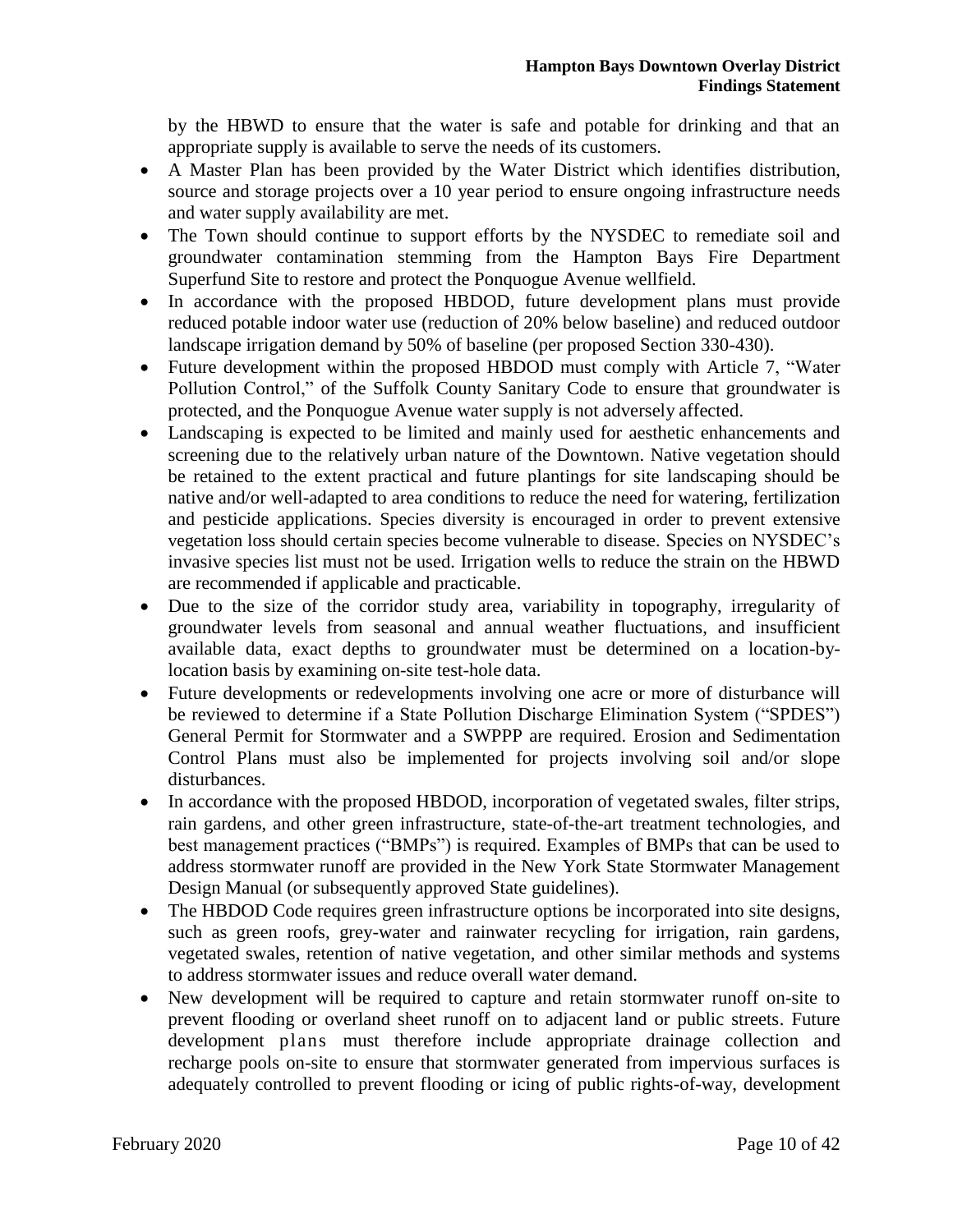sites, basements and adjacent properties. Using stormwater collection and treatment devices that comply with minimum State and Town engineering standards and best management practices and that meet the approval of the Town Engineer and Planning Board, including capturing and recharging the anticipated runoff from the required design-storm rainfall event. The Town Engineer will review future site plans to ensure that projects provide suitable drainage and comply with applicable State and local standards.

*Finding 2: The Proposed Action will not have significant adverse impacts on water resources, including surface waters, wetlands, and groundwater when factoring in the identified impact prevention and mitigation strategies listed above. There are no surface waters or wetlands in the area other than occasional if not permanent standing water that may exist in the NYS recharge basin on the north side of Montauk Highway. Potential impacts to water quality will be addressed through implementation of water quality best management practices implemented as part of any erosion and sedimentation control plans, drainage plans, SWPPPs, General Permits (if and as required), Town engineering review of plans, and the many impact avoidance and mitigation requirements set forth in this Findings Statement, including those indicated in the Water Resources sections. Loading of sediment into surface waters or off-site will be controlled through the implementation of erosion control and drainage plans which must be approved by the Town Engineer.* 

*Groundwater will also be protected through stormwater controls, the elimination of septic systems and cesspools on redevelopment sites, construction of a sewage treatment plant that has advanced treatment capabilities, is operated and maintained by trained professionals, and meets strict effluent standards and required discharge permits, and other mitigation techniques. Water conservation techniques will be provided and are discussed further in Section 2.5 below.* 

# **2.3 Ecological Resources**

2.3.1 Impacts

- Ecological impacts will result from the clearing of natural vegetation, increased human occupation and site activities and other associated wildlife stressors, and the consequential fragmentation of wildlife habitat. It should be noted that most of the land within the HBDOD has already been cleared and developed, and can currently be disturbed under the existing zoning. Future site disturbance and development is expected to take place primarily within the portions of the HBDOD that still contain native oakhickory forest, adjacent to Good Ground Park. The HBDOD is outside of the Central Pine Barrens and other special environmental protection overlays or districts.
- Based on an examination of existing conditions and projections for future development under the Theoretical Development Scenario, an estimated  $4.51\pm$  acres of natural woodland, 3.8± acres of mixed invasive, naturalized and/or successional overgrowth, and  $0.39\pm$  acres of lawn would be lost to physical construction.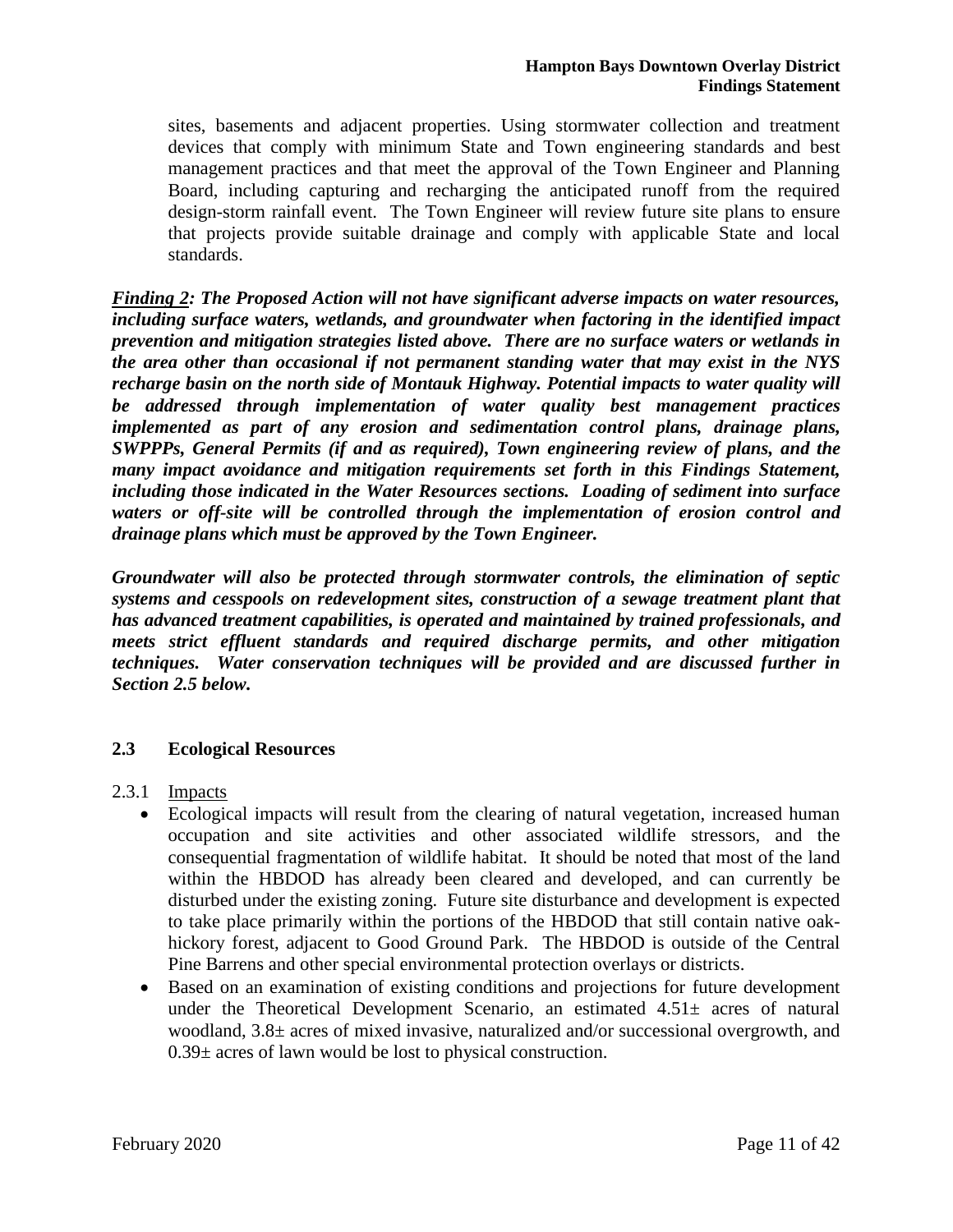- The loss of native and mixed invasive, naturalized and/or successional overgrowth would further reduce and fragment wildlife habitat in the Downtown.
- 2.3.2 Mitigations and Future Actions
	- The loss of coastal oak-hickory forest habitat on the property will be partially mitigated by the requirement for a minimum of ten percent green space on each development site (which is not required by the existing zoning) and retention of a portion of Good Ground Park in the HBDOD in its naturally vegetated condition.
	- In accordance with the Sustainable Development Requirements of the proposed HBDOD, native and low maintenance plant species are required; such species will provide food and shelter to wildlife.
	- Invasive Plants species must not be utilized for landscaping, screening or any other purpose, including those species specifically listed in 6NYCRR Part 575 and the "New York State Prohibited and Regulated Invasive Plants" publication (**NYSDEC and NYDAM, 2014**).
	- Disturbances to vegetation and habits will be minimized to the maximum extent practicable, including delineating tree-clearing limits where necessary at development sites prior to construction to avoid inadvertent clearing.

*Finding 3: Some limited habitat and ecological resources will be lost but significant impacts to ecological resources are not anticipated if future projects implement the numerous mitigation strategies outlined in this Findings Statement and development occurs consistent with the HBDOD Code. The HBDOD is not in the Central Pine Barrens or other significant ecological resource area. Significant unfragmented woodlands and water resources that serve ecological communities have been preserved to the north and north west of the HBDOD, particularly, in the Central Pine Barrens, and in estuary beach areas to the south and the Town continues to acquire land through its Community Preservation Project Plan funding. New development and future real estate transfers in the Downtown will ultimately contribute to the fund.*

# **2.4 Land Use, Zoning, and Plans**

# 2.4.1 Impacts

- Some differences between the proposed HBDOD and VB zoning district include standalone multifamily residences and hotels which would be permitted in the HBDOD's CDD and TD zones, and a few other exceptions. These changes are expected to be largely beneficial from a land use perspective.
- Based on the Theoretical Development Scenario that was developed for this SEQRA investigation, the proposed HBDOD could increase the number of individual housing units from 43 apartments and 11 single-family homes under existing conditions and 101 apartments under the current zoning (VB) to an estimated total 248 multifamily residential units or apartments (0 single-family homes) which could result in a corresponding increase in the total population of the Hamlet and Downtown by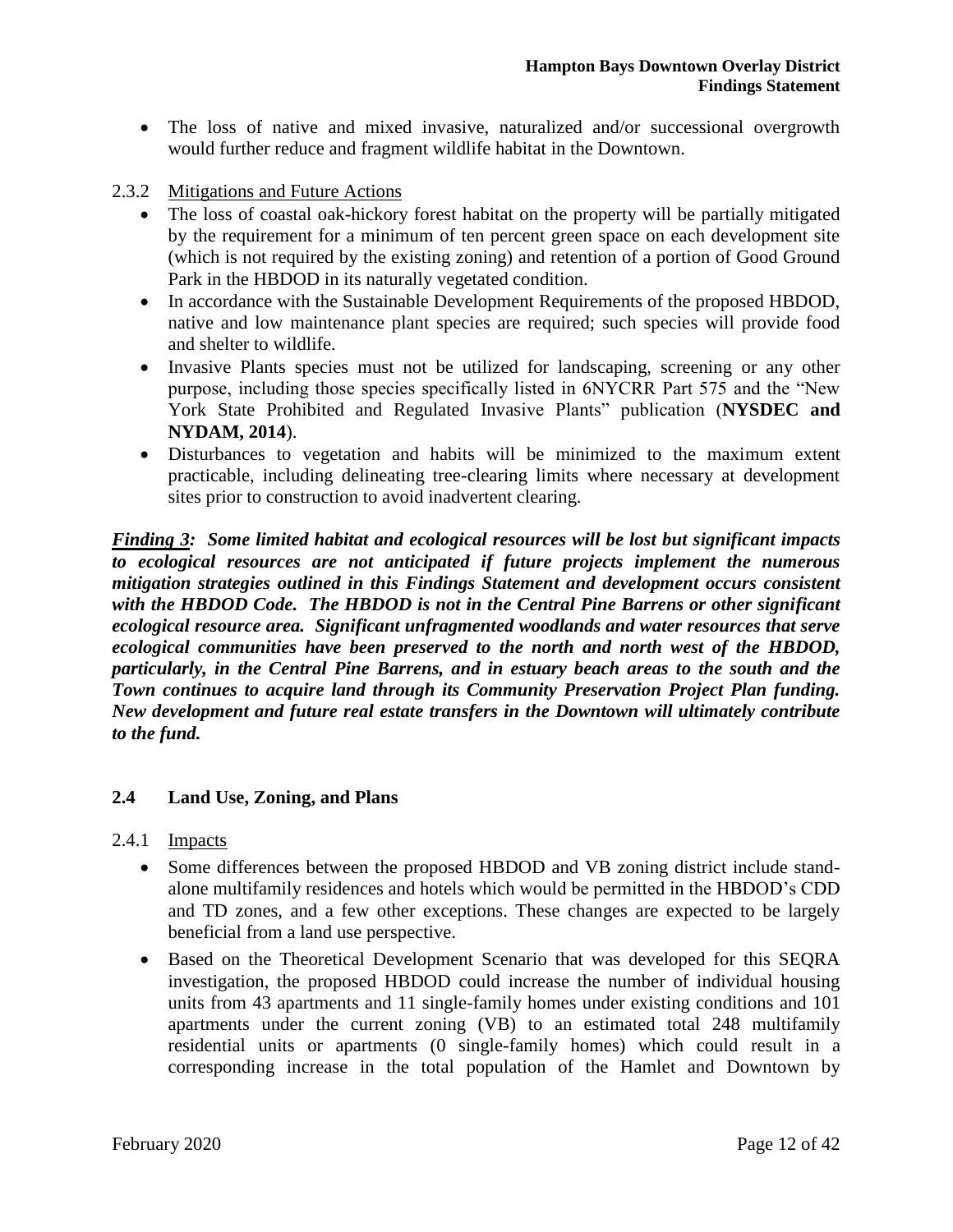approximately 437 persons (from 119 to 556 persons), although this would be offset by changes to motel conversions policies and continued acquisition of community preservation sites. Under the existing VB zoning, 10-year build scenario, the increase would be 372 persons (from 184 to 556). There is also the possibility that not all development will serve new residents, and that existing persons living in the Hampton Bays community (recent graduates/new workforce, empty-nesters, seniors, etc.) may seek to move into the hamlet center. See also **Section 2.5, "Community Services and Facilities"**.

 Potential changes in future development conditions based on the proposed HBDOD standards include modifications to: 1) the overall development pattern of the Downtown; 2) individual lot layouts/site designs, based on new dimensional zoning standards (e.g., lot depths, yard setbacks, build-to zones, building footprints, required greenspace, parking setback and parking drive lane standards and requirements for locating parking behind buildings; and 3) building form, including building heights and number of stories that may affect density, building types or designs, and building frontage types. Again, based on the previous past planning, visioning and analysis performed during the preparation of the Pattern Book and current draft code and environmental review, these effects are expected to be mostly positive.

# 2.4.2 Mitigations and Future Actions

- Future site-and project-specific site plans must be designed and reviewed by the Town under site plan review requirements to determine overall consistency with the standards established in the HBDOD Code.
- To date, the Town Board has not enacted the HO/HC zoning districts that were previously recommended by the 2013 Hampton Bays studies along Montauk Highway, east and west of the Downtown. Any HO/HC zoning modifications contemplated by the Town Board should no longer include an allowance for residential uses; as residential/mixed use would be shifted to the Downtown by the proposed HBDOD.
- As recommended by the Town of Southampton Coastal Resources & Water Protection Plan (April 2016), the Town will consider restricting conversions of existing motels in MTL and RWB zoning districts to offset the number of new residential units.
- Side streets entering/exiting on both sides of Montauk Highway should be aligned where possible or adequately separated rather than slightly offset to prevent traffic turning conflicts.
- Based on input from the community, the previous recommendation for establishing an assisted living use in the Downtown has been eliminated.
- The Town will continue to seek and acquire environmentally sensitive land in Hampton Bays for open space preservation if and as possible.
- Revised §330-423 A.(1) Form Standards-Central Downtown District (CDD) of the HBDOD Code as follows:
	- o Reduced the Footprint Depth requirement for ground-floor commercial space from 40 to 30 feet.
	- o Provided clarification on the applicability of the build-to and parking location requirement for lots that are bound by 3 street frontages.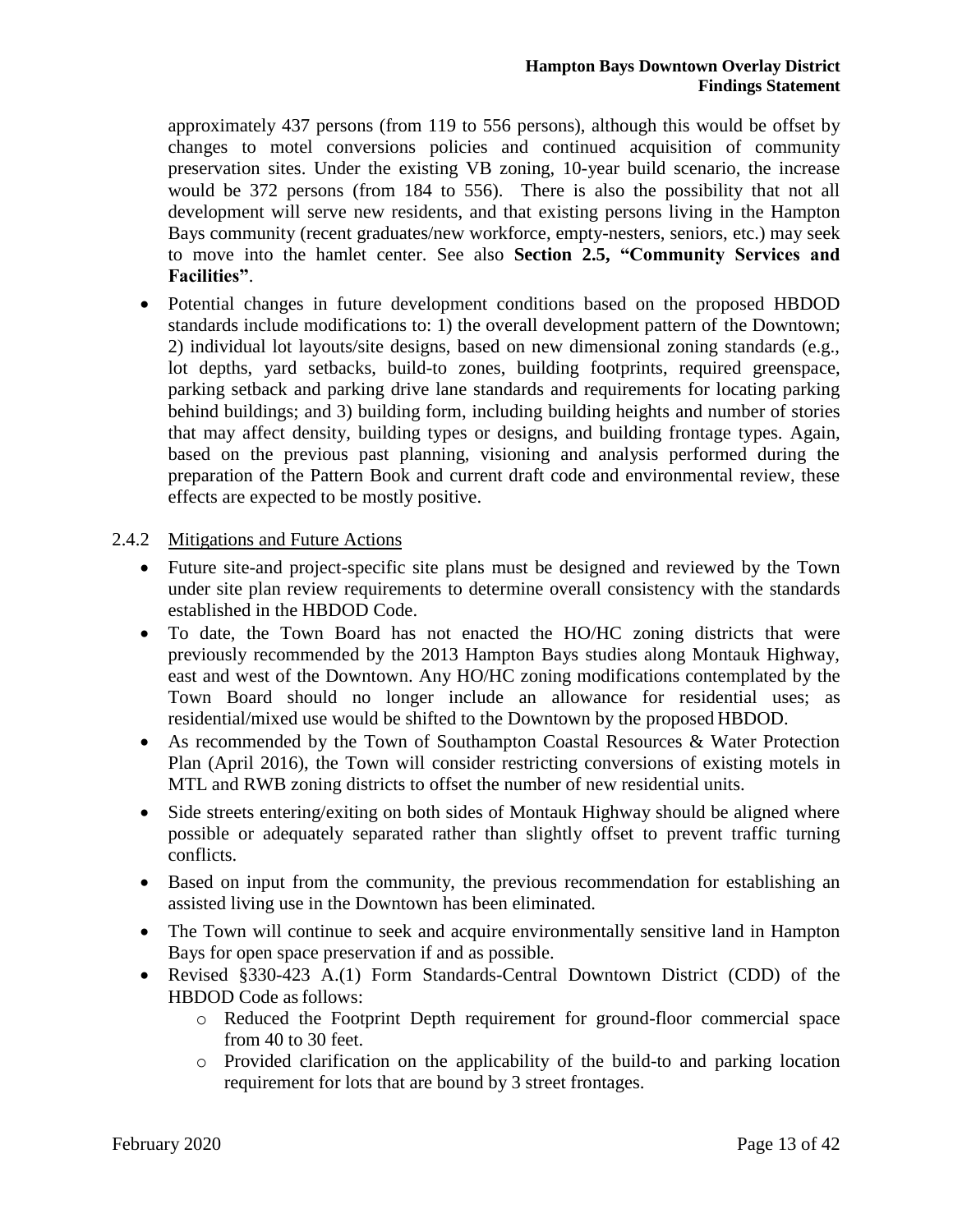- o Provided a footnote to the Ground Floor Allowed Use Type requirement indicating the "Park-Enhanced" use requirement for buildings fronting on Good Ground Park Access Road.
- Revised §330-423 A.(2) Parking and Encroachment Standards-(CDD) of the HBDOD Code by reducing the setback for parking on the side streets from 30' to 20', except along Montauk Highway where the setback shall remain 30'.
- Revised §330-423 B.(1) Form Standards-Transition District (TD) of the HBDOD Code as follows:
	- o Reduced the minimum Front Build-to requirement from 10 to 5 feet along Good Ground Park Access Road due to the location of the existing improvements within the park.
	- o Reduced the Footprint Depth requirement for ground-floor commercial space from 40 to 30 feet.
	- o Provided clarification on the applicability of the build-to and parking location requirement for lots that are bound by 3 street frontages.
	- o Provided a footnote to the Ground Floor Allowed Use Type requirement indicating the "Park-Enhanced" use requirement for buildings fronting on Good Ground Park Access Road.
- Revised §330-423 B.(2) Parking and Encroachment Standards-(TD) of the HBDOD Code by reducing the setback for parking on the side streets from 30' to 20', except along Montauk Highway where the setback shall remain 30'.
- Revised §330-423 C.(1) Form Standards-Edge District (ED) of the HBDOD Code as follows:
	- o Reduced the Footprint Depth requirement for ground-floor commercial space from 40 to 30 feet.
	- o Provided clarification on the applicability of the build-to and parking location requirement for lots that are bound by 3 street frontages.
- Revised §330-423. D. Hampton Bay Business Overlay District Table of Use Regulations as follows:
	- o Deleted "Assisted Living" as a use permitted in the overlay district.
	- o Included footnotes for both the Central Downtown District and Transition District outlining the Ground Floor Use requirements, as they related to "Park-Enhanced" uses.
- Revised §330-433 Streets A.(3) by providing clarification that the street design standards shall apply to all new streets whether a separate street right of way is created or not.
- Revised §330-434 to include a definition for Park-Enhanced Uses.
- Added §330-437 B., Compliance with State Environmental Quality Review Act to the HBDOD Code, which identifies and clarifies thresholds and future requirements for environmental review and agency referrals for Unlisted and Type I actions proposed in the HBDOD, consistent with Section 6.1 of the SDGEIS. This section of the revised HBDOD code includes a provision stating that after the approval of the first 147 units (which is the difference in residential units anticipated by the as of right build out and the residential units evaluated by the SDGEIS Reasonable Theoretical Development Scenario, or "TDS"), any project qualifying as an Unlisted or Type I action will be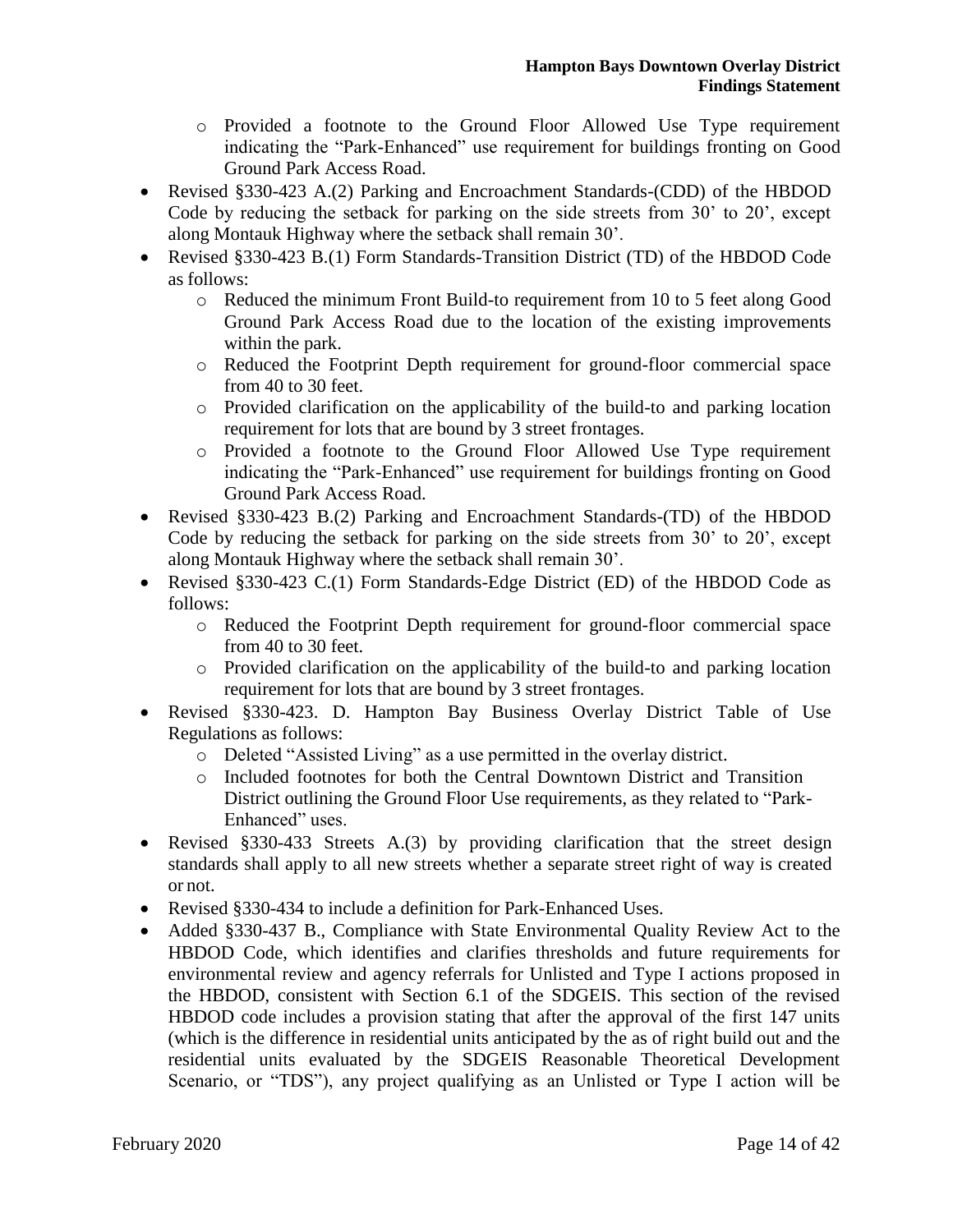evaluated to ensure that there has been no significant change to the assumptions made in the Supplemental GEIS or area conditions that would warrant additional SEQRA review. This will include coordination by the Planning Board with involved and interested agencies during the site plan referral and SEQRA review processes.

*Note: The third footnote for Table 5-3 on page 5-8 of the SDGEIS incorrectly states that the affordable housing/Community Benefit Unit requirement is 10% when it is actually proposed to be 20%. This error is hereby revised to say 20%.*

*Finding 4: The Proposed Action is not anticipated to result in significant adverse environmental impacts to land use, zoning, or public planning policies considering the identified mitigation and balancing of social and economic considerations. The Proposed Action is based on the extensively vetted 2017 Pattern Book for the Hampton Bays Downtown Overlay District and is specifically designed to address various land use, community character, community benefit housing, jobs, and economic development, and other related issues. The Proposed Action is anticipated to result in beneficial changes to current land use and zoning, provide new business and housing opportunities, create jobs, stimulate economic activity and fiscal health, and improve aesthetic and community character. The proposed action seeks to concentrate growth and economic development in the HBDOD where it is most suited. Future site specific actions will require site plan review and may be subject to plan modifications or additional mitigation as warranted.*

# **2.5 Community Services and Facilities**

# 2.5.1 Impacts

- The Proposed Action is anticipated to generate an additional  $30\pm$  school-aged children. According to the latest population estimates,  $10.2\% \pm 0.05$  school-aged children residing within the boundaries of the Hampton Bays UFSD attend private schools. When this factor is applied to the  $30\pm$  school age children anticipated to live within the units proposed for development. This results in three  $(3<sub>±</sub>)$  students that would likely attend private schools; the remaining  $27\pm$  children would likely attend public schools within the Hampton Bays UFSD. Based on the above projection, the number of school age children living in the Downtown that are expected to attend public school currently  $(12\pm$  students) would increase by a total of  $15\pm$  students. See tax projections below.
- Total indoor drinking water demand would increase from  $45,460\pm$  gpd to  $128,829\pm$  gpd for a total estimated increase of 83,369± gpd. Total landscape/irrigation water would decrease by  $696\pm$  gpd (from  $13,043\pm$  gpd to  $12,347\pm$  gpd) based on annual flow projection averaged over the course of a year. Total water demand (indoor and outdoor) would increase by  $82,673\pm$  gpd from an estimated  $58,503\pm$  gpd to  $141,176\pm$  gpd.
- A sewage treatment plant will have to be constructed to collect, treat and discharge wastewater under the build condition. Total wastewater generation would increase by an estimated 83,369 $\pm$  gpd from 45,460 $\pm$  gpd to 128,829 $\pm$  gpd but would receive a much higher level of treatment than provided by existing on-site cesspools and septic systems.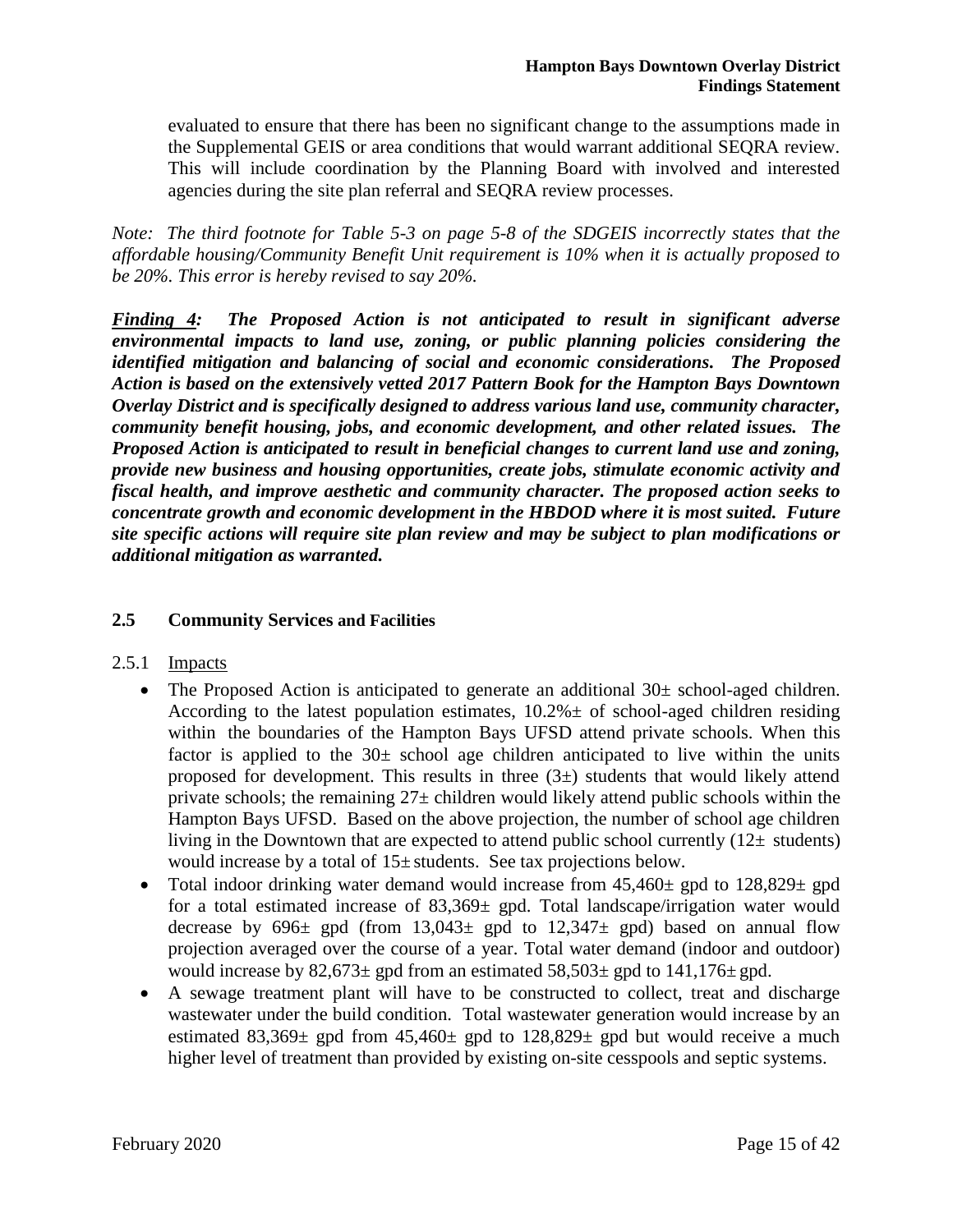- Total stormwater recharge would increase by  $34.24 \pm$  mgy from  $73.12 \pm$  mgy to  $107.36 \pm$ mgy.
- Minor additional demands on police, fire and ambulance personnel may occur but increased tax revenues, possible additional volunteers/employees from residential growth, and fundraising from increased population, and the proximity of emergency services to the Downtown would help to mitigate impacts. It is expected that needed vehicles, equipment and personnel from future growth would be provided as demand warrants.
- Based on the fiscal analysis performed for the Proposed Action as revised in **Appendix F** of the SFGEIS, the estimated cost to educate 27 school age children in public schools in Hampton Bays would be \$687,555/year, while the projected annual tax revenues under the 10-year build scenario would be an estimated \$1,398,170 for a net surplus of \$710,615 per year.
- the Town Police Department from the anticipated growth in the HBDOD would increase from \$53,315 to \$58,154  $\pm$  under the 10-year build scenario.
- Estimated annual tax revenues for the Hampton Bays Fire District is expected to increase from \$68,886 $\pm$ /year to \$75,138  $\pm$ /year under the 10- year build scenario.
- Estimated annual tax revenues for the Hampton Bays Ambulance District is expected to increase from  $$31,831\pm$ /year to  $$34,720\pm$ /year under the 10-year build scenario.
- Total property tax revenues would increase by \$1,106,828±/year from an estimated  $$1,634,633\pm$ /year to  $$2,741,461\pm$ /year.
- Total property tax revenues for the school district would increase by  $$501,171\pm$ /year from an estimated  $$1,281,827 \pm \text{/year}$  to  $$1,782,998 \pm \text{/year}.$
- Total solid waste generation would increase by  $4,478\pm$  lbs./day from an estimated  $4,257\pm$ lbs./day to  $8,735\pm$  lbs./day.

# 2.5.2 Mitigations and Future Actions

- Sewage flow that exceeds SCSC Article 6 standards must connect to sewers and/or use other methods of acceptable mitigation such as the transfer of development rights or sanitary credits in accordance with Town and SCDHS standards and procedures.
- Conduct an STP site and design feasibility study to determine/verify the most suitable location for an STP, conduct a detailed on-site conditions assessment, determine the final required capacity for such a facility, evaluate the types of treatment technologies that are available and the system that is best suited for the HBDOD, determine required main locations and sizes and the necessity for pump stations, calculate the total costs to construct and operate the collection system and treatment facility, and identify and apply for any available funding sources.
- Future development and redevelopment projects envisioned under the Proposed Action and Theoretical Development Scenario will require a source of potable drinking water and must connect to a public water supply. Written confirmation must be obtained from the HBWD demonstrating that an adequate supply of water is available to satisfy both the "domestic" (drinking water) and "non-domestic"(non-drinking water) needs of the project prior to issuance of a building permit.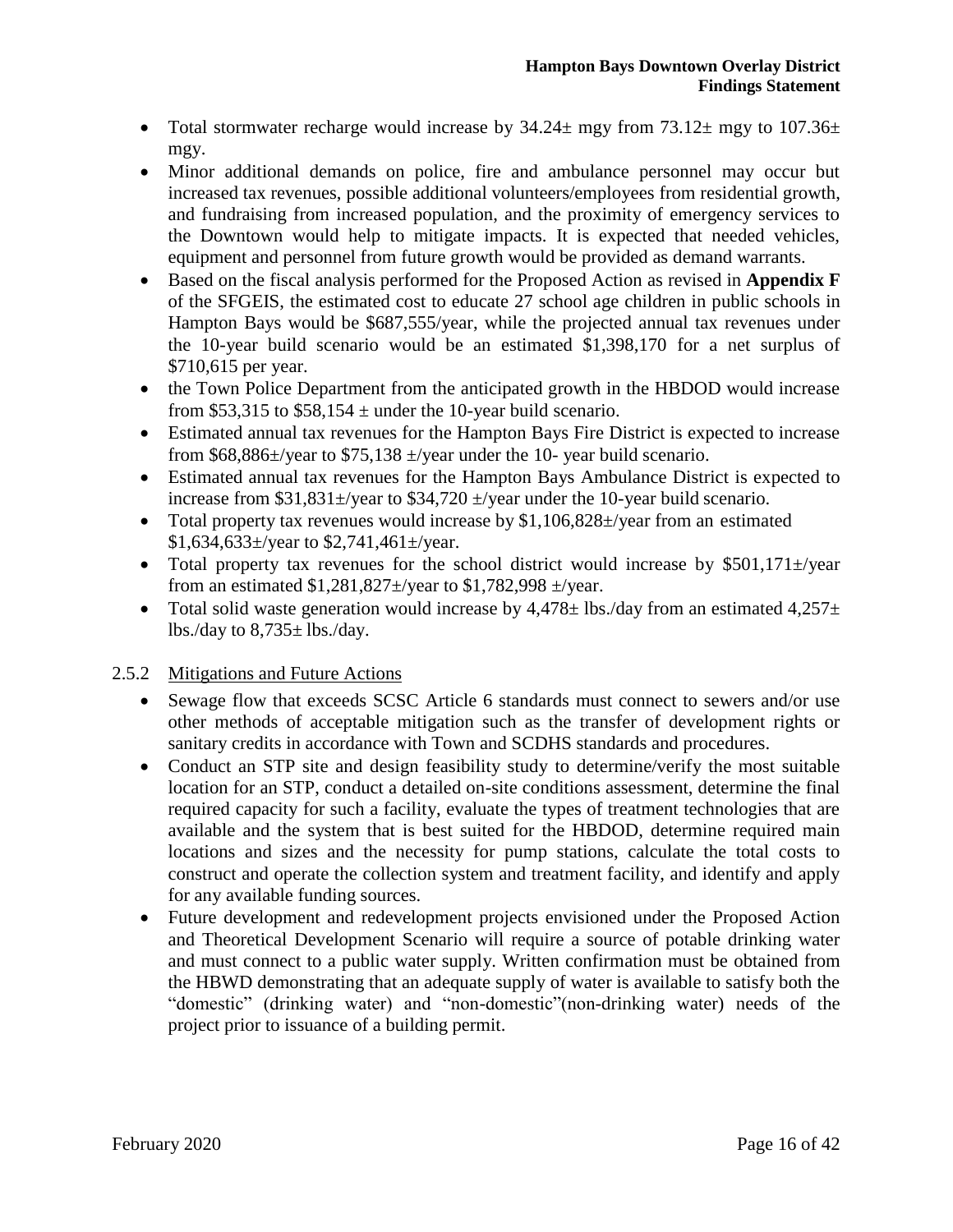- The Water District currently operates with a surplus on peak demand days; however, in the event of a mechanical failure, the surplus will be severely reduced. To service future development, the District should:
	- o Plan for an additional supply well, depending on capacity.
	- o Plan for additional storage. The HBWD will continue to monitor its storage and demand and plan for additional storage facilities as warranted.
	- o The HBWD will also have to plan for additional water transmission main(s), depending on the location(s) of any future well(s).
	- o Future water demand projections should include peak day and hour estimates to adequately determine the impact on the water system. Fire flow demand for future development will also be necessary and should be determined based on Insurance Service Office ("ISO") standards.
- Proposed projects will need to demonstrate with the proposed HBDOD Sustainable Development Standards (Section 330-430 of the HBDOD Code).
- The Fire Department/Fire Marshal will have the opportunity to review future proposed site plans to ensure that their needs, including provisions for emergency access, hydrant locations, sprinkler systems, fire alarms, and smoke and carbon monoxide detection, are properly addressed.
- Assisted living facilities are no longer proposed in the Downtown therefore alleviating some of the potential strain that might have been placed on the Hampton Bays Ambulance Corps.
- The HBDOD Code was revised by adding §330-437 B., Compliance With State Environmental Quality Review Act, which identifies and clarifies thresholds and future requirements for environmental review and agency referrals for Unlisted and Type I actions proposed in the HBDOD, in the future. Specifically, this section includes a provision stating that after the approval of the first 147 residential units (which is the difference in residential units anticipated by the as of right build out and the residential units evaluated by the SDGEIS Reasonable Theoretical Development Scenario, or "TDS"), any project qualifying as an Unlisted or Type I action will be evaluated to ensure that there has been no significant change to the assumptions made in the Supplemental GEIS or area conditions that would warrant additional SEQRA review. This will include coordination by the Planning Board with involved and interested agencies during the site plan referral and SEQRA review processes, plus coordination with community service providers such as the school district, fire department, police department, water district, and others.

*Finding 5: Development associated with the Proposed Action will increase the demand for community services and facilities as it would for any future growth. However, the increases in property tax, sales tax, building permit and other one-time fees and other revenues and payments will help to offset these increased costs. Developers of larger projects would be responsible for financing certain infrastructure improvements needed to serve their projects (sanitary, drainage, water extensions and connections, access, etc.) while other financing sources such as increased tax revenues from new development, customer fees, and grant programs can be sought for some capital improvements to offset costs (wastewater, water,*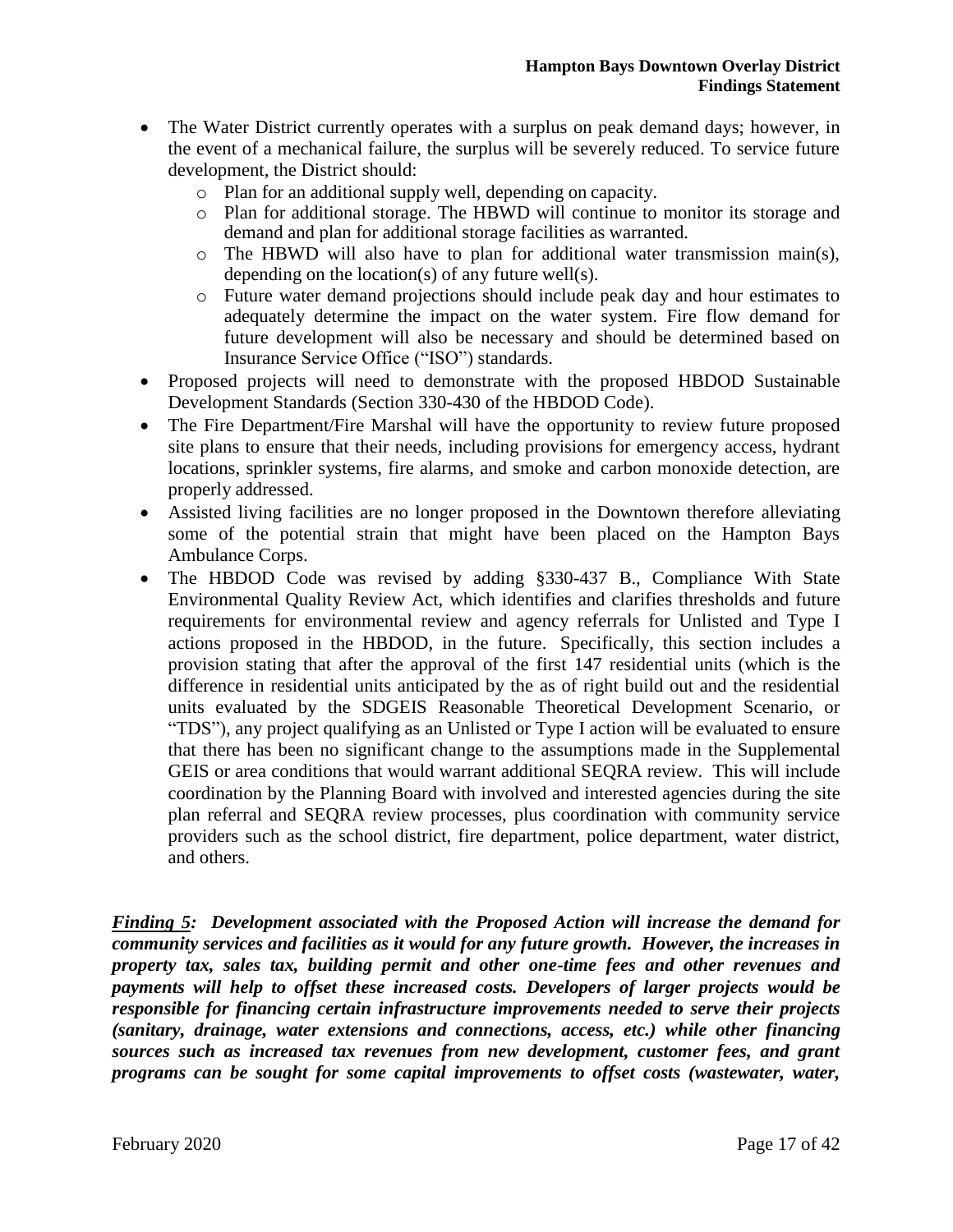*road). For example, the Town recently received \$50,000 from the State to fund an STP engineering and feasibility study.* 

*There may be increased demand for police, fire, ambulance, school, and other essential services during the build process. Services are readily available and in close proximity and issues have been vetted and carefully considered with area service providers. The Town will continue to work with community service providers as projects are proposed. Additional assessment of conditions and possible additional SEQRA review may be needed after the initial 147 residential units of the build condition have been constructed, including outreach to affected community service providers.*

*A district STP will be needed under build conditions. Sewage treatment facilities, including but not limited to the plant, leaching areas, pumps and mains will be paid for by developers and possibly through funding programs. A sewer feasibility study will be performed to identify the best location for a facility to provide quality service and reduce the potential for environmental degradation.* 

*Buildout is projected to result in tax revenue increases for the School District; particularly as it relates to additional commercial and office uses.* 

*The HBDOD is served by the Hampton Bays Water District. Water quality is generally good. Additional infrastructure may be necessary in the future. The water supply is delivered subject to customer user fees. Significant impacts to ground and drinking water supplies are not anticipated.*

*Electric and gas service is available in the area from PSEG Long Island and National Grid, respectively and these services are supported by customer user fees.*

*The many impact avoidance and mitigation strategies included in this Findings Statement will address concerns regarding community services from growth over time. Future site plan and any future SEQRA reviews for specific projects will help to refine the mitigation strategies if needed and viable.* 

# **2.6 Traffic and Transportation**

# 2.6.1 Impacts

 Based on the results of the Traffic Impact Study provided with the SDGEIS, it is the professional opinion of Nelson & Pope that the traffic impacts associated with the construction of the Proposed Action can be mitigated by the implementation of the proposed improvements and measures listed below. With the proposed improvement measures (e.g., Good Ground Road Extension, new cross streets, other street improvements, signal adjustments, pedestrian and alternative modes of transportation, etc.), the intersections in the study area will continue to operate at No Build or better levels of service after the construction of the 10-Year Build Condition.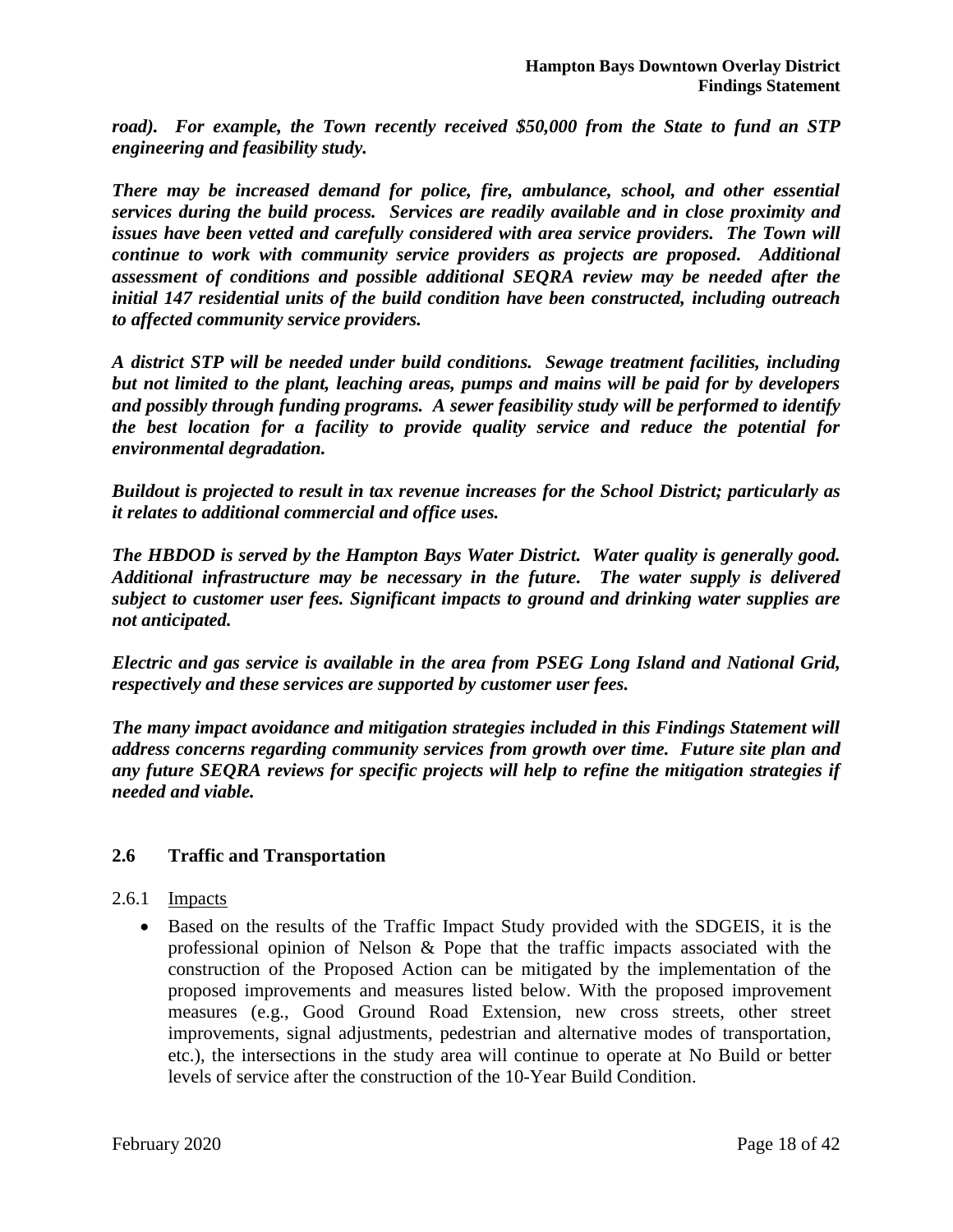#### 2.6.2 Mitigations and Future Actions

- Extend Good Ground Road, west from its intersection with Springville Road, and then north to the intersection of Montauk Highway and NYS Route 24, creating the "Good Ground Road Extension" which will relieve traffic along Montauk Highway.
	- o The new intersection at Montauk Highway and NYS Route 24 must be constructed at 90 degrees with Montauk Highway for a proper geometrical design.
	- o Design the four-leg intersection with an exclusive northbound left turn, one through lane and one shared through/right turn lane.
	- o Redesign the southbound approach with one left turn lane, two through lanes and a channelized right turn lane.
	- $\circ$  Provide two exclusive left turn lanes and a shared through/right turn lane in the eastbound approach.
	- o Redesign the westbound approach with two through lanes, one left turn lane and a channelized right turn lane.
	- o Redesign the traffic signal at the new four leg intersection with new signal timings and cycle lengths.
- The Good Ground Road Extension would also create a new four-leg intersection at Good Ground Road and Springville Road.
	- o Design this new intersection with exclusive northbound and southbound left turn lanes with a shared through/right turn lane.
	- o Design the westbound approach with an exclusive left turn lane and a shared through/right turn lane.
	- o Design the eastbound approach with an exclusive through lane and an exclusive right turn lane with the prohibition of eastbound left turns.
	- o Install a traffic signal at this new four leg intersection.
	- o Due to the proximity of this intersection to the LIRR, it is required that train preemption be incorporated into the traffic signal. A high left turn volume is anticipated at the new intersection and the design must consider the potential for vehicles to be queued on the tracks.
- Provide an exclusive southbound left turn lane at the intersection of Ponquogue Avenue/Squiretown Road and Montauk Highway.
	- o Minor widening of the north leg would be necessary.
	- o Modify the traffic signal to provide an exclusive northbound/southbound left turn phase.
- Extend sidewalk along the west shoulder of Squiretown Road to Good Ground Park at some time in the future and provide a crosswalk between the existing sidewalk on the east side of Squiretown Road, to the park entrance.
- Provision for electric vehicle charging stations as permitted and encouraged along with preferred parking for these types of vehicles.

*Finding 6: A number of traffic mitigation strategies have been identified above. The introduction of mixed uses in the Hamlet helps to reduce the overall need for additional vehicle use, as it places residential uses in walking distance to goods and services to be provided by the nonresidential uses contemplated in the HBDOD and the rest of the Hamlet's*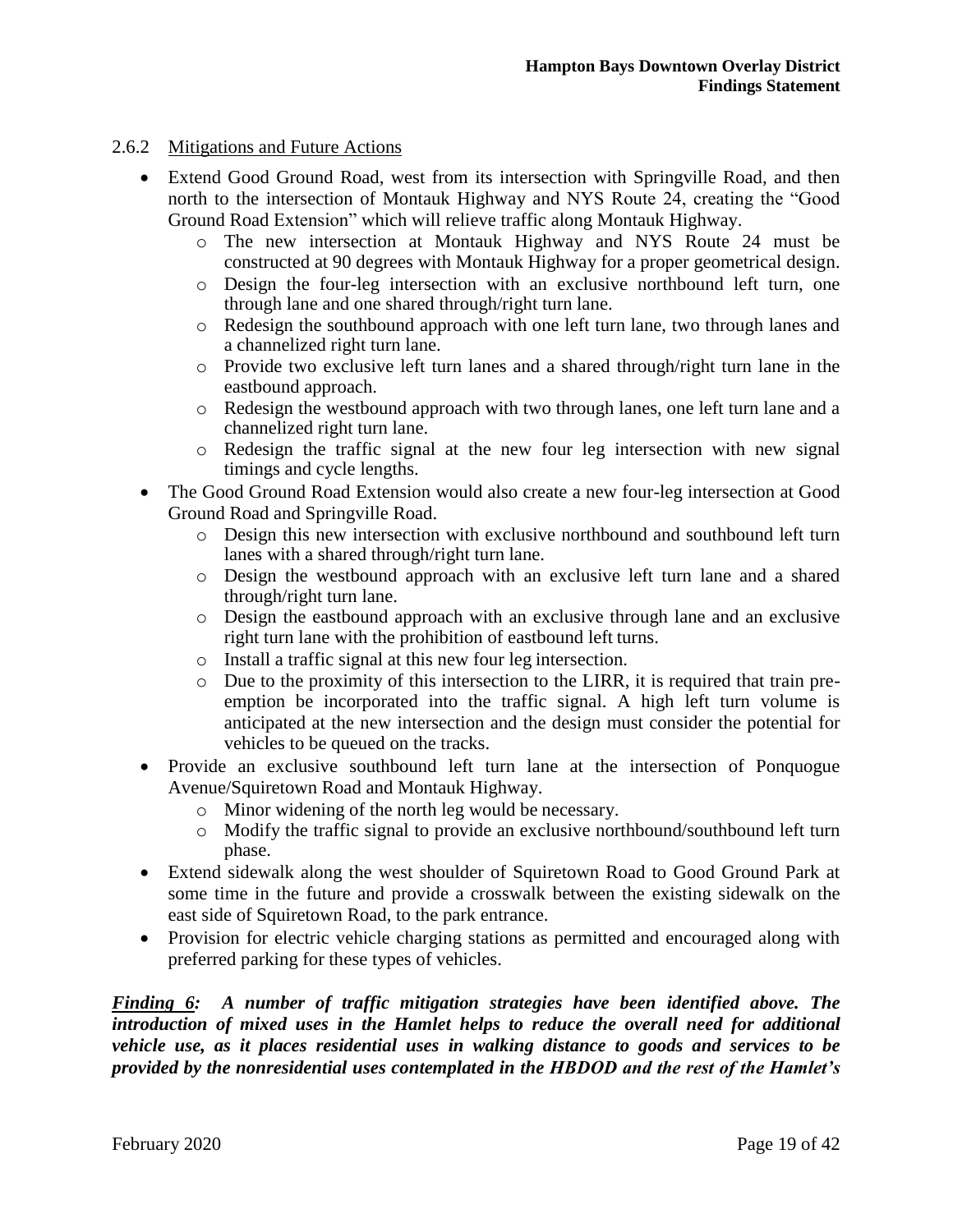*Central Business District. The Hampton Bays train station is located in the HBDOD, Good Ground Road Extension is needed, bus service is available with stops along Montauk Highway in the HBDOD, new sidewalks will be installed, and biking is a feasible option. Various other traffic related strategies and improvements such as signal adjustments, new signals, turning lanes etc. have been identified as indicated above. County and State reviews and approvals will also be necessary for some of the traffic improvements. It is anticipated that much of the traffic will be local traffic or summer pass by traffic and as stated above, the intersections in the study area will continue to operate at No Build or better levels of service after the construction of the subject action.*

# **2.7 Community Character, Visual Resources, and Historic and Archaeological Resources)**

- 2.7.1 Impacts
	- Future development and redevelopment under the proposed HBDOD Code will alter the visual character of the Downtown over the course of many years but anticipated changes are expected to be generally positive and improve district functionality. More development will occur including infill development in currently undeveloped sections of the HBDOD (mostly on the north side of the HBDOD near the park). Most of the buildings in the Downtown are one (1), one-and- one-half (1.5), two (2), or two-and-onehalf (2.5) stories. Under the Proposed HBDOD Code, it is expected that more 2 and 2.5story buildings would be constructed and up to 3.5 stories may be permitted for up to a maximum of 60 percent of the street frontage in the Central Downtown Zone and Transition Zone in the build condition.
	- The proposed HBDOD Code contains many design standards and guidelines that specifically address community character, building form, development patterns, architecture, landscaping, outdoor lighting, and signage and overall visual resource protection and enhancement. Under the proposed form-based zoning and design standards, future development will be generally consistent with the appearance, pattern, scale and form of buildings in traditional small town central business districts, but the specific look and function of future development may vary slightly depending on which HBDOD zone the development is in ("Central Downtown," "Transition," or "Edge" Zone) and landowner and architect preferences with review and guidance from the Town's Architectural Review Board ("ARB") during site plan and building division reviews. The 2017 Pattern Book for Hampton Bays Downtown Overlay District involved community-based study to inventory and evaluate the existing character of the Downtown's built environment, including its development pattern, structural forms, architectural styles, signage characteristics, open spaces, and suitability of its landscaping. The purpose of these investigations was to assess current conditions in the Downtown and identify the design guidelines necessary to enhance the future character of the Hamlet's business center, improve its overall appearance, and create a vibrant, successful and economically sustainable Downtown. The recommendations of this study were used as a foundation for the proposed HBDOD Code so that future development will be consistent with the goals, objectives and recommendations of the study.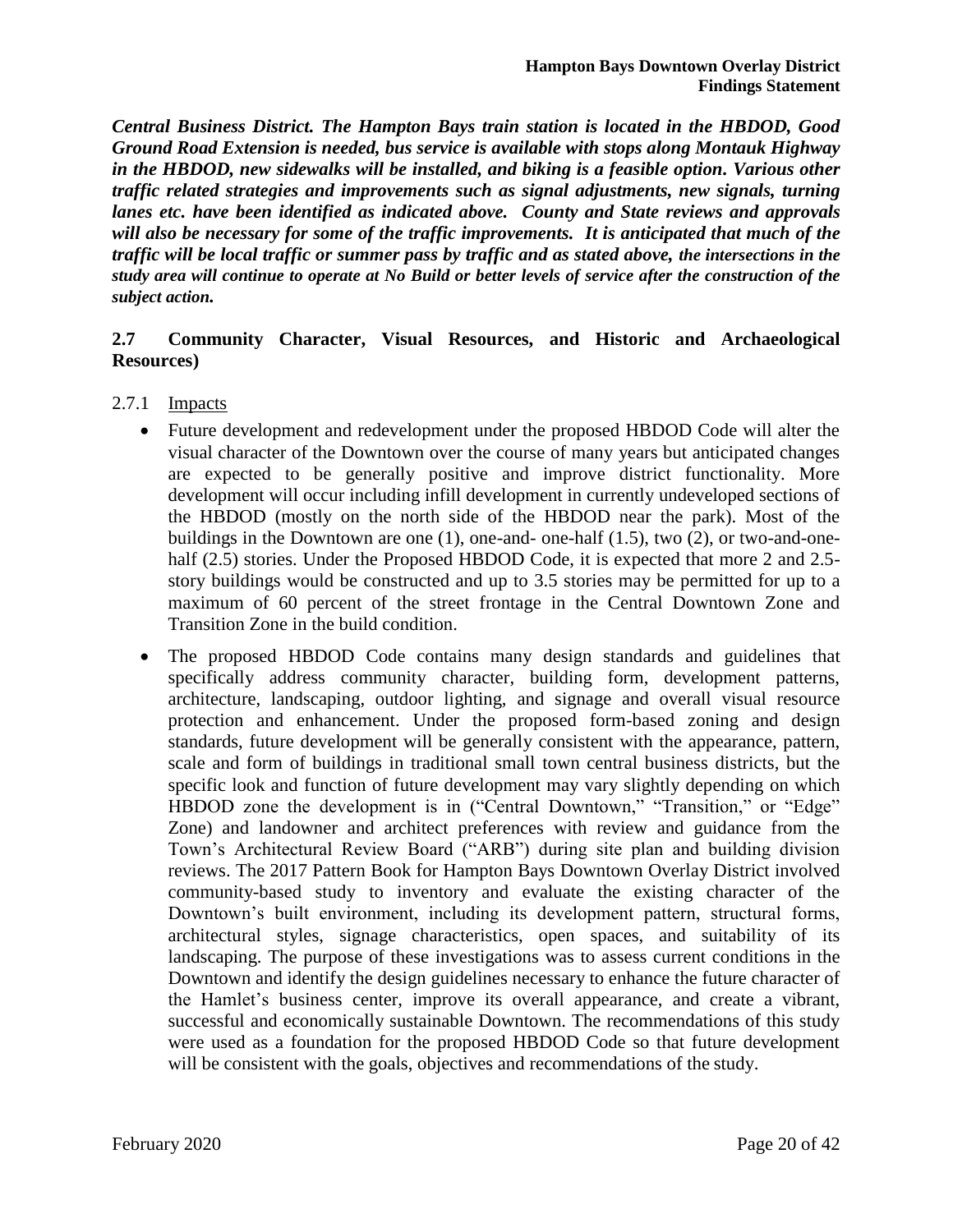- The proposed HBDOD Code includes specially formulated architectural, open space, landscaping, and sign standards to address potential issues and impacts and improve the character of the Downtown.
- There are no National or State Register listed historic sites, landmarks, or districts in the Downtown. Furthermore, there no known archaeological resources within or adjacent to the proposed HBDOD; nor is the HBDOD within an OPRHP-designated archaeologically sensitive area. Historic resources of local significance, including the Prosper King House and Lyzon Hat Shop, do, however, exist in the Downtown. Significant effort and expense have been directed toward preserving, restoring and protecting these structures. In fact, the Hampton Bays Historical and Preservation Society has assumed responsibility for the protection, maintenance, and stewardship of these structures and is using the adjacent structures as an historical, educational, and cultural center.
- Based on the information and analyses provided above and the steps that have been taken to protect these locally important historic structures, significant impacts to these resources from the Proposed Action are not anticipated.
- 2.7.2 Mitigations and Future Actions
	- Future development and redevelopment should be reviewed against applicable design criteria that have been established for the Downtown in the Pattern Book which will help to protect the character of the Downtown and existing and proposed development, including locally designated historic resources.
	- Town of Southampton Architectural Review Board analysis of building plans during site plan reviews.
	- Outreach to and input from the Town of Southampton Historical and Preservation Society when development or redevelopment is proposed adjacent to or opposite the Prosper King House and Lyzon Hat Shop.

*Finding 7: Adoption of the HBDOD Code will not have a significant adverse impact on community character based on previous visioning and planning and the numerous standards and specifications outlined in the HBDOD Code. In fact, the standards and requirements of the Form Based Code as informed by the 2017 Pattern Book are expected to vastly improve the appearance, functionality and success of the Downtown, as well as provide a more desirable character and sense of place. Future site-specific development will be required to evaluate the potential impact of a site-specific project on local historic and cultural resources, although State and National Register historic sites are not present in the area. Site plans will undergo Town architectural review. Future actions must comply with the standards of this Findings Statement, and if needed in the future, based on site- and project-specific plans, may be subject to additional mitigation, if deemed necessary by the reviewing board or agency.*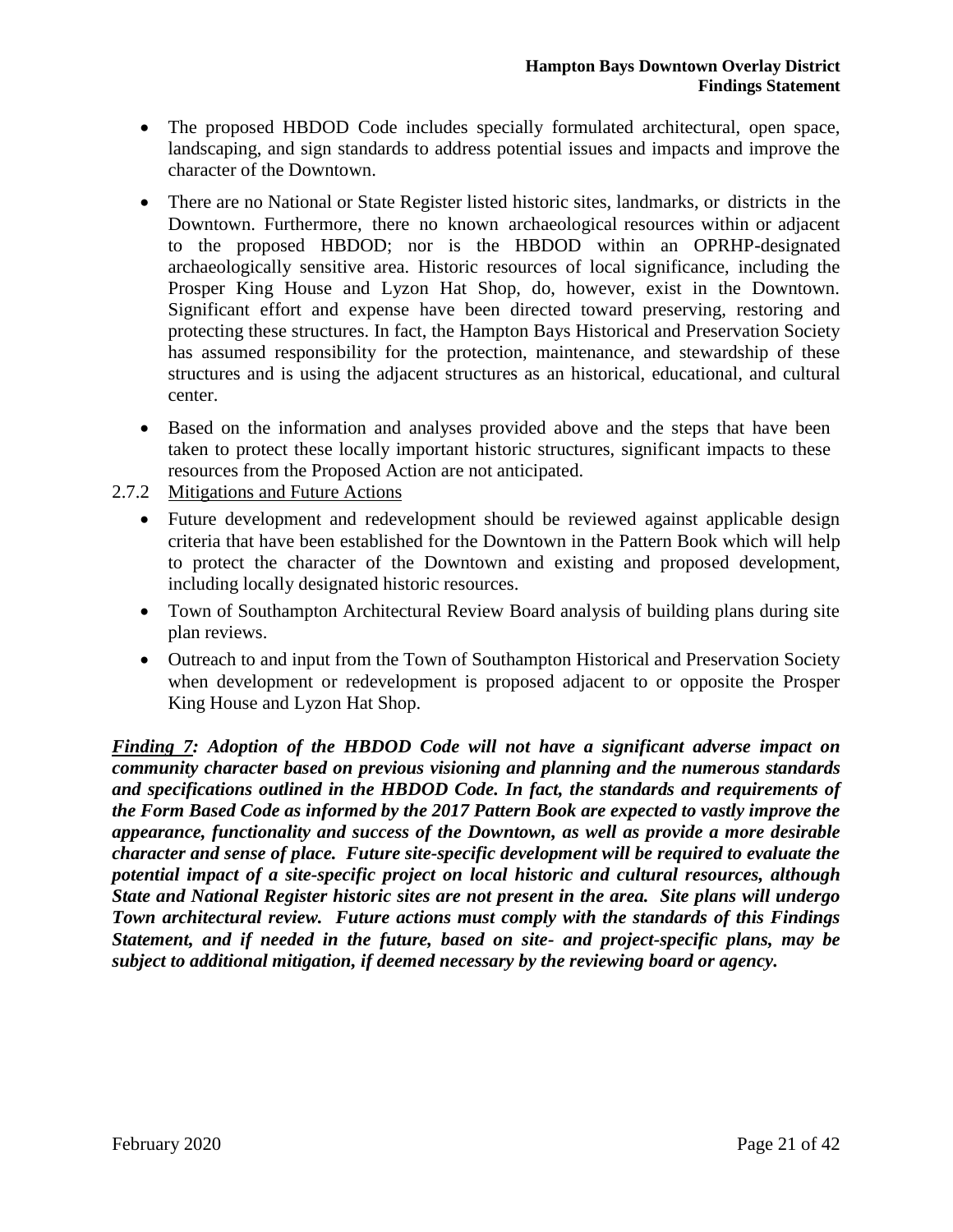# **2.8 Other Impacts**

The DGEIS investigated several additional environmental topics to fulfill the requirements of SEQRA including:

- Unavoidable Adverse Environmental Impacts
- Irreversible and Irretrievable Commitment of Resources
- Growth-Inducing, Secondary, and Cumulative Impacts
- Energy Use and Conservation, and Greenhouse Gas Emissions
- Construction Related Impacts
- 2.8.1 Unavoidable Adverse Environmental Impacts, Mitigations and Future Actions
	- Site impacts would typically involve some soil disturbance, clearing, disturbances to existing slopes, grading, and possibly limited excavation/cutting and filling, as necessary that will alter the physical and biological characteristics of a site, especially an undisturbed site. Impacts of some minor clearing extending beyond building and parking envelopes will be addressed by revegetating/landscaping some affected areas and requirements in the Proposed Code that at least ten percent of each lot be greenspace.
	- Despite the measures routinely taken to mitigate dust impacts during construction, such as soil wetting, potential temporary increases in dust may still occur and some soil may enter streets or end up on adjacent properties if not properly controlled. Such conditions would be temporary and largely be controlled by standard erosion and sedimentation techniques to ensure that such impacts are minor.
	- Temporary increases in truck traffic and construction noise will occur during demolition and/or construction phases for each development or redevelopment site. Activity will be conducted in conformance with Town construction hour requirements and noise management.
	- There will be increases in vehicle trips generated on area roadways, including a small increase in traffic over time, from temporary construction traffic and future business and residential traffic activities with consequent impacts on the LOS at nearby intersections, though mitigation may be required at these locations in the future as needed to reduce impacts to the extent possible. Proposed cross streets should help to distribute traffic flows and a Good Ground Road extension to the west and then north to SR 24 would provide a bypass for traffic coming to and from areas to the south which would greatly relieve any congestion. Future development will be oriented toward or promote pedestrian activity and increased use of bus and rail services is expected.
	- There will be increased total water consumption associated with the new development, but it appears based on existing groundwater quality and supply conditions, anticipated buildout potential, and existing and proposed water district infrastructure, that significant impacts are unlikely. Indoor and outdoor water conservation methods have been identified to reduce anticipated impacts.
	- There will be increased total wastewater generation associated with the new development, particularly residential development, with consequential requirements to provide for the ongoing collection and treatment of wastewater in a new nearby STP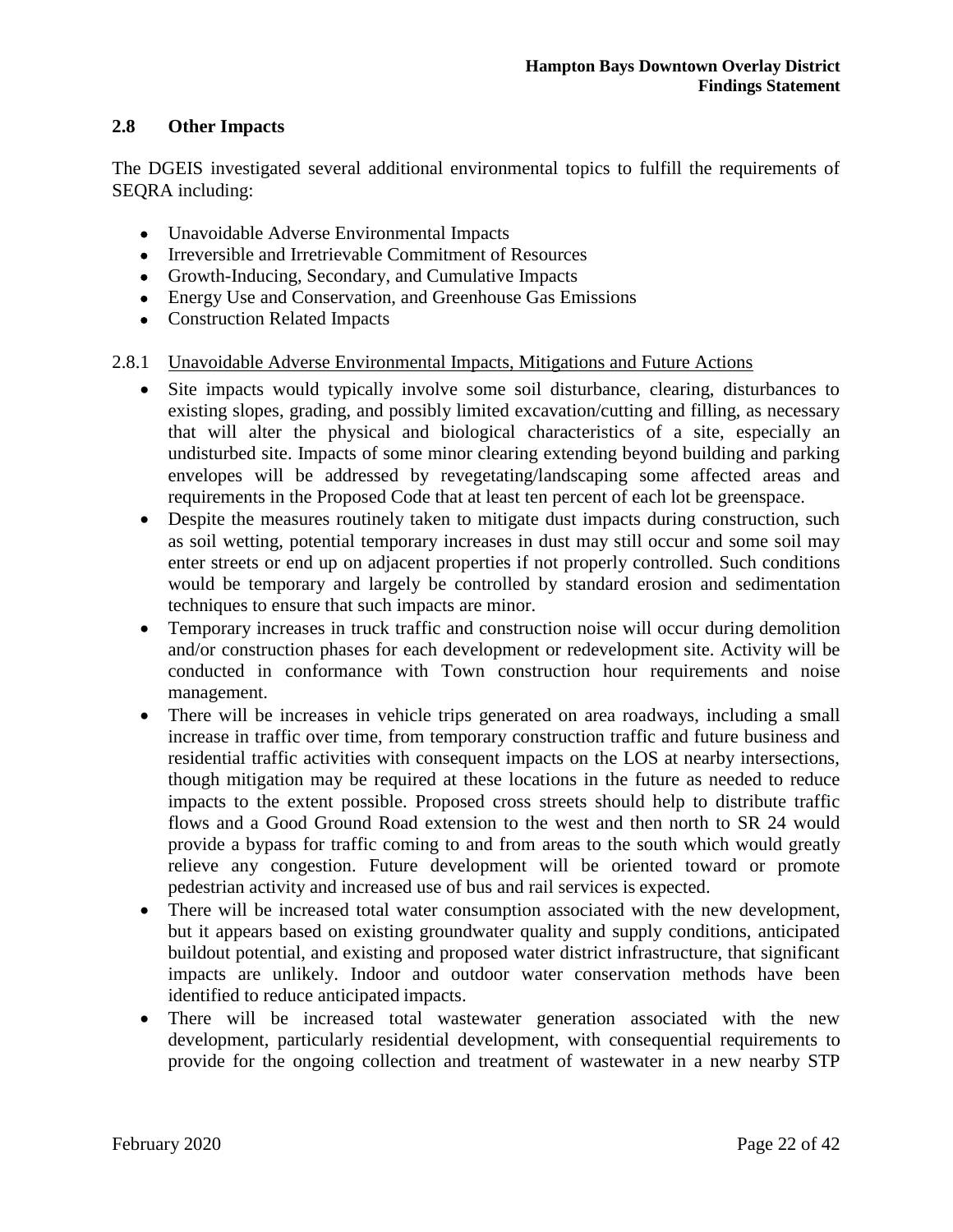facility that will replace less efficient septic systems and any substandard cesspools that may still exist.

- There will be a minor increase in demand in emergency services (police, fire, and ambulance services), though the increased taxes generated will offset the costs of these services and new buildings must be constructed in accordance with contemporary building and fire codes and safety standards. New residents in the area could include new emergency services volunteers and provide additional donations and fundraising opportunities.
- There could also be an increase in public school enrollment from the residential component of future development that will be permitted under the proposed HBDOD zoning, although this is offset from the 2013 buildout projections by eliminating the potential for new residents that can be created through hotel conversions. New development will also generate tax revenues to offset additional demands on the school district. Community service providers have been contacted to request their input on any issues or concerns they may have regarding the subject action. Future site-specific projects will be further examined once detailed site plan applications are submitted.
- There will be increased demands for energy services from PSEG LI and National Grid, which may entail minor expansions of these service networks for the generation and delivery of additional energy supplies; particularly, to future development on currently vacant land along the north side of the HBDOD. These impacts will be offset by fees paid by owners and occupants of new and expanded buildings, but energy/utility infrastructure is already present in the area. Energy service providers have been notified as part of the current action and it is expected that further outreach will occur during future site plan reviews once specific details of energy load demands are determined. The HBDOD requires new construction and substantial renovation to provide for on-site renewable energy (solar) generation, solar ready and passive solar designs as a sustainable development standard to reduce greenhouse gas emissions.

*Finding 8.1: The Subject Action has the potential to result in the above-listed impacts. However, these impacts have been mitigated to the extent practicable and are considered to be unavoidable. Analyses contained in the SGEIS support the conclusion that impacts are mitigated to the extent feasible, and none of the impacts are expected to be significant if the standards and requirements of this Findings Statement and existing and proposed laws are implemented. Many social and economic benefits are anticipated from the implementation of the of the proposed HBDOD Code which will offset the unavoidable impacts identified.*

# 2.8.2 Irreversible and Irretrievable Commitment of Resources, Mitigations and Future Actions

- Materials used for construction of site-specific development, including but not limited to: wood, asphalt, concrete, fiberglass, steel, aluminum, etc. can be expected.
- Energy used in the demolition, construction, operation and maintenance of site-specific development constructed under the proposed Code amendments, including combustion of fossil fuels (i.e., gasoline, diesel fuel, natural gas, and fuel needed by PSEG LI in its generation of electricity); however this demand will be offset by the requirement to provide on-site renewable energy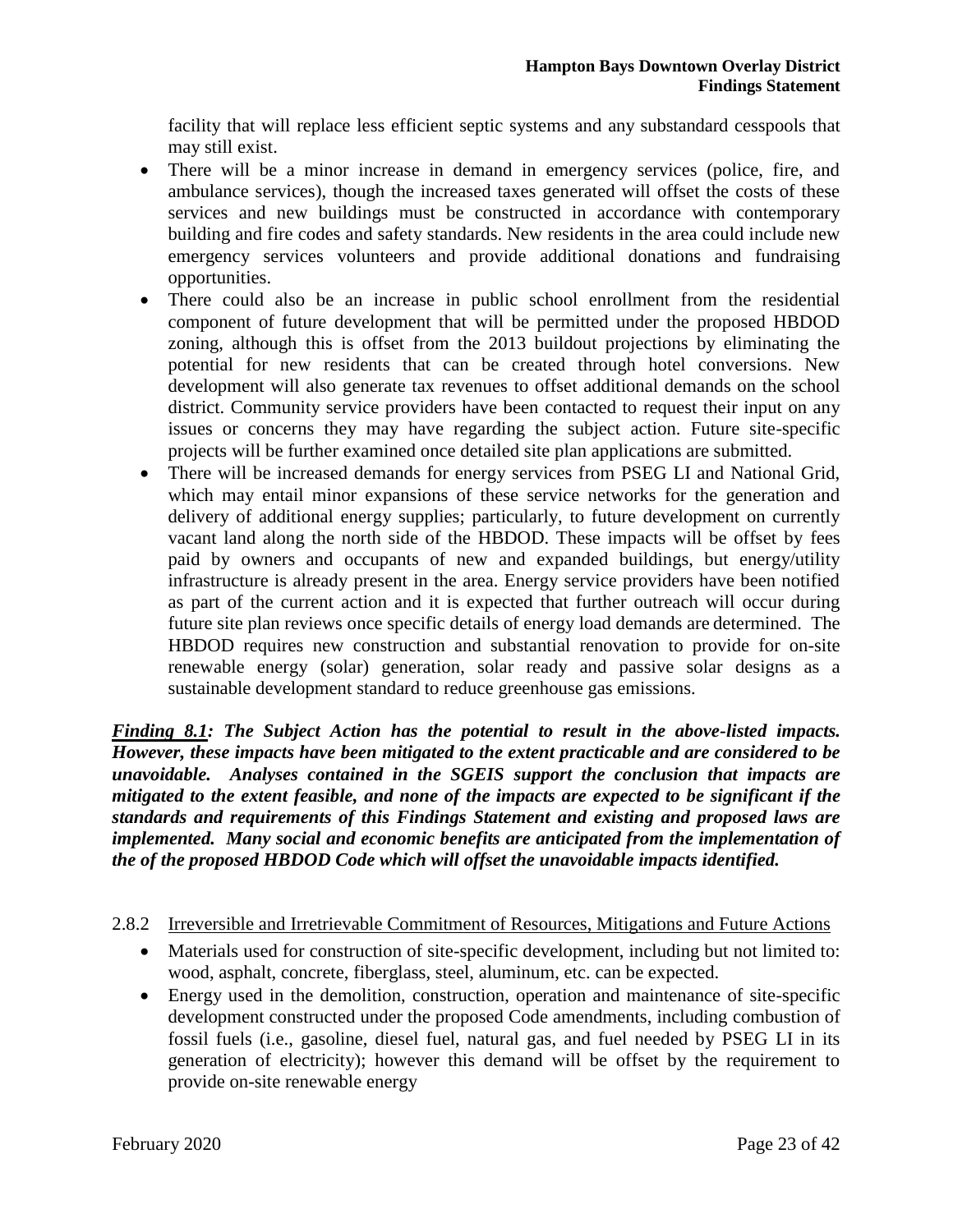- The proposed 10-Year build projection indicates that  $141,176 \pm$  gpd of combined commercial, domestic, and irrigation water or  $82,673\pm$  gpd more than currently consumed and  $66,042\pm$  gpd more than projected demand under the 10-Year existing zoning build condition. However, it is noted that the above water demand does not account for the requirement of future development plans under the proposed HBDOD to provide reduced potable indoor water use (reduction of 20% below baseline) and reduced outdoor landscape irrigation demand by 50% of baseline (per proposed Section 330- 430). (This could be accomplished by utilizing the latest in water conserving techniques, plumbing, fixtures and irrigation systems.) Potable water from Long Island's Sole Source Aquifer that will be consumed daily for the operation of site-specific development. Drinking water can be reused in the future, however, after wastewater has been treated and recharged into the ground, it would not likely be reused as the currently operating public supply wells of the HBDOD are up-groundwater-gradient of the anticipated wastewater recharge point.
- Construction and demolition materials that are not reusable or recyclable would be landfilled outside of the Town which takes up space at such facilities. It is expected that construction and demolition materials that can be salvaged and recycled will be recycled and that solid waste generated at future land uses would also recycle per existing regulations.
- Some vegetation and natural habitats would be lost or degraded by new or expanded development as long as development is present and natural vegetative conditions are not permitted to regenerate.

*Finding 8.2: Analysis indicates that irreversibly committed resources are related to the removal of natural vegetation, and the use of building materials and energy resources associated with future site-specific construction processes and potable water. No other significant nonrenewable environmental resources are expected to be lost as a result of the Subject Action.* 

2.8.3 Growth-Inducing, Secondary and Cumulative Impacts, Mitigations and Future Actions Growth-inducing aspects of development are those aspects that would cause or promote further development, either directly from future development under the proposed zoning itself (i.e., "primary" development), or indirectly, as a result of an increase in population or expanded retail, office, industry, institutional or other potential "spin-off" development in the larger community (i.e., "secondary" development). Direct/primary impacts might include, for example, the creation of a major employment center or institutional facility, installation or extension of infrastructure improvements or the development of a large residential project, particularly if that project were designed for a specific age group.

Cumulative impacts refer to the combined effects of a number of development proposals in an area, where the impacts of all such proposals are additive rather than individual and isolated. Cumulative impacts therefore consider the sum of the impacts anticipated from all actions and processes, which may be significantly greater than the individual effects occurring from each separate project.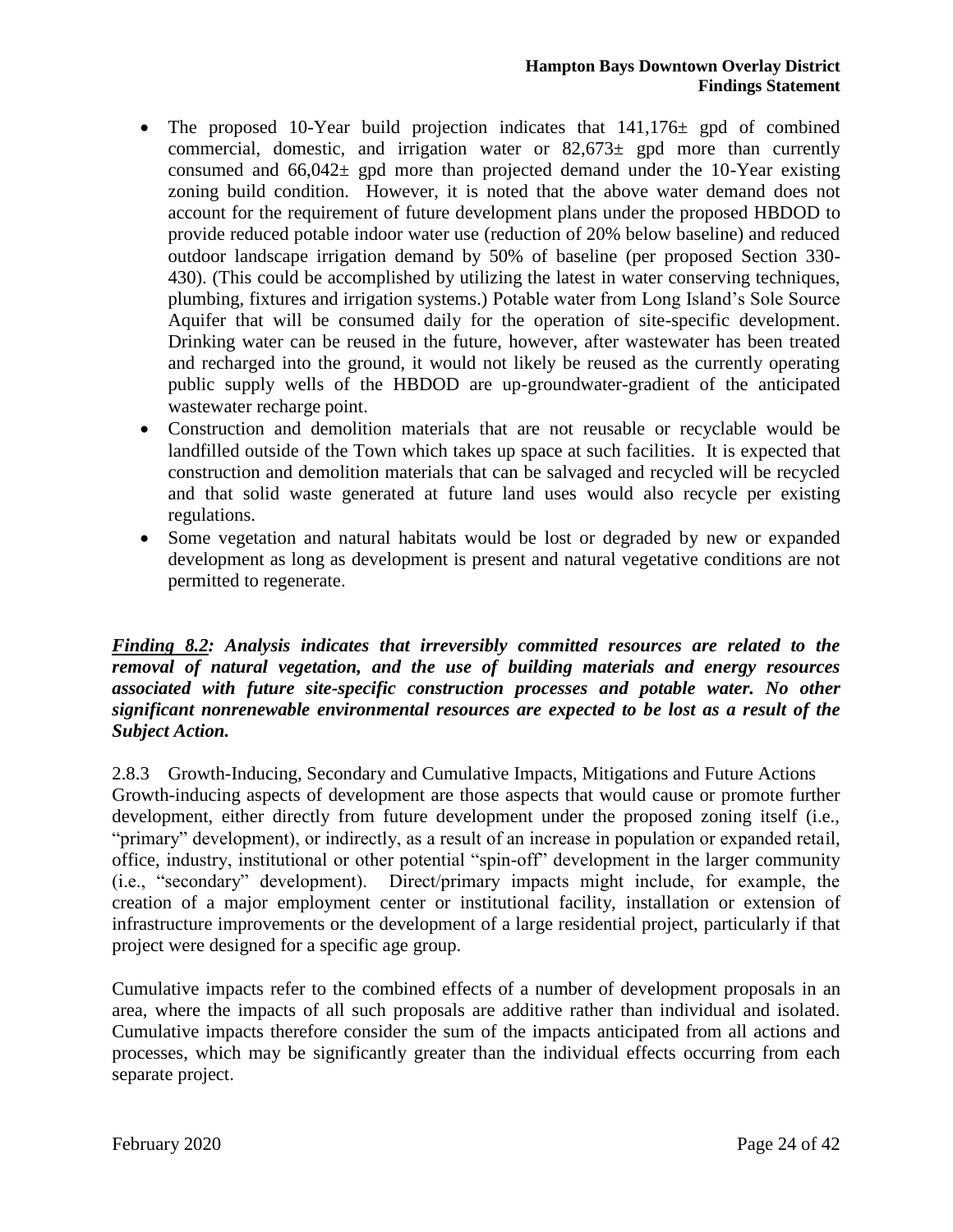# *Impacts*

Many of the growth-related/inducing effects are considered positive and an effort has been made to concentrate growth in the Downtown where it is most appropriate and balancing growth outside the HBDOD. Based on the existing built condition of Hampton Bays, the extensive blocks of preserved land in the community (particularly to the north and northwest of the Downtown and along the seashore), existing zoning restrictions, and other factors, considerable additional growth outside of the Downtown in Hampton Bays is unlikely based on the limited availability of land. In terms of actual impacts from anticipated growth, they would be consistent with the types of impacts indicated above including but not limited to traffic, increased community service demands, land disturbances, etc. Cumulative impacts were assessed and are addressed by each of the mitigations contained in the SDGEIS and this Findings Statement.

# *Mitigation and Future Actions*

- By its very nature, the Subject Action is intended to provide for commercial and residential growth in a portion of the HBDOD that it is most suited so that economic development, job creation, new housing, and community revitalization will occur in the central business district where most infrastructure and services are present or nearby and there is an absence of critical and sensitive environmental resources. This is in accordance with State and County Smart Growth policies and in keeping with the recommendations of the Comprehensive Plan. Growth related impacts and cumulative impacts are addressed by the many policies and impact mitigation strategies and techniques identified by HBDOD Form Based Code and this Findings Statement.
- The Final HBDOD Form Based Code includes new language provided in §330-437 B., "Compliance With State Environmental Quality Review Act," which addresses the need for future environmental reviews. This section identifies and clarifies thresholds and future requirements for environmental review and agency referrals for Unlisted and Type I actions proposed in the HBDOD. This section of the revised HBDOD code includes a provision stating that after the approval of the first 147 units (which is the difference in residential units anticipated by the as-of-right build out and the residential units evaluated by the SDGEIS Reasonable Theoretical Development Scenario, or "TDS"), any project qualifying as an Unlisted or Type I action will be evaluated to ensure that there has been no significant change to the assumptions made in the Supplemental GEIS or area conditions that would warrant additional SEQRA review. This process will include coordination by the Planning Board with involved and interested agencies during the site plan referral and SEQRA review processes.

*Finding 8.3: The Proposed Action is intended to stimulate much needed economic growth in the Study Area and is expected to have beneficial growth-inducing aspects. The Subject Action will also result in significant, beneficial secondary and cumulative impacts, particularly related to job creation, business development, economic growth, diverse and affordable community benefit housing. In general, while some negative cumulative impacts are anticipated from the implementation of the Subject Action, based on the forgoing considerations, it is the opinion of the Town that cumulative impacts would not be significant and would be offset by the Action's many benefits. Ultimately, involved agencies will review*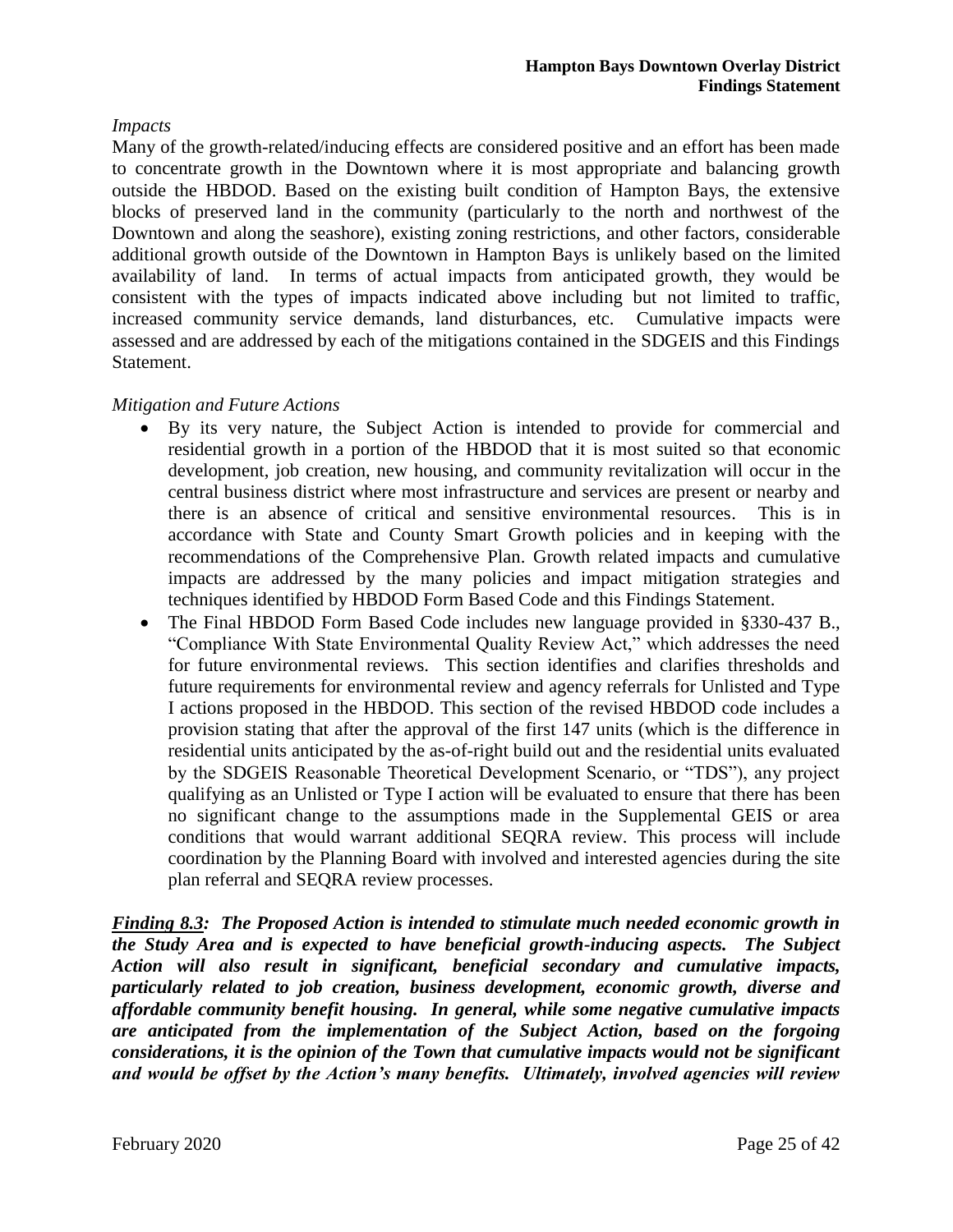*each application on its own merits, weigh the potential cumulative impacts outlined herein, and will render a decision on the significance of impacts and appropriateness of each individual project and further mitigate them if possible.* 

#### 2.8.4 Energy Use and Conservation, and Greenhouse Gas Emissions

#### *Impacts*

- Additional development will increase energy demands and related emissions.
- There will be an increase in the use of nonrenewable energy resources, including fossil fuels such as gasoline and diesel fuel during future demolition, clearing, grading, and construction activities that occur pursuant to the standards and regulations of the proposed HBDOD.
- Related to this increased demand and consumption of nonrenewable energy resources are emissions associated with the use of fossil fuels for heating and powering new or larger buildings, use of refrigerant substitutes, possible natural gas leakage, and combustion of fossil fuels associated with motor vehicle activity during construction and the occupancy/operational phase of future development.

#### *Mitigations and Future Actions*

- Reducing the urban heat island effect and associated cooling loads during the summer months by requiring that 50 percent of the non-roof site hardscape be permeable and properly shaded by trees and requiring that 50 percent of roof areas be vegetated "green roofs" or using roofing materials with low SRI on at least 75 percent of the roof area.
- Encouraging pedestrian activity by allowing for a mix of commercial, office, residential and civic uses, providing alleys, cross streets, storefronts and pedestrian and bicycle facilities and amenities to create a more walkable and bikeable Downtown and facilitate use of nearby train service.
- Electric and natural gas utilities are present in the area to serve the HBDOD. Peak demand will be offset by the Code requirement for on-site renewable energy generation.
- Charging Stations for battery powered cars will be made available as well as mutli-modal transportation alternatives (train, bus, bike paths, sidewalks, etc.)
- Future buildings must be constructed consistent with existing State building codes and new building construction in New York State and must conform to applicable statewide energy codes. The New York State Energy Conservation Construction Code is promulgated by the State Fire Prevention and Building Code Council pursuant to Article 11 of the New York State Energy Law. The New York Energy Code is contained in Title 19 of the New York Codes, Rules and Regulations ("NYCRR"), Part 1240, and in the publications incorporated by reference in 19 NYCRR Part 1240. The ECCC addresses the design and construction of energy-efficient building envelopes and the installation of energy-efficient mechanical, lighting and power systems through requirements that emphasize performance. The ECCC establishes minimum standards for energy-efficient buildings, using prescriptive and performance-related provisions.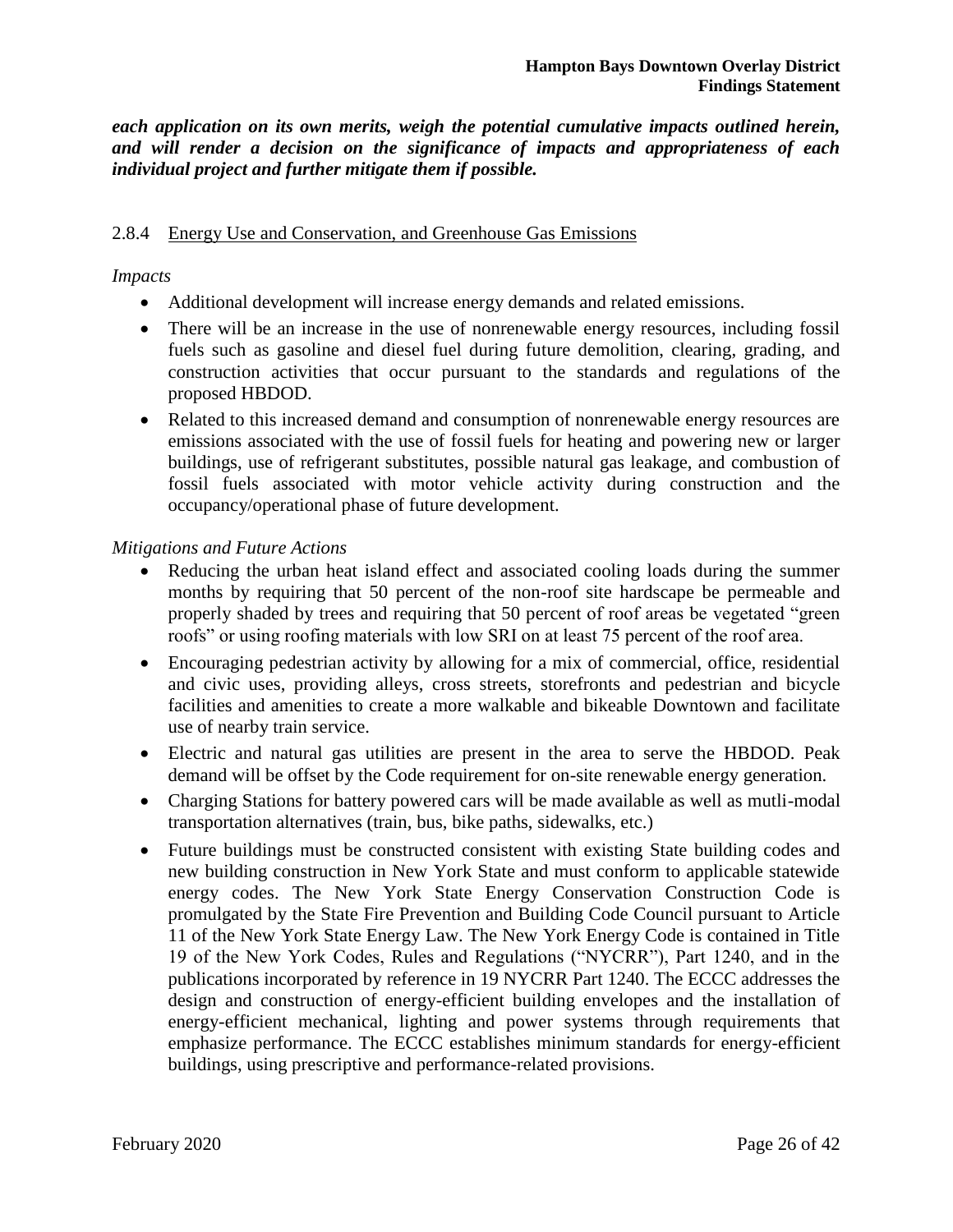- Development in accordance with current requirements which typically rely on more energy-efficient building materials (e.g., insulations, windows, weather stripping, door seals, etc.) than those from the past, as well as the installation of more modern mechanical systems (e.g., Energy Star or other rated energy conserving air conditioners, HVAC systems, heating systems, water heaters, heat pumps, etc.), and which would minimize the amount of energy resources required compared to the less efficient materials and systems used in the past. Incorporation of such energy-conserving measures is not only required by the State of New York through its Building and Energy Conservation codes but is a sensible building construction and site operational practice, particularly in light of the increasing costs and declining supplies of nonrenewable energy resources.
- Exterior lighting must conform to the requirements of Southampton Town Code Chapter 330, Article XXIX, and Attachment 12, Figure 5, "Outdoor Lighting". The policies contained within Article XXIX and Attachment 12 not only address excessive lighting and energy consumption concerns but also address nuisance lighting, glare, light trespass, skyglow, impacts on natural nocturnal communities, and interference with pedestrian and vehicular activity from site, parking lot, and private street lighting. Related energy conservation and lighting impact mitigations are realized by specific polices relating to lamp type, maximum illumination levels, hours of operation, fixture mounting heights, lighting setbacks, and shielding. In addition, Chapter 176 of the Town Code, "Solar Electric and Solar Hot Water System Rebate and Incentive Program," incentivizes the use of energy efficient electric and hot water systems which may provide an additional benefit if utilized by property owners and Chapter 123, Article V "Building Construction," "Energy Conservation," which contains energy conservation standards and regulations for certain types of residential developments, including multifamily housing, that would be permitted in the HBDOD.
- Developers and others seeking site plan approvals in the future will have to further coordinate with area utilities for final authorizations once site plans are finalized and more precise energy estimates can be made. As with all developments, energy efficient building designs and use of renewable energy resources are always beneficial, and voluntary certification by energy and environmental organizations such as the US Green Building Council's Leadership in Energy and Environmental Design (LEED), Energy Star or other energy conservation, smart growth and sustainability standards are always supported. Such certification would not only decrease energy demand and reduce longrange energy costs but would also help to protect the environment and collectively help to reduce the impacts of climate change.

*Finding 8.4: An increase in the consumption of energy resources, including electricity and natural gas is expected from development, regardless of whether the site is proposed for residential, commercial, industrial or mixed-use purposes. Increased energy demands will occur as part of future development and building occupation under the proposed HBDOD zoning due simply to the anticipated small increase in development density including multifamily residential construction that will be permitted by the new zoning. This increase, however, is expected to be incremental―ongoing but infrequent with the exception of any initial anchor projects on larger and/or undeveloped or underdeveloped parcels―and*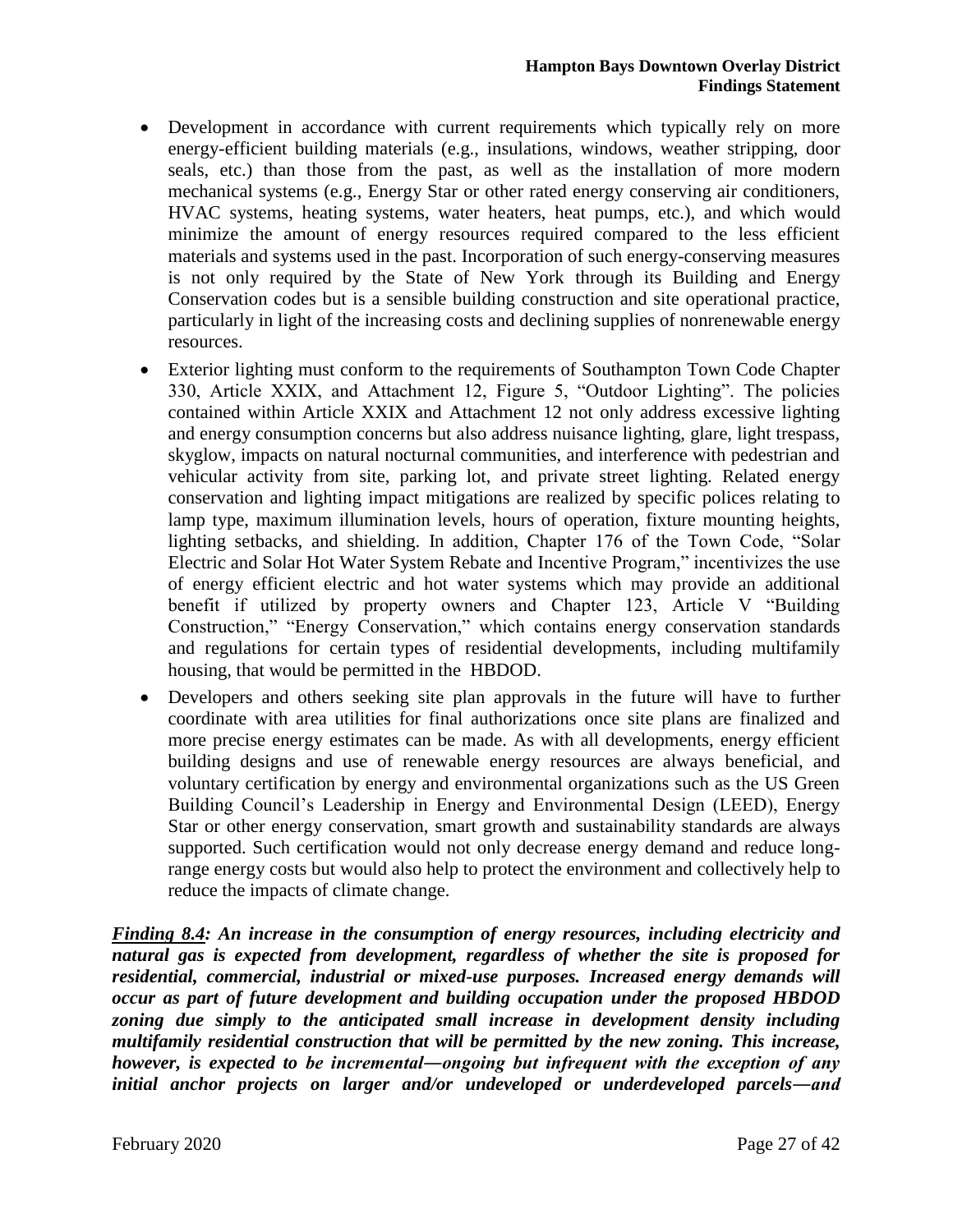*relatively small or minor actions as compared to total regional energy use, demand, and supply, and should have minimal impacts on energy generation and transmission. Moreover, the HBDOD will be developed and redeveloped to comply with applicable local land use, zoning, building, and environmental and energy codes and standards and any applicable State standards, therefore, providing a density that is reasonable and sustainable for this area. Of specific note are the sustainable development standards that directly or indirectly relate to energy use and conservation and are included in the proposed HBDOD Code. There will be an increase in the use of nonrenewable energy resources, including fossil fuels such as gasoline and diesel fuel during any future demolition, site preparation and construction activities that occur pursuant to the standards and regulations of the proposed HBDOD. These impacts are expected to be of short duration and relatively small in the scope of overall use and demand for energy resources throughout the Town and Long Island region and are in part unavoidable impacts on non-renewable resources. Again, more recent innovations and energy conserving technologies have been built into modern vehicles and equipment to reduce energy use compared to vehicles and equipment from decades past.*

# 2.8.5 Demolition and Construction Related Activities

*Impacts*

- Future clearing and grading is expected to be quite limited in the Downtown since topography is relatively flat and the area is mostly devoid of vegetation with the exception of some natural wooded areas on the north side of the HBDOD adjacent to Good Ground Park; an existing residential house lot that is mostly wooded near the intersection of Springville Road and Good Ground Road; landscaped areas, including some grass or lawn on some of the lots; and a row of trees on a few lots that are located along Good Ground Road. Therefore, significant shipments of soil on or off-site are not anticipated depending on actual field results of soil sampling, where necessary.
- Temporary disturbance related to installation of infrastructure in the right of ways (electrical conduit, sewage treatment pipes, water extensions, etc.) is expected.
- The geographic extent and magnitude of impacts during demolition and construction activities would depend upon the location of a specific project, the size and scale of the project, specifics of the particular project design, and length of construction schedule. Generally, the larger the project, the larger the area of potential impact. The scale, nature, and timing including the season or months of the year) of each development or redevelopment project will have an impact on the overall magnitude and duration of potential impacts such as interruptions to traffic flow, and areas needed for staging and worker parking areas, materials storage, etc.
- Impacts are expected to be somewhat limited due to the limited lot sizes and therefore the magnitudes of future development and the fact that most of the area has already been cleared and developed. Even though projects are expected to occur intermittently and be on a relatively small scale, there could be more than one project at a time, or a development/redevelopment could involve more than one lot which may combine to increase the inconvenience and level of activity along streets.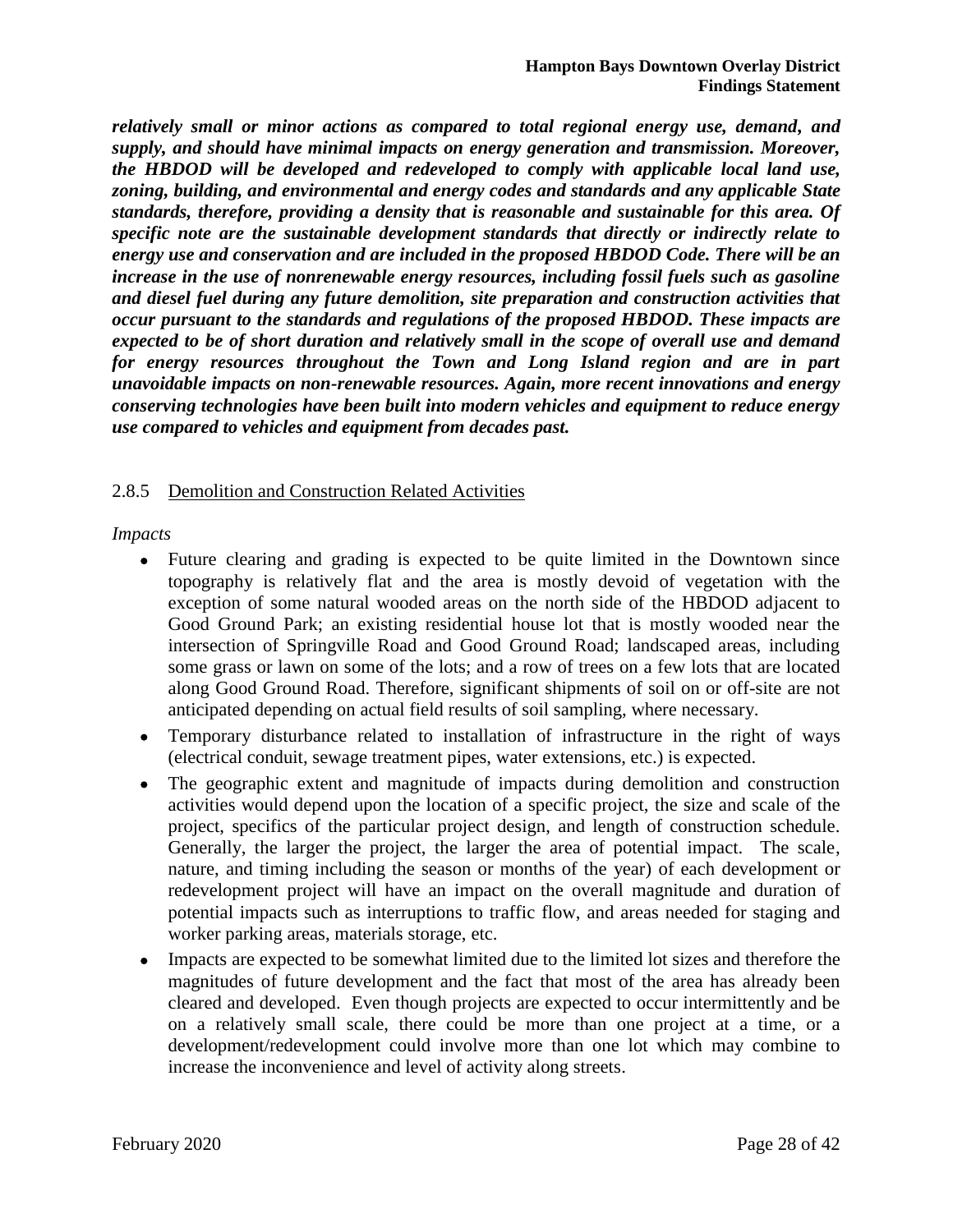- Land will be cleared, and soils and slopes will be disturbed which may result in some temporary minor soil erosion, sedimentation, and dust. See also Section 2.1, Topography and Soils and Section 2.2, Water Resources above.
- There will be an increase in temporary and intermittent noise from truck traffic, demolition and construction activities during development and redevelopment activities that may be audible from other nearby properties.
- There is always potential for temporary damage to Town, State and/or Suffolk County roads during construction due to truck and heavy equipment traffic. Maintenance and performance bonds may be requested for some projects.
- There is a potential for impacts on traffic movements in the area during construction activities due to deliveries of building materials, construction worker arrivals and departures, etc. These impacts would be managed under the building permit issued, and by the terms of a construction traffic management plan if and as needed, which may specify truck routes that would reduce impacts to roadways, options for the redirection of traffic at times or locations of particularly intense construction traffic, coordination of traffic measures with other adjacent or nearby construction sites, and staging of construction activities within the site to avoid activity on public streets, to the extent possible.

# *Mitigations and Future Actions*

- Disturbed soil should be stabilized as soon as possible after disturbance either by construction (e.g., buildings or pavement), re-seeding and planting of landscaping and any vegetative screening, or stabilization using burlap mesh or other methods. Standards and mitigations outlined in other applicable subsections (e.g., **Section 2.1**, Topography and Soils) relating to site disturbances and construction activities must be followed.
- Construction vehicles should be staged on each construction site or on another nearby site with appropriate permission and approvals so that they are off of the rights-of-way of Montauk Highway and local streets and so they do not impact traffic flow. Use of train service by workers may be helpful. Also, it should be noted that some future development would be expected in the Downtown over time regardless of whether the HBDOD is established; although growth within the proposed HBDOD has been quite limited for many years.
- Accesses and cross streets will need to be constructed, including the Good Ground Road Extension. The projects should generally precede any significant developments to not only provide access but provide possible parking and staging areas prior to the Extension or crossroads being opened up for public use.
- Construction and any demolition activities associated with future development and redevelopment within the HBDOD is likely to be intermittent and geographically sporadic, possibly over decades, if and as landowners decide to sell, develop or redevelop their properties, or put additions on existing buildings. The time period for individual projects to be completed is contingent upon the exact nature and scale of the project; however, construction will be restricted to the days of the week and hours of the day permitted by the Town under Chapter 235, "Noise," of the Southampton Town Code,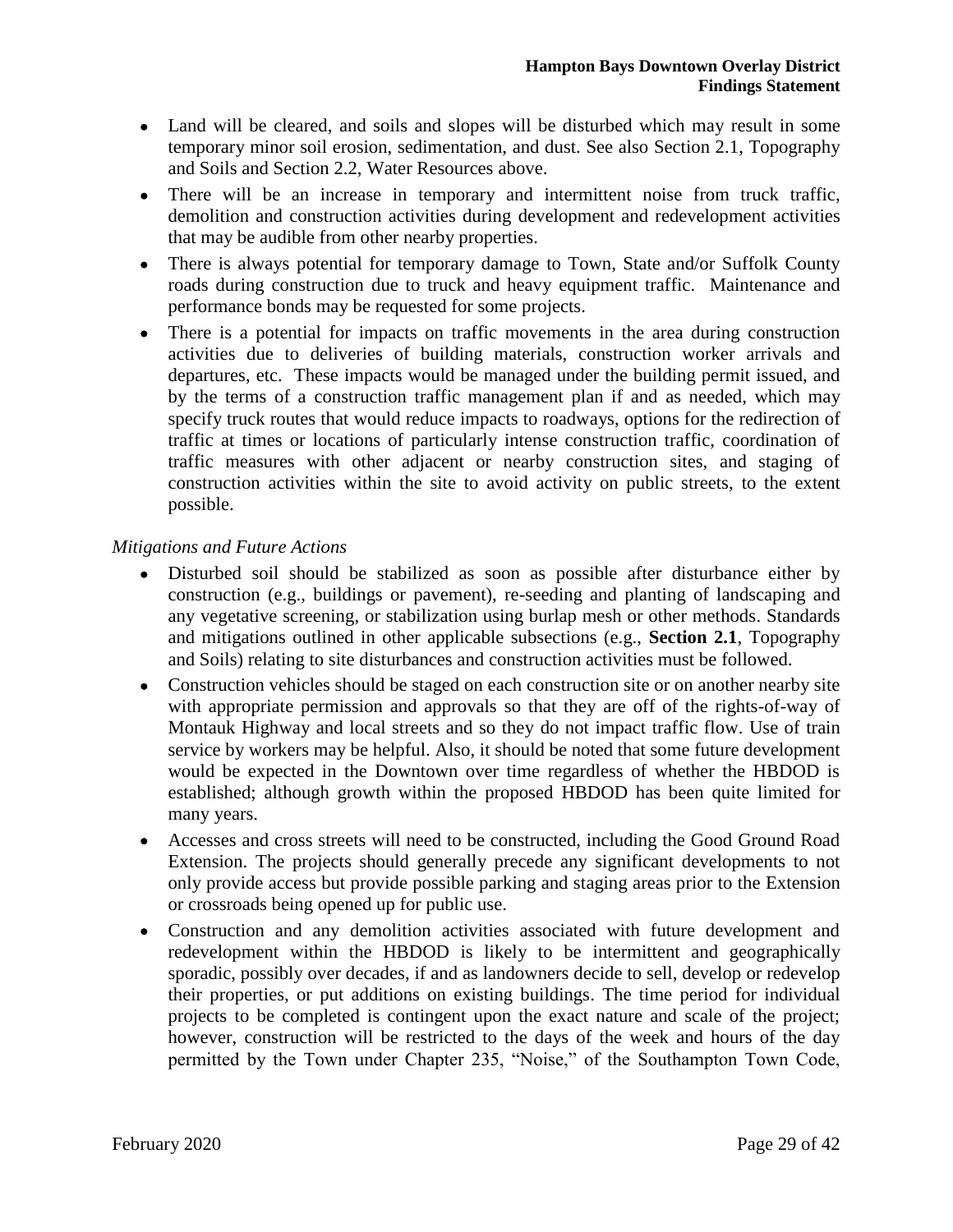which allows such activities Monday through Friday between 7:00 AM and 7:00 PM and Saturday and Sunday between 8:00 AM and 6:00 PM.

- Demolition and construction debris should be placed in appropriate containers or placed directly into dump vehicles and shipped off-site as soon as possible for disposal at a licensed C&D disposal or recycling facility.
- All utilities are required to be buried underground.
- The proposed HBDOD standards and guidelines have been designed to reduce potential impacts from future development and ensure a suitable and sustainable development pattern and structural form and design.

*Finding 8.5: No large scale impacts are anticipated from future construction activities based on the anticipated intermittent nature of future development and redevelopment, existing regulations, and the standards and policies outlined above which, based on the available information, mitigate impacts to the maximum extent practicable. Future site- and projectspecific site plan reviews will provide opportunities to refine necessary mitigations contained in this document to further mitigate construction related impacts.* 

# **2.9 Socioeconomic Considerations**

2.9.1 Impacts

• See Community Services above.

# 2.9.2 Mitigations, Benefits, and Future Actions

The Proposed Action seeks to implement relevant unimplemented recommendations of past Town plans. Consistent with the Town's 1999 Comprehensive Plan Update, the Town has drafted the HBDOD to channel mixed-use redevelopment to the traditional Hamlet center at and near the intersection of Montauk Highway and Ponquogue Avenue. The proposed HBDOD is intended to provide flexibility to allow various land uses, densities, and building heights that would achieve coordinated redevelopment by encouraging and incentivizing a mix of land uses (e.g., commercial/retail and office uses with upper-level residential uses or stand-alone multifamily residences). The Form Based nature of the HBDOD is intended to improve the aesthetic qualities of the built environment and provide for a walkable and mixed-use hamlet center and strengthen the community's sense of place and economic viability.

The 2017 Pattern Book which specifically focuses on the area within the HBDOD, its current needs, and the necessary steps toward meeting contemporary targeted goals. Benefits of the proposed HBDOD include:

 Improving the appearance, character, functionality, business and service capabilities, energy efficiency and economic well-being of Downtown Hampton Bays, while minimizing impacts on the Hamlet's environmental resources and quality of life;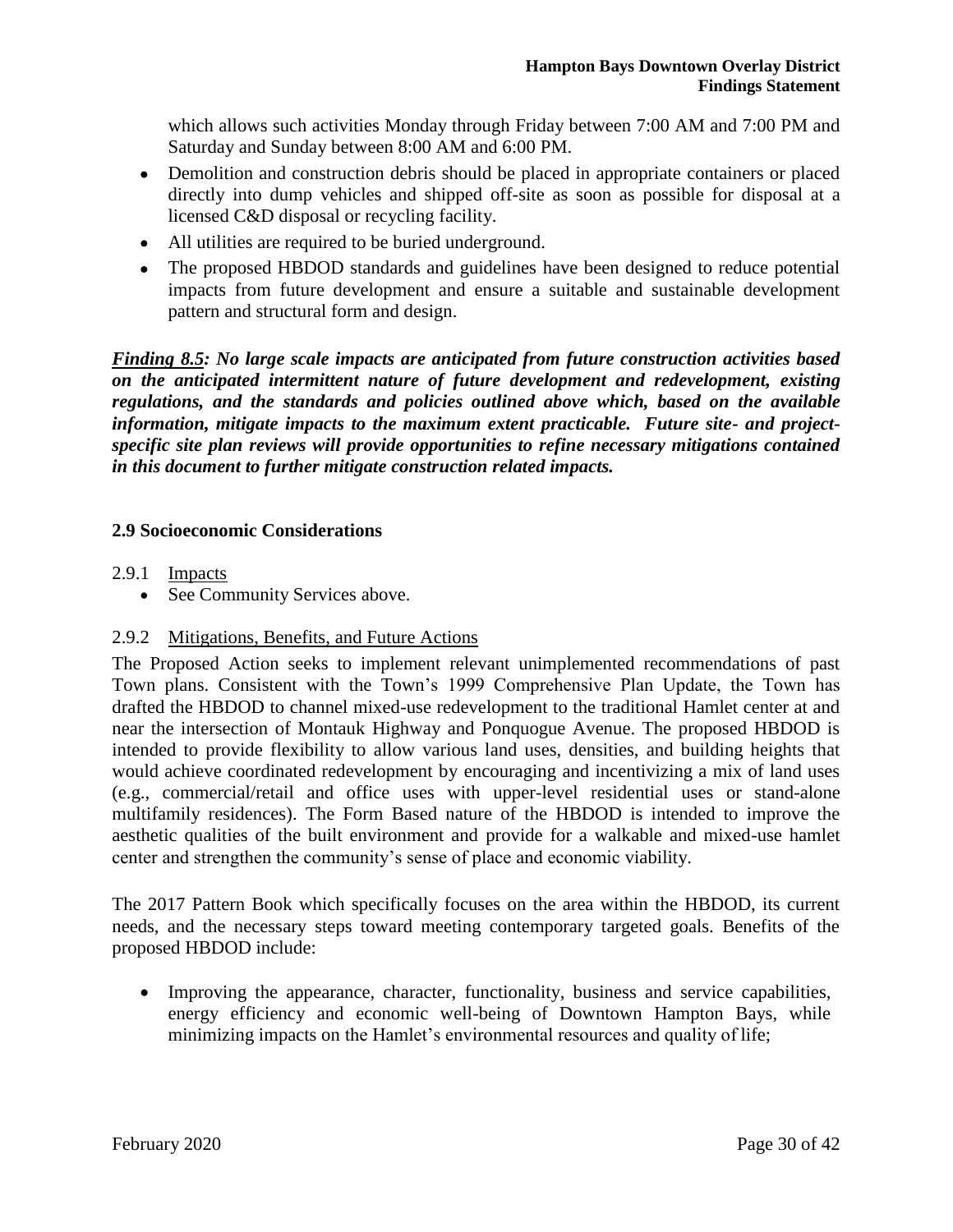- Providing housing options to serve the community's residential needs, including options for multifamily residences and upstairs apartments for persons with diverse incomes, rental and owner-occupied units, and providing new live/work/shop opportunities;
- Creating new business opportunities, new temporary construction jobs and permanent full- and part-time work, and boosting the local customer base and employee base by allowing multifamily residential uses, encouraging upstairs apartments and creating a greater full-time residential presence;
- Enhancing the character of the Downtown, increasing walkability, and promoting more activity, economic growth, fiscal health, and Downtown vitality consistent with Smart Growth criteria;
- Increasing the selection and availability of goods and services for locals;
- Concentrating growth in the Downtown rather than in environmentally sensitive areas outside the hamlet center;
- Creating a pedestrian and bike friendly, transit accessible, community with suitable parking, access, and traffic circulation based on a variety of infrastructure improvements and impact mitigations;
- Developing and implementing a new form-based code that meets smart growth objectives and promotes long-term community sustainability;
- Allowing for more efficient land use via compact development instead of sprawl;
- Providing improved wastewater treatment for improved water quality; and
- Promoting energy efficiency and community sustainability.

Section 330-436 C. of the HBDOD Form Based Code states that:

Twenty percent (20%) of the total number of new housing units within the HBDOD area, approved under this article shall be designated as community benefit units (CBU), which shall satisfy the requirements of the Long Island Workforce Housing Act and Chapter **216** of the Town Code. The distribution of CBU's shall be evenly distributed between moderate, and middle-income households, i.e., 50% of the units for moderate income, and 50% of the units for middle income, with the first unit being reserved for a middleincome household. The distribution of affordable units may be amended, subject to Planning Board approval, after the housing needs of income eligible participants are formally determined, pursuant to Chapter **216**. The location, number, size and type of community benefit units shall be determined and distributed in accordance with the accompanying final generic environmental impact statement (FGEIS) and findings statement.

Finally, it is expected that increased commercial development in the Downtown would help to provide a tax benefit, contributing an additional \$148,664 in annual property tax revenues to the Town of Southampton.

There is a benefit to concentrating development density in a centralized location that is well served by emergency services, and other essential services and facilities. Smart Growth is sensible, planned, efficient growth that integrates economic development and job creation with community quality-of-life by preserving and enhancing the built and natural environments.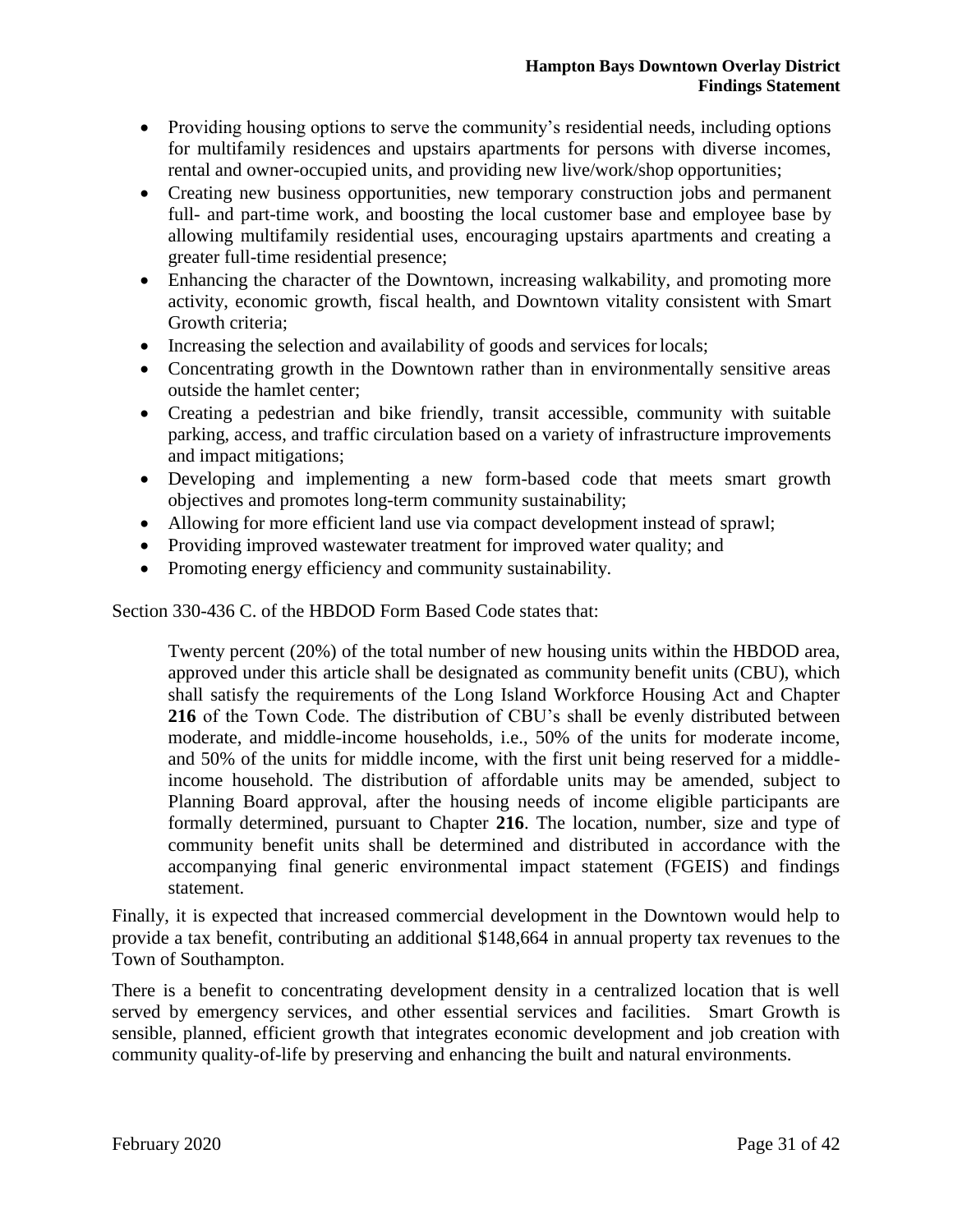A Fiscal Impact Analysis was conducted to determine the impact that the Proposed Action would have on the tax base and was revised based on input from the Town Tax Assessor (see Attachment F). According to the Southampton Town Tax Assessor, the Proposed Action would generate total potential taxes of approximately \$1.8 million in tax revenues upon full build-out. Of this, it is projected that \$148,664 would be generated to the Town, with a portion of that offsetting impacts to the hamlet of Hampton Bays. In addition, it is projected that \$153,501 would be generated to local taxing jurisdictions including the Hampton Bays Fire District, Hampton Bays Lighting District, Hampton Bays Water District, Hampton Bays Ambulance District, and Hampton Bays Parking District. Such revenues represent a substantial increase in revenues distributed to each taxing jurisdiction.

# 2.9.3 Balancing Social, Economic and Other Considerations with Environmental Impacts

Section 3.2, "Community Services and Facilities" of the DGEIS address fiscal and other factors associated with the adoption and implementation of the Proposed Project. These sections, along with Subsections 1.3.7, "Need and Benefit of the Proposed Action" of the DGEIS not only assist in identifying potential related impacts and impact avoidance and mitigation strategies but also indicate the many social and economic benefits of the Subject Action which is the primary impetus behind the Subject Action's creation. Social and economic factors are very important to SEQRA Findings Statements as:

…it is not the intention of SEQR that environmental factors be the sole consideration in decision-making" but that "the environment, human and community resources be given appropriate weight with social and economic considerations in determining public policy, and that those factors be considered together in reaching decisions on proposed activities.

(SEQRA 6NYCRR Part 617, Section 617.1(d)).

The SEQR Handbook is instructive in this regard, in its response to the question: "How should an agency balance environmental harm against social and economic benefits in order to approve an action?"

SEQR gives considerable discretion to agencies to make decisions consistent with social, economic and other essential considerations. This allows agencies to approve actions providing social or economic benefits even if all environmental impacts cannot be totally avoided or mitigated. However, the underlying requirements that adverse environmental impacts must be avoided or minimized, and mitigation measures applied, remain. Thus, the more a project provides important, public, social and economic needs or benefits, the more an agency may conclude that it can accept certain adverse environmental impacts.

# (NYSDEC, 2010, p. 152, Question No. 15)

First and foremost, the Subject Action is intended to address many Town and community goals, needs and hopes for growth, revitalization, sustainability, and viability, as expressed in previous planning studies. The overall goal of these studies has always been to revitalize the Hampton Bays hamlet center with uses that would restore the character and functionality of this struggling commercial corridor, promote needed economic development, provide diverse and affordable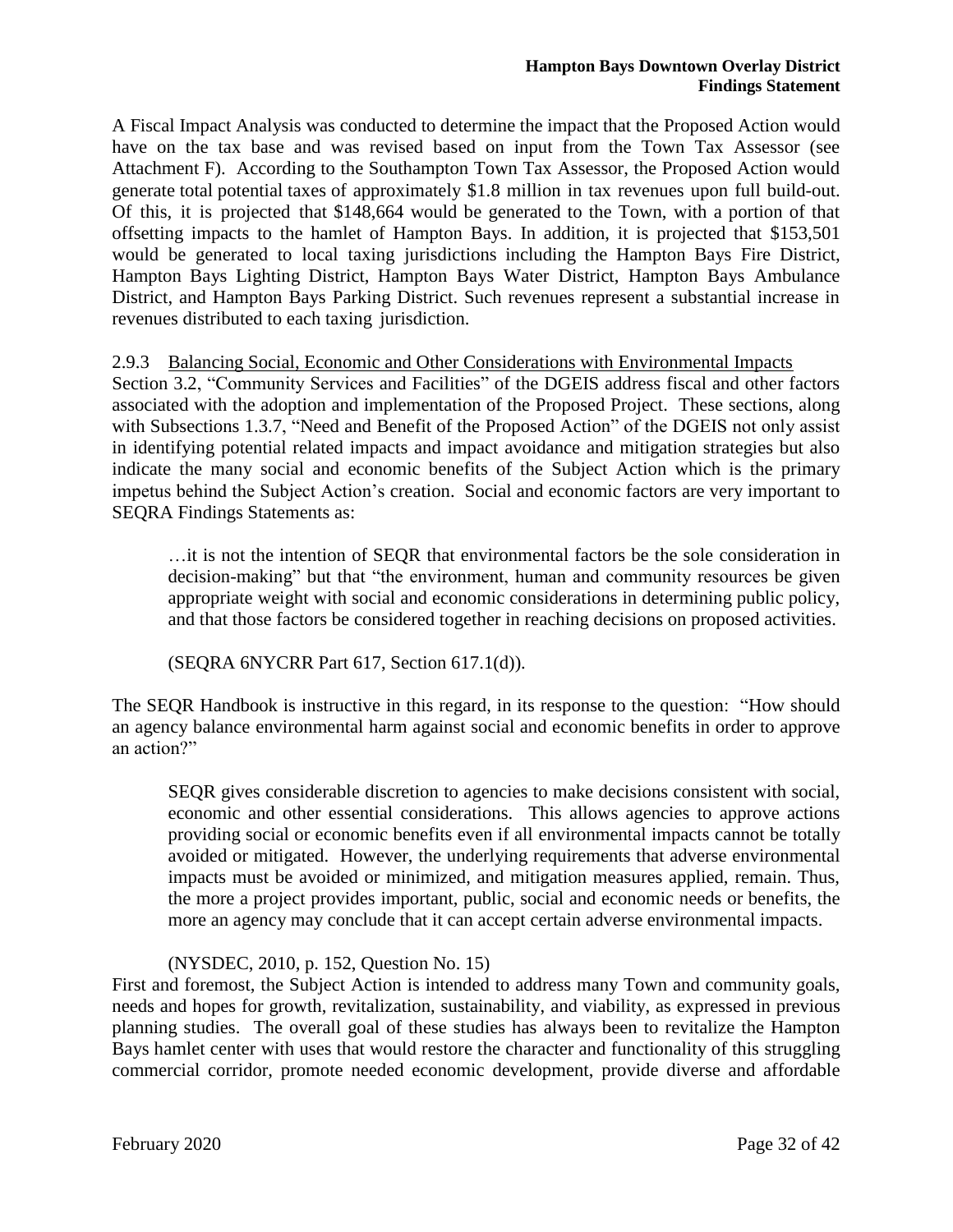housing opportunities, foster the creation of jobs, and ensure adequate capital infrastructure to support necessary growth and promote the health, safety and general welfare of the public. The anticipated community benefits from the Zoning Code amendments are as follows:

# *Anticipated Community Benefits*

- Improving the appearance, character, functionality, business and service capabilities, energy efficiency and economic well-being of Downtown Hampton Bays, while minimizing impacts on the Hamlet's environmental resources and quality of life;
- The development and redevelopment of underutilized properties and providing a set of land uses that are appropriate and compatible with land uses in and around the HBDOD;
- The diversification of the community's housing stock by providing both market rate and Community Benefit Units (20 percent of the total residential units), increasing workforce housing options for persons with diverse housing needs;
- Construction of infill development on land on the north side of the HBDOD that has long been dormant and unproductive in part because lots on the north side of Montauk Highway are narrow but very deep and land uses (buildings) are located at the south ends of the lots due to the frontage they enjoy, lack of any access roads to the north ends of the lots to serve landlocked parcels or provide additional frontage, and need for subdivision of some lots because of their unique configurations;
- The generation of many temporary construction jobs as well as more permanent part-time and full-time employment opportunities at future retail, restaurant, office, personal services, hospitality, maintenance of multifamily residential buildings, as well as secondary "spin-off" jobs for Hampton Bays;
- The creation of a more walkable multimodal transit-oriented community facilitating car, bus, train, taxi, bicycle and pedestrian activity, and new road improvements and street and pedestrian connections that will mitigate traffic impacts to the maximum extent practicable;
- The creation of an enhanced traditional Downtown with a renewed character and sense of place, with increased community/social interaction through building designs and parcel layouts, with an increased level of "eyes on the street" to promote public safety, new pedestrian amenities, attractive architecture and landscaping, and outdoor community spaces, all under a unified form-based master plan;
- The construction of new buildings that are more energy efficient, generation of renewable energy on-site and fixtures and plumbing that conserve water for future generations;
- The enhancement of public access and use of Good Ground Park; and
- The use and connection of area land uses to an advanced sewage treatment facility that provides a high level of wastewater treatment.

As discussed above, a Fiscal Impact Analysis was conducted to determine the impact that the Proposed Action would have on the tax base and was revised based on input from the Town Tax Assessor (see Attachment F). According to the Southampton Town Tax Assessor, the Proposed Action would generate total potential taxes of approximately \$1.8 million in tax revenues upon full build-out. Of this, it is projected that \$148,664 would be generated to the Town, with a portion of that offsetting impacts to the hamlet of Hampton Bays. In addition, it is projected that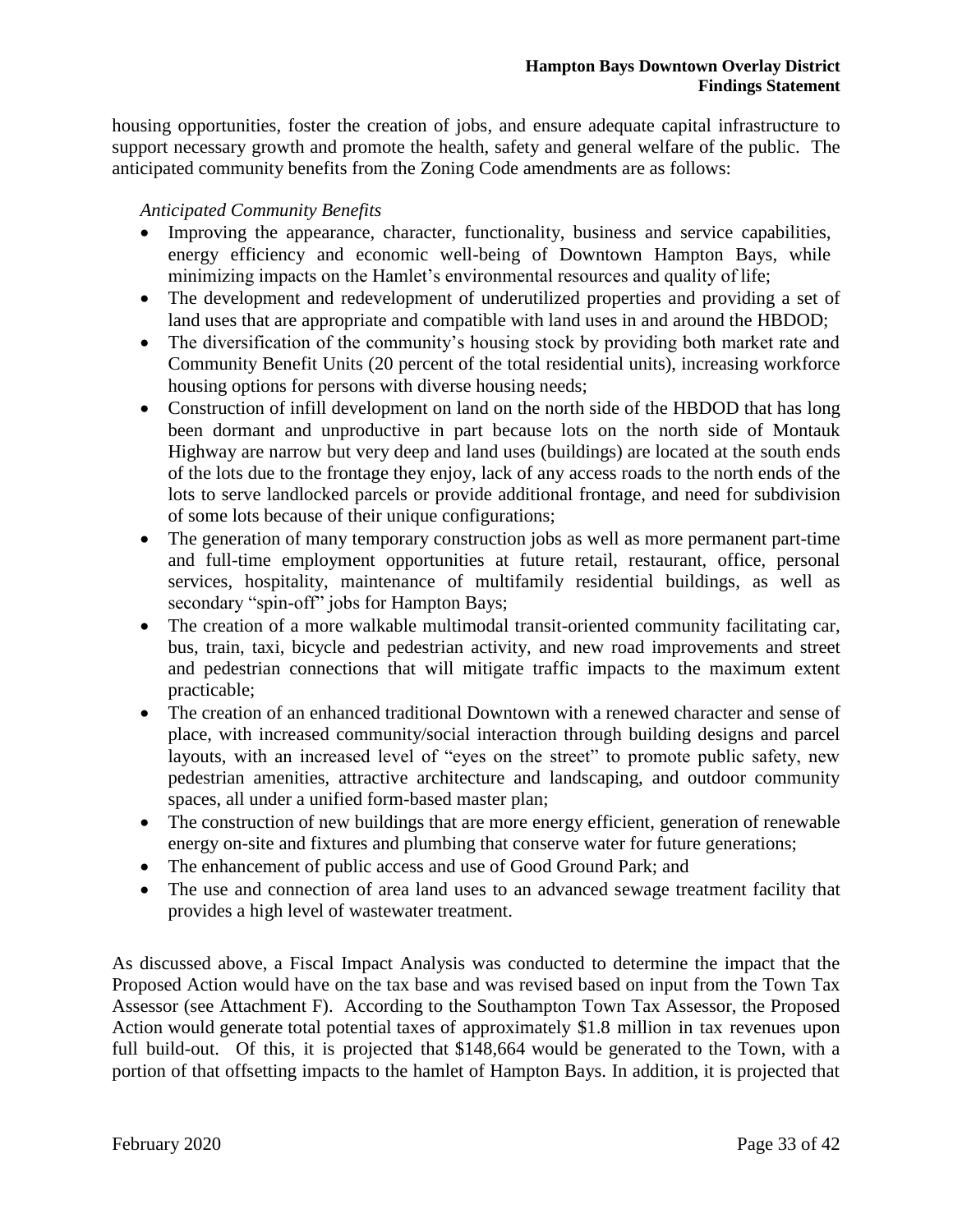\$153,501 would be generated to local taxing jurisdictions including the Hampton Bays Fire District, Hampton Bays Lighting District, Hampton Bays Water District, Hampton Bays Ambulance District, and Hampton Bays Parking District. Such revenues represent a substantial increase in revenues distributed to each taxing jurisdiction.

Additionally, build out under the Theoretical Development Scenario is anticipated to generate 977 full-time equivalent (FTE) employees during annual operations (an increase of 435 jobs over the 542 anticipated under existing zoning). Under the Community Benefit Policy, a portion of these jobs must go to residents of the Town, with priority consideration going to residents of Hampton Bays.

The Town has worked diligently in examining numerous land use, zoning and environmental laws and policies and have offered a multitude of approaches to ensure that identified environmental impacts are mitigated to the maximum extent practicable.

*Finding 9: The Proposed Action is anticipated to result in substantial social and economic benefits to the Hampton Bays community. These benefits arise from direct, indirect and induced investments, employment, tax revenues, salaries, and operational expenses from both construction activities and long-term occupancy of the new development sites. The HBDOD Amendments include the requirement to establish enforceable Community Benefit Housing, Sustainable Development Standards, as well as a Fair Share Mitigation Fund which are intended to assure that future development and redevelopment under the HBDOD result in direct benefits to the Hampton Bays community. Applicants who voluntarily opt-in to the District will be required to comply with Community Benefit Policies, which will include provisions for local construction and operation jobs and a local contracting policy to ensure local job creation both during construction and on a permanent basis.* 

*The many critical social and economic needs of the community and benefits the Subject Action provides, in conjunction with the numerous impact avoidance and mitigation strategies contained herein, clearly constitute a call for a reasoned balancing between the environment, human and community resources and social and economic considerations as indicated by SEQRA.* 

# **2.10 Alternatives**

SEQRA and its implementing regulations at 6 NYCRR Part  $617.9(b)(5)(iii)(v)$  require an examination of reasonable project alternatives that are consistent with the objectives and capabilities of the project sponsor. This phase of environmental review provides the context and framework for identifying, comparing and contrasting feasible project alternatives and plays a critical role in project planning and the identification of impacts and mitigation strategies. Alternatives investigations provide a broader foundation for informed decision-making by the Lead Agency and other involved agencies. The SDGEIS considered the following alternatives: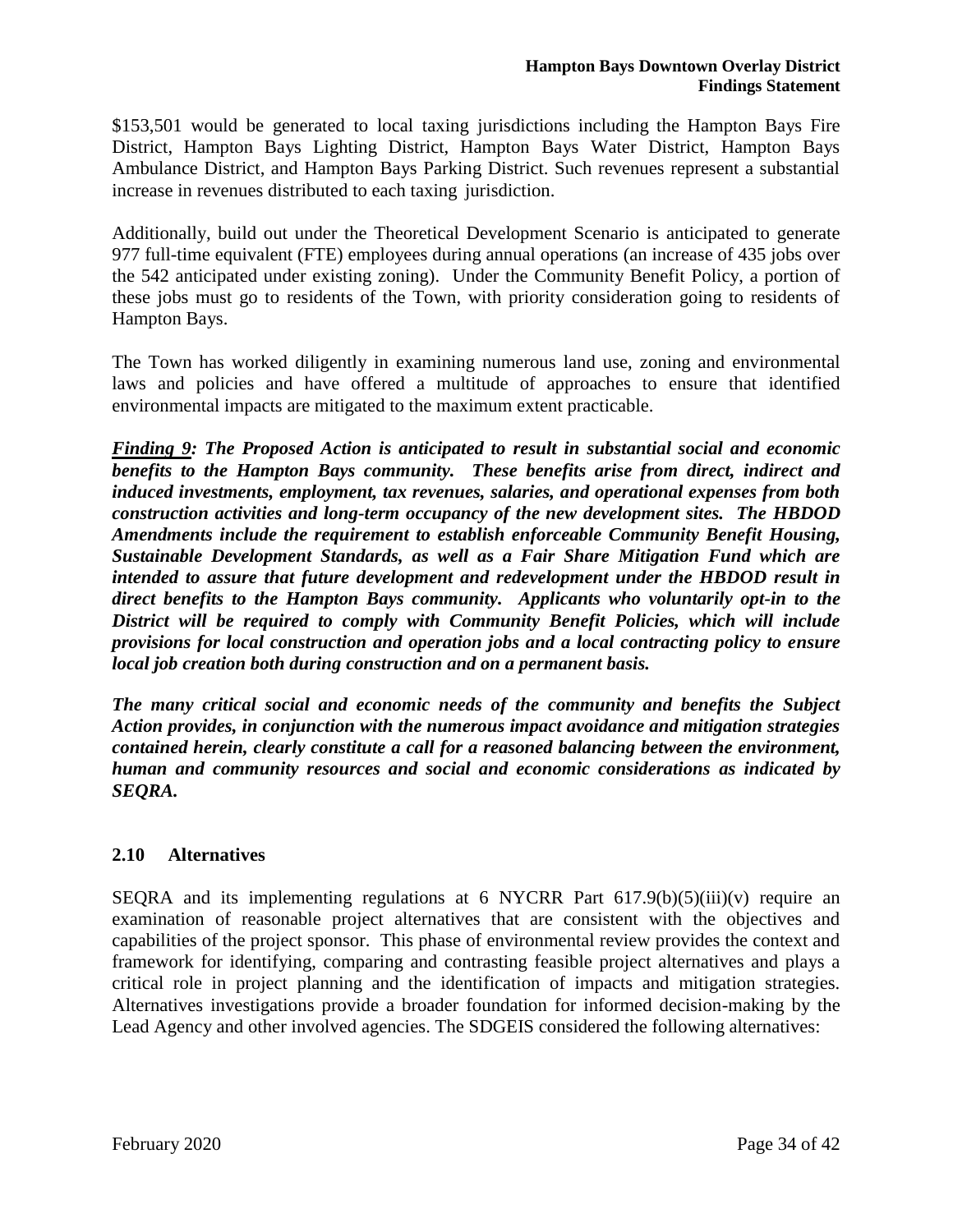Alternative 1: No-Action Alternative 2: Alternative 2: 10-Year Build Condition under Existing VB Zoning

# 2.10.1 Alternative 1: No-Action

This alternative assumed that the Proposed Action (zoning map and code amendments creating the HBDOD and future buildout under the proposed zoning) would not be undertaken and that Downtown Hampton Bays would remain as currently zoned and in its existing condition with no new development, improvements, infrastructure, or other reviewable actions. Current conditions, therefore, included the same development and zoning patterns, land uses, site layouts, building heights, building form and densities; environmental conditions, and continued use of existing infrastructure and facilities. Under this scenario, current land use, zoning, infrastructure, community services, and environmental, social and economic conditions would remain the same, potential impacts and the many benefits of the Proposed Action would not come to fruition, and the vision and goals of the community would not be fully realized.

#### *Impacts*

- The pattern and The Town would not implement the recommendations, nor fulfill the many goals of past land use plans and community visioning processes including the form based recommendations established by the 2017 Pattern Book for the Hampton Bays Downtown Overlay District which guided the development of the HBDOD Code.
- The pattern and form of development that currently exists in Hampton Bays would remain generally unchanged. Growth in the community center would likely continue to stagnate rather than benefiting from the concentration of mixed land uses in the Downtown, where it is most appropriate, which would support a more functional, walkable, sustainable and economically productive community center and maintaining densities in outer residential areas of the community.
- The existing visual condition of the built environment would likely remain as is or possibly degrade rather than being enhanced by the proposed dimensional zoning standards and design guidelines that have been specifically designed to improve conditions and provide a more functional and productive Downtown.
- The existing condition would not increase the potential for new stand-alone multifamily residential development and apartments over stores including community benefit units for residents in the area (priority determined pursuant to Chapter 216), and a more diverse housing stock.
- The status quo condition would not generate any new construction jobs (i.e., temporary full and part-time work) that would become available, as well as full- and part-time employment opportunities that may be created by a variety of new businesses and an increased residential presence.
- New business development would not be promoted to the extent anticipated by the Proposed Action and associated development incentives and the type and level of mixeduse development that is necessary to create a more sustainable community and the enhancement of the Downtown would not occur.
- Traffic patterns would remain generally the same with additional background growth for the area and the mix of land uses, development pattern, building form, and density would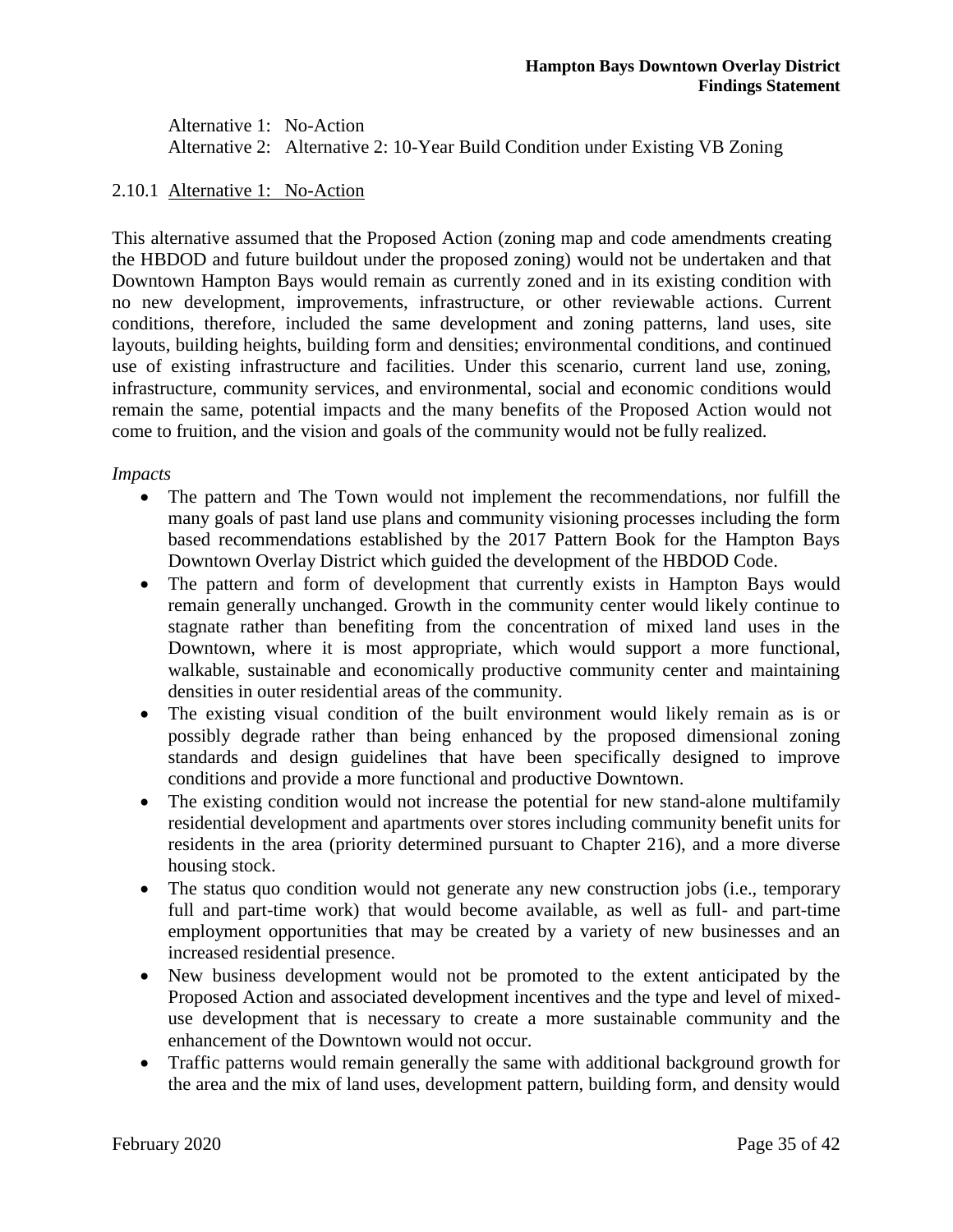be less conducive to a more pedestrian friendly transit oriented development that takes advantage of easy access to rail and bus service and essential goods and services, not to mention the recently available Good Ground Park facilities. There would be no Good Ground Road Extension or other street improvements to relieve traffic along Montauk Highway and no STP.

- The existing condition would also preclude the possibility for providing additional side streets to reduce the size of blocks in the Downtown, which would create more road frontage for store fronts, facilitate vehicle and pedestrian access, and allow for more efficient and beneficial use of land, especially undeveloped land on the north side, adjacent to the park.
- The existing condition would not provide the level of school/library tax revenues that the Reasonable Theoretical Development Scenario (10-Year Build condition) would provide for school/library district services. Based on tax revenue projections prepared for the current environmental review, the Proposed Action would increase annual school/library tax revenues from \$1,340,169 under the No-Action condition to an estimated \$1,461,806 for an annual increase of \$121,637.
- The No-Action Alternative would also generate less total tax revenues. Under the existing/No-Action condition, the total estimated annual tax revenue for all affected taxing jurisdictions is \$1,634,633 which is  $$148,365\pm$  less than the \$1,782,998 $\pm$  that would be expected from the Reasonable Theoretical Development Scenario.
- The area may not get the needed sewer infrastructure, pedestrian friendly cross streets, on and off-street parking areas, and sidewalk and streetscape improvements that are necessary to transform the Downtown into a more active live/work/shop center and make more efficient use of the land.

# *Benefits*

- The No-Action alternative would not increase traffic activity, although traffic levels are currently manageable and not expected to result in a significant impact assuming implementation of recommended mitigations, and the performance of future traffic analyses for site plans, as may be warranted in the future. Moreover, in some respects it is expected that a Good Ground Road Extension, proposed cross streets, mixed land uses and anticipated pedestrian amenities would mitigate some impacts and provide certain traffic and circulation benefits.
- The No-Action alternative would not consume as much potable water from the underlying aquifer including domestic, commercial and irrigation water (58,504 gpd compared to 141,177 gpd) or generate as much wastewater  $(+/-45,461$  gpd under existing conditions considering no additional growth under existing zoning compared to 128,830 gpd under the Reasonable Theoretical Development Scenario.
- Less stormwater runoff would be expected under the No Action Alternative as there would be more impervious surfaces, but adherence to standard stormwater engineering practices would help to reduce the potential for impacts under the Proposed Action. Depth to groundwater and soil conditions appear suitable to promote positive drainage and there are no nearby wetlands, surface waters or sensitive water resources in or in close proximity to the HBDOD.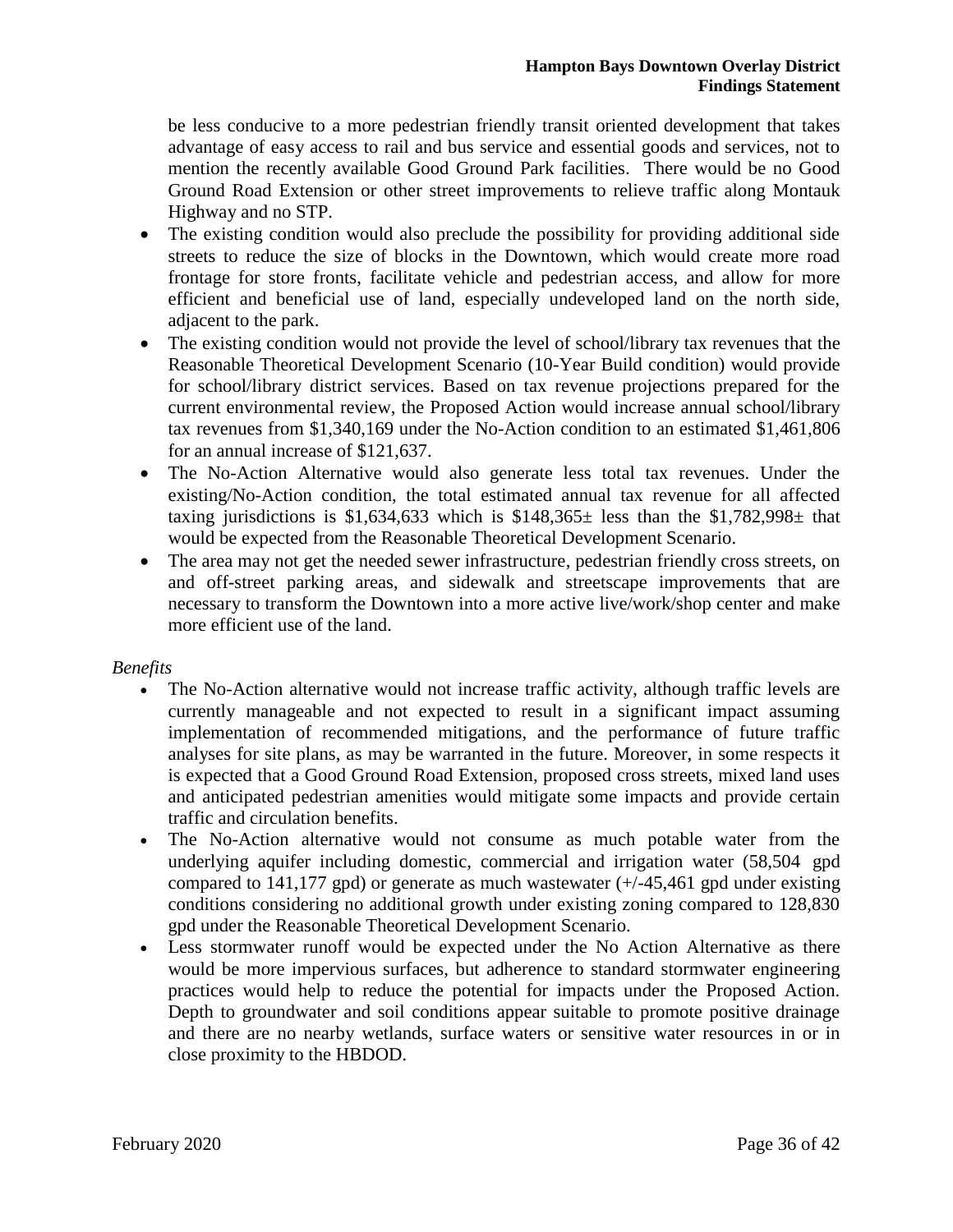- Since there is limited habitat available in the Downtown, especially compared to other parts of the community (Central Pine Barrens Area and associated preserves and coastal areas) and due to the fact that this area has been chosen as the growth and development center of the community, the mitigations recommended by this Supplemental DGEIS to protect natural areas to the extent practicable, no significant impacts to ecological resources are expected.
- The No-Action Alternative would be expected to generate approximately the same number of school age children that would attend public school over time (estimated 12 students) and therefore generate an estimated 15 fewer than under the Theoretical Development Scenario (estimated 27 students).
- As with all public services, new business owners and residents would offset the limited impacts expected through the assessment of property taxes or would pay the necessary utility fees as future customers.
- Based on the absence of any significant impacts on or constraints from soil and topography, and no nearby natural surface water or wetland resources within the Downtown, the No-Action alternative, as well as implementation of the Proposed Action would have no significant adverse impacts on these resources, especially in light of drainage and sewer improvements and limited landscaped areas that might require fertilization.
- There would be less demand placed on public services and facilities under the No Action Alternative.
- The No-Action alternative would not increase traffic activity, although traffic levels are currently manageable and not expected to result in a significant impact assuming implementation of recommended mitigations, and the performance of future traffic analyses for site plans, as may be warranted in the future. Moreover, in some respects it is expected that a Good Ground Road Extension, proposed cross streets, mixed land uses and anticipated pedestrian amenities would mitigate some impacts and provide certain traffic and circulation benefits.

# 2.10.2 Alternative 2: 10-Year Build Condition under Existing VB Zoning

Alternative 2 involved the review and analysis of anticipated conditions under a reasonable build projection of the Downtown under the existing VB zoning and other applicable regulations such as the SCDHS's sanitary waste disposal standards required for individual on-site septic systems. Analysis of the 10-Year build condition under existing zoning was useful as it identified the anticipated character and conditions of the Study Area if no Code and/or zoning map amendments are undertaken and development proceeds under the current regulatory scheme during the same timeframe which can be compared with anticipated conditions under the Proposed Action.

# *Impacts of Development under 10-Year Build Condition Existing VB Zoning*

 An increase in the total volume of water needed to serve the Downtown, including projected residential, commercial, institutional, and irrigation water demands from 75,491 $\pm$  gpd to 141,177 $\pm$  gpd (a difference of 65,682 $\pm$  gpd or an 87 $\pm$  percent increase).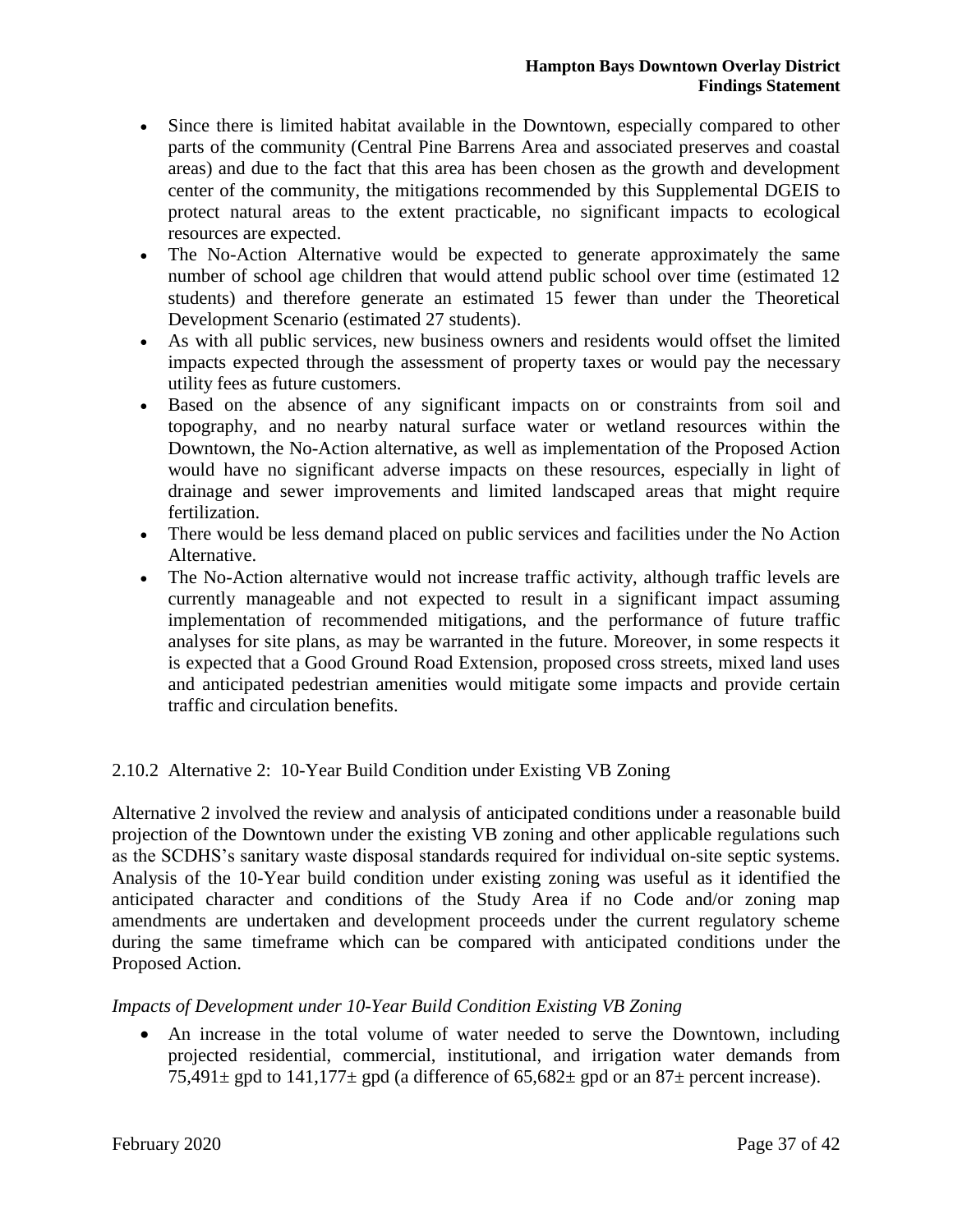- An increase in total wastewater generation from  $62,787\pm$  gpd to  $128,830\pm$  gpd for an increase of  $66,042 \pm$  gpd or by  $105 \pm$  percent of current flow.
- Construction and operation of an innovative STP and sewage collection system in the Downtown which would reduce overall pollutant loading from new and existing development.
- An increase in total solid waste generated in the Downtown from 5,104 $\pm$  lbs/day to  $8,735\pm$  lbs/day for a total increase of  $3,631\pm$  lbs/day or  $71\pm$  percent.
- An increase in the number of total residents in the Downtown from 184 under the 10- Year Build condition under existing VB zoning scenario to 556 under the 10-Year Theoretical Buildout Scenario for an increase of 372.
- An increase in the number of school age children living in the Downtown from an estimated 12 under the 10-Year Build condition under existing VB zoning to 27 under the 10-Year Build condition under the Theoretical Development Scenario for a total increase of 15 new school age children.
- Increased traffic flows to be mitigated through the Good Ground Road Extension, providing turning lanes at key intersections, adjusting signal timing, and promotion and facilitation of transit, pedestrian and bicycle activity.

# *Mitigation and benefits of Development under 10-Year Build Condition Existing VB Zoning*

The potential impacts of the 10-Year Theoretical Development Scenario are offset or mitigated by the numerous benefits of the implementation of the HBDOD zoning. There are also many benefits from the implementation of the Proposed Action (see below). While many impacts and benefits have been quantified, many can only be considered qualitatively and therefore may be subjective depending on one's perspectives and perceived issues and concerns. Nevertheless, these benefits should be compared, contrasted, weighed and balanced by the Town against the above anticipated impacts to determine the overall benefit and/or impact.

- Improving the appearance, character, functionality, business and service capabilities, and economic well-being of Downtown Hampton Bays, while protecting the Hamlet's environmental resources and quality of life;
- Providing housing options to serve the community's residential needs, including creating multifamily units and apartments for persons of diverse incomes and providing new work/live opportunities;
- Creating new business opportunities, new temporary construction jobs and permanent full- and part-time work, and boosting the local customer base and employee base by allowing multifamily residential uses, encouraging upstairs apartments and creating a greater full-time residential presence;
- Enhancing the character of the Downtown, increasing walkability, and promoting more activity, economic growth, fiscal health, and Downtown vitality;
- Increasing the selection and availability of goods and services for locals;
- Concentrating growth in the Downtown rather than in environmentally sensitive areas outside the core;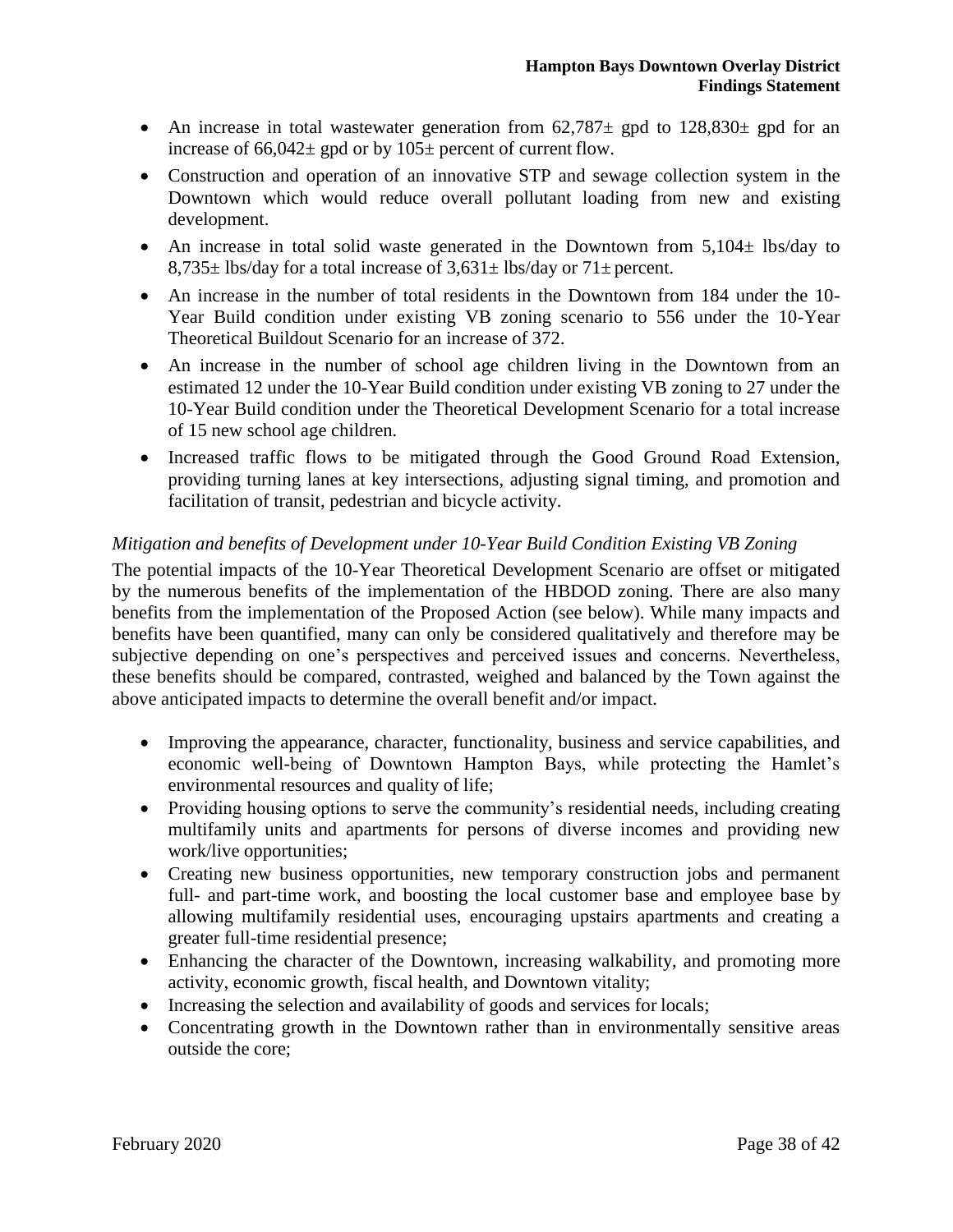- Creating a pedestrian and bike friendly, transit accessible, community with suitable parking, access, and traffic circulation;
- Developing and implementing a new form-based code that meets smart growth objectives and promotes long-term community sustainability;
- Controlling future growth by concentrating development within the Downtown rather than perimeter residential neighborhoods; and
- Allowing for more efficient and sustainable land use and growth.

*Finding 10: Under both alternative scenarios, the intended benefits of the proposed HBDOD and previous planning and visioning efforts were specifically designed to improve local conditions, including recommendations of the Pattern Book would not be realized, and some of the potential impacts associated with a full buildout under the existing zoning would run counter to the goals and objectives of the Proposed Action and past community plans and environmental assessments. Numerous impact avoidance and mitigation techniques have been identified by this SGEIS to address potentially significant impacts associated with the Proposed Action.*

*Based on the review of Action Alternatives, and in consideration of social, economic, environmental, and other applicable considerations, the Proposed Action has been found to provide the best approach to achieving Town and community goals while avoiding or minimizing adverse environmental impacts to the maximum extent practicable, by incorporating as conditions to the decision those mitigation measures and safeguards that were identified as practicable.*

# **2.11 Future SEQRA Review**

Title 6, New York Code of Rules and Regulations ("6 NYCRR") Part 617.10(c), states that "Generic EISs and their findings should set forth specific conditions or criteria under which future actions will be undertaken or approved, including requirements for any subsequent SEQR compliance. This may include thresholds and criteria for supplemental EISs to reflect significant impacts, such as site specific impacts, that were not adequately analyzed or addressed in the Generic EIS.

As indicated by SEQRA Part 617.10(d), "When a final Generic EIS has been filed under this part:

- (1) No further SEQR compliance is required if a subsequent proposed action will be carried out in conformance with the conditions and thresholds established for such actions in the Generic EIS or its findings statement;
- (2) An amended findings statement must be prepared if the subsequent proposed action was adequately addressed in the Generic EIS but was not addressed or was not adequately addressed in the findings statement for the Generic EIS;
- (3) A negative declaration must be prepared if a subsequent proposed action was not addressed or was not adequately addressed in the Generic EIS and the subsequent action will not result in any significant environmental impacts;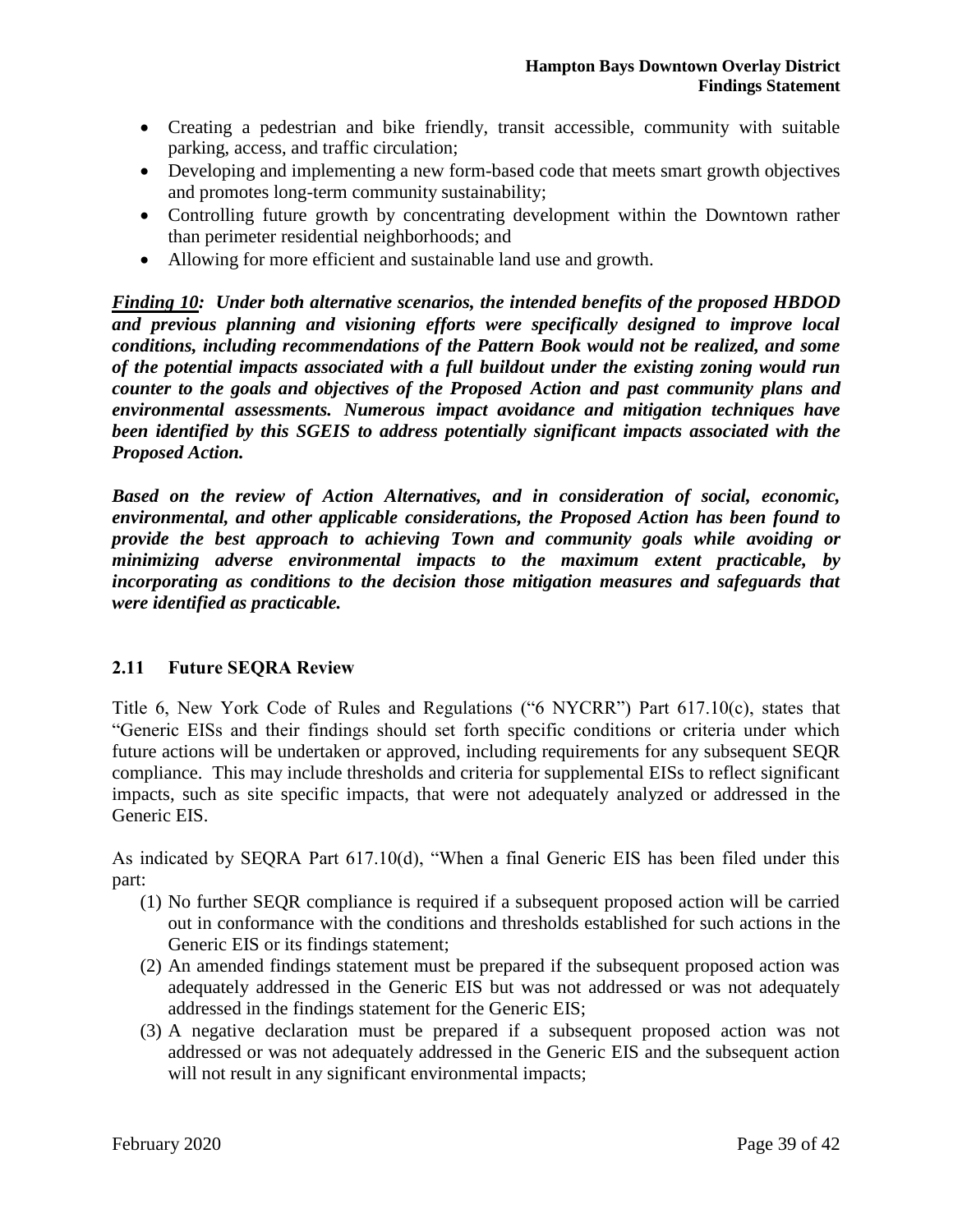(4) A supplement to the final Generic EIS must be prepared if the subsequent proposed action was not addressed or was not adequately addressed in the Generic EIS and the subsequent action may have one or more significant adverse environmental impacts."

Therefore, all future reviewable actions including applications for new development projects in the HBDOD that are determined to constitute an Unlisted or Type I action under SEQRA must be reviewed against this Findings Statement to determine whether the future action was 1) addressed, and 2) adequately addressed by the SGEIS, 3) is consistent with the previous supplemental environmental review, and 4) conforms with the conditions and thresholds established for such actions. If not, an EAF would be required to determine if the action may result in a significant environmental impact that was not considered and if a supplemental EIS is warranted. Notwithstanding the above standard requirements, HBDOD Code §330-437 B., Compliance With State Environmental Quality Review Act, identifies and clarifies thresholds and future requirements for environmental reviews and agency referrals for Unlisted and Type I actions proposed in the HBDOD, to address actions occurring in the future after considerable development has been completed. This section of the revised HBDOD Code includes a provision stating that after the approval of the first 147 residential units in the Downtown (i.e., the difference between units anticipated by the as-of-right build out and the residential units evaluated by the SDGEIS's Reasonable Theoretical Development Scenario or "TDS"), any project qualifying as an Unlisted or Type I action will be evaluated to ensure that there has been no significant change to the assumptions made in the Supplemental GEIS or area conditions that would warrant additional SEQRA review. This will include coordination by the Planning Board with involved and interested agencies during the site plan referral and SEQRA review processes.

# **3.0 CONCLUSION**

The preceding identified potential impacts, mitigation required, and established thresholds, standards and procedures for supplementary impact assessments for future reviewable actions proposed in and pursuant to the HBDOD and balances these considerations with social and economic considerations. The Lead Agency, has as required by SEQRA, evaluated and compared and contrasted the Subject Action against the requisite "No Action Alternative" (Alternative 1) and a "10-Year Build Condition under Existing VB Zoning" (Alternative 2). Based on these investigations, it was determined that in the absence of the proposed HBDOD Form Based Code, the Hampton Bays community would not receive the mix of uses, critical mass, dimensional and design controls, and infrastructure to spur economic activity in the Downtown to vitalize a generally stagnant Downtown, manage growth, diversify the housing stock, and meet the many goals outlined in the 2017 Pattern Book for the Hampton Bays Downtown Overlay District.

Based on the Town Board's review of the content of the subject SGEIS and this Findings Statement, consideration of the comments received during the public and agency review process, and the measures identified to avoid or minimize impacts, the Town Board of the Town of Southampton as Lead Agency, concludes that identified impacts have been avoided or mitigated to the maximum extent practicable and that the long‐term benefits of the Action, including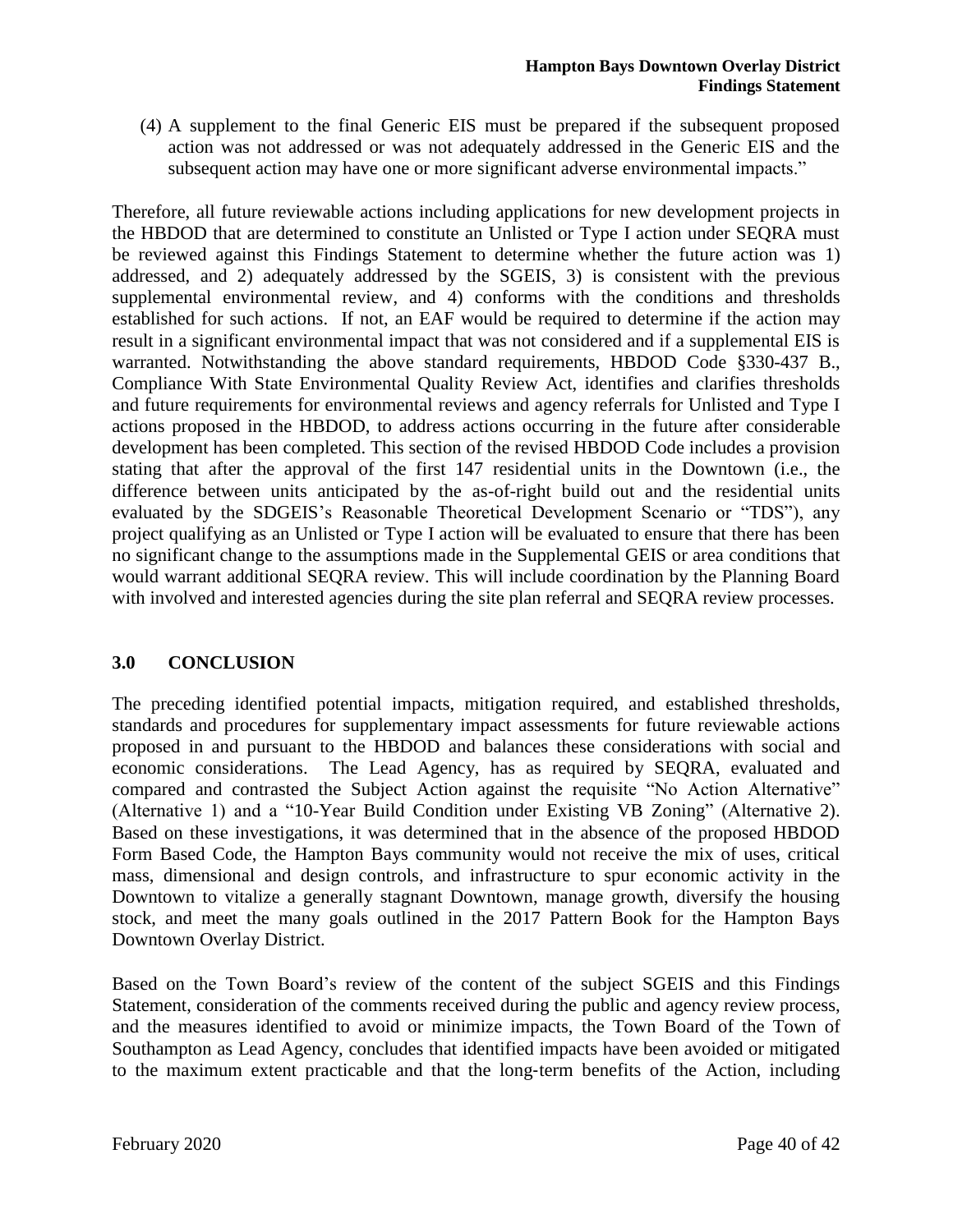social, economic and other essential considerations outweigh any residual impacts that are identified. Moreover, the Proposed Action meets the spirit and overall objectives of the Town of Southampton's long-term planning efforts and vision for the future, includes thresholds and procedures for additional future environmental review as necessary, and the processes and procedures of SEQRA have been fulfilled.